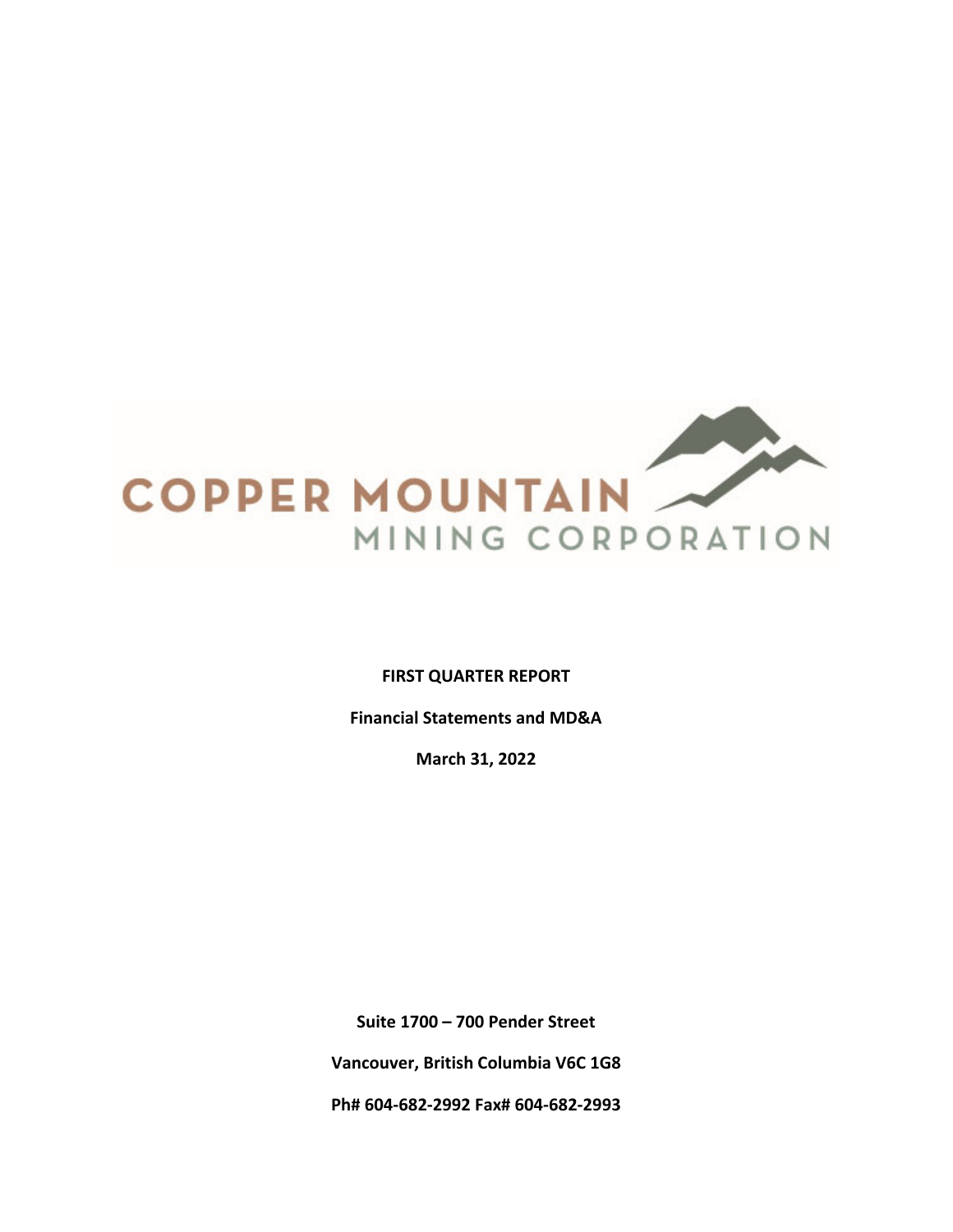Condensed Consolidated Interim Financial Statements **For the Three Months Ended March 31, 2022**  (Unaudited)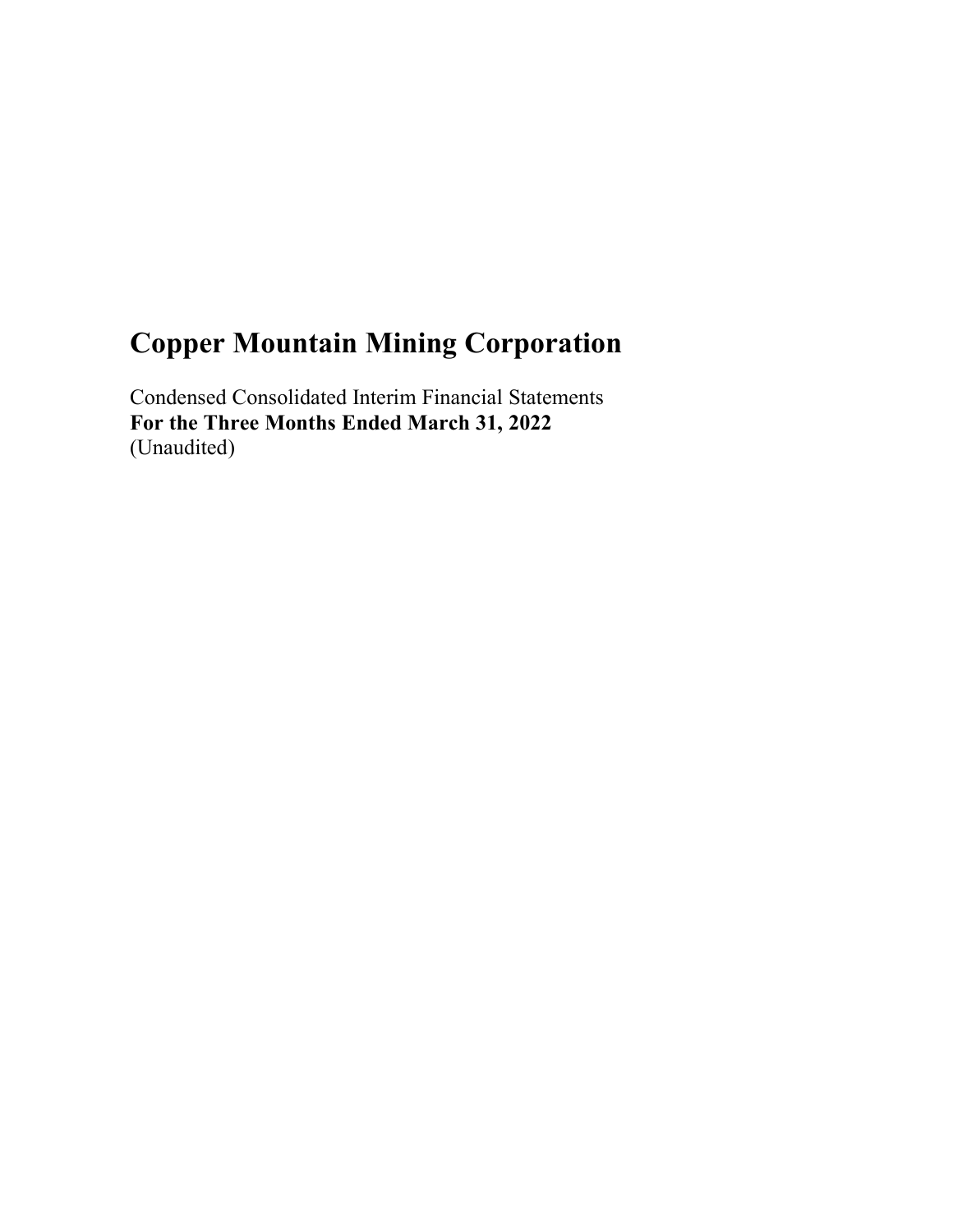Condensed Consolidated Interim Statements of Financial Position (Unaudited in thousands of Canadian dollars)

|                                                                                                                                                                                                                                                                                                                                                                                                                                                                 | March 31,<br>2022<br>\$                                                                                      | December 31,<br>2021<br>\$                                                                        |
|-----------------------------------------------------------------------------------------------------------------------------------------------------------------------------------------------------------------------------------------------------------------------------------------------------------------------------------------------------------------------------------------------------------------------------------------------------------------|--------------------------------------------------------------------------------------------------------------|---------------------------------------------------------------------------------------------------|
| <b>Assets</b>                                                                                                                                                                                                                                                                                                                                                                                                                                                   |                                                                                                              |                                                                                                   |
| <b>Current assets</b><br>Cash and cash equivalents<br>Restricted cash (note 9)<br>Accounts receivable and prepaid expenses (note 4)<br>Inventory (note 5)                                                                                                                                                                                                                                                                                                       | 143,501<br>15,733<br>30,342<br>32,542                                                                        | 171,902<br>6,512<br>31,624<br>32,635                                                              |
|                                                                                                                                                                                                                                                                                                                                                                                                                                                                 | 222,118                                                                                                      | 242,673                                                                                           |
| <b>Reclamation bonds and security deposits (note 10)</b><br><b>Property, plant and equipment</b> (note 6)<br>Low grade stockpile (note 5)                                                                                                                                                                                                                                                                                                                       | 4,832<br>754,891<br>64,879                                                                                   | 5,783<br>710,583<br>64,879                                                                        |
|                                                                                                                                                                                                                                                                                                                                                                                                                                                                 | 1,046,720                                                                                                    | 1,023,918                                                                                         |
| <b>Liabilities</b>                                                                                                                                                                                                                                                                                                                                                                                                                                              |                                                                                                              |                                                                                                   |
| <b>Current liabilities</b><br>Accounts payable and accrued liabilities (note 7)<br>Current portion of lease liabilities (note 8)<br>Current portion of long-term debt (note 9)<br>Other financial liabilities (note 11)<br>Taxes payable<br><b>Provisions and other liabilities (note 10)</b><br><b>Lease liabilities</b> (note 8)<br>Long-term debt (note 9)<br>Deferred tax liability<br><b>Equity</b><br><b>Attributable to shareholders of the Company:</b> | 83,275<br>11,768<br>12,496<br>5,115<br>2,015<br>114,669<br>26,350<br>46,392<br>281,590<br>100,721<br>569,722 | 60,482<br>10,403<br>12,678<br>2,143<br>85,706<br>23,961<br>50,669<br>284,829<br>99,314<br>544,479 |
| <b>Share capital</b> (note 12)<br><b>Contributed surplus</b><br><b>Accumulated other comprehensive loss</b><br><b>Retained earnings</b>                                                                                                                                                                                                                                                                                                                         | 289,172<br>18,522<br>(3,205)<br>62,638<br>367,127                                                            | 287,724<br>18,973<br>(3,929)<br>68,940<br>371,708                                                 |
| <b>Non-controlling interest</b>                                                                                                                                                                                                                                                                                                                                                                                                                                 | 109,871                                                                                                      | 107,731                                                                                           |
| <b>Total equity</b>                                                                                                                                                                                                                                                                                                                                                                                                                                             | 476,998                                                                                                      | 479,439                                                                                           |
|                                                                                                                                                                                                                                                                                                                                                                                                                                                                 | 1,046,720                                                                                                    | 1,023,918                                                                                         |

Approved on behalf of the Board of Directors

(signed) Gil Clausen Director (signed) Bruce Aunger Director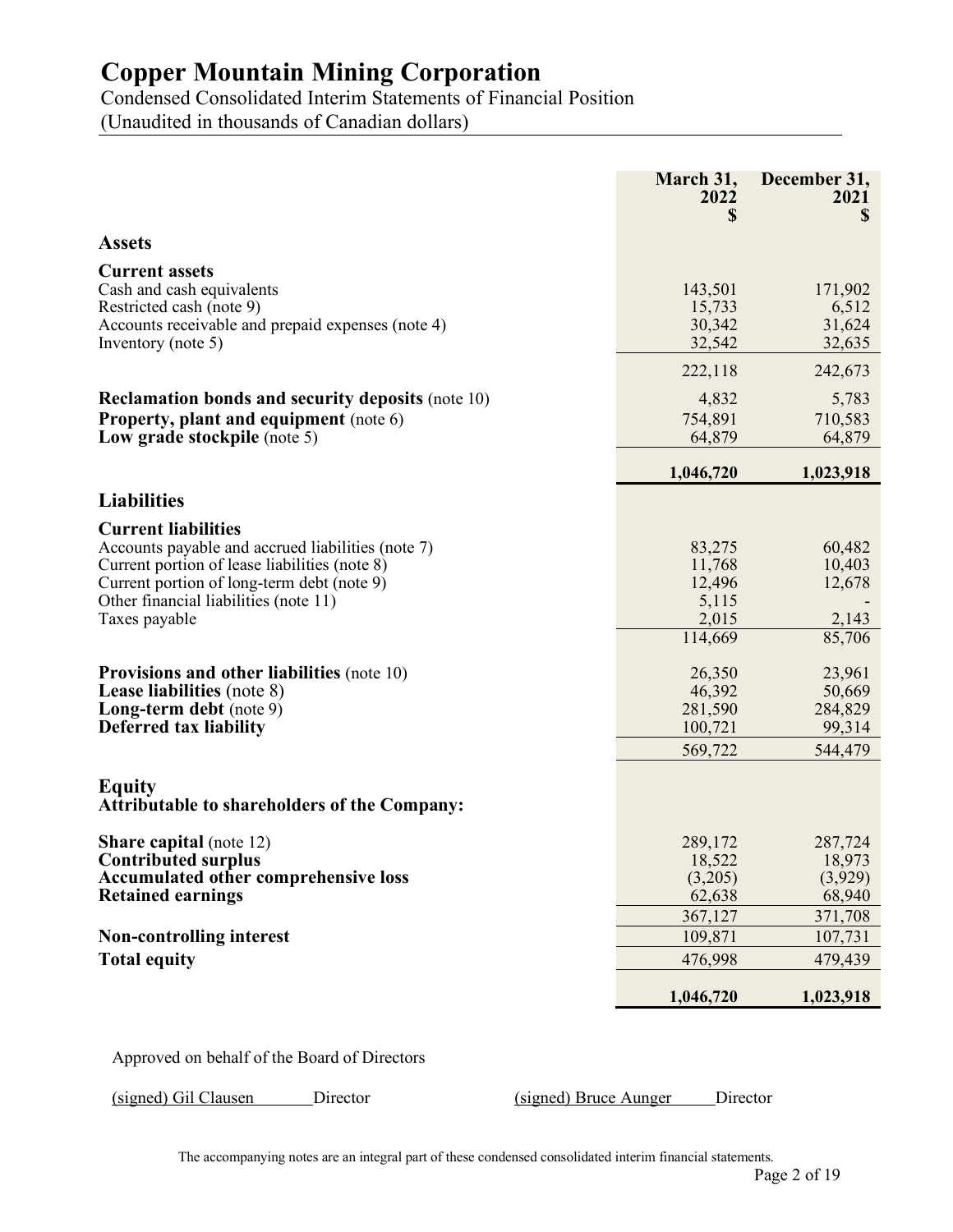Condensed Consolidated Interim Statements of Income (Loss) and Comprehensive Income (Loss)

For the Three Months Ended March 31,

(Unaudited in thousands of Canadian dollars, except for number of and (loss) earnings per share)

|                                                                   | 2022<br>S           | 2021<br>\$           |
|-------------------------------------------------------------------|---------------------|----------------------|
|                                                                   |                     |                      |
| <b>Revenue</b> (note 13)<br><b>Cost of sales</b> (note 14)        | 93,858<br>(75, 282) | 162,207<br>(65, 927) |
| <b>Gross profit</b>                                               | 18,576              | 96,280               |
|                                                                   |                     |                      |
| Other income and expenses<br>General and administration (note 14) | (6,892)             | (5,268)              |
| Share based compensation (note 12)                                | (3,959)             | (5,959)              |
| <b>Operating income</b>                                           | 7,725               | 85,053               |
| Finance income                                                    | 284                 | 18                   |
| Finance expense (note 15)                                         | (8,198)             | (2,931)              |
| Foreign exchange gain                                             | 3,171               | 3,246                |
| Unrealized loss on derivatives (note 11)                          | (5,115)             |                      |
| (Loss) income before tax                                          | (2, 133)            | 85,386               |
| Current tax expense                                               | (621)               | (1, 857)             |
| Deferred income tax expense                                       | (1, 408)            | (31, 411)            |
| Net (loss) income                                                 | (4,162)             | 52,118               |
| Other comprehensive (loss) income                                 |                     |                      |
| Foreign currency translation adjustment                           | 724                 | (1,161)              |
| <b>Comprehensive (loss) income</b>                                | (3, 438)            | 50,957               |
| Net (loss) income attributable to:                                |                     |                      |
| Shareholders of the Company                                       | (6,302)             | 36,652               |
| Non-controlling interest                                          | 2,140               | 15,466               |
|                                                                   | (4,162)             | 52,118               |
| (Loss) income per share:                                          |                     |                      |
| <b>Basic</b>                                                      | \$(0.03)            | \$0.18               |
| Diluted (note 12c)                                                | \$(0.03)            | \$0.17               |
|                                                                   |                     |                      |
| Weighted average shares outstanding, basic                        | 210,767,083         | 208,548,526          |
| Weighted average shares outstanding, diluted                      | 210,767,083         | 218,579,418          |
| Shares outstanding at end of the period                           | 211,250,049         | 208,760,399          |

The accompanying notes are an integral part of these condensed consolidated interim financial statements.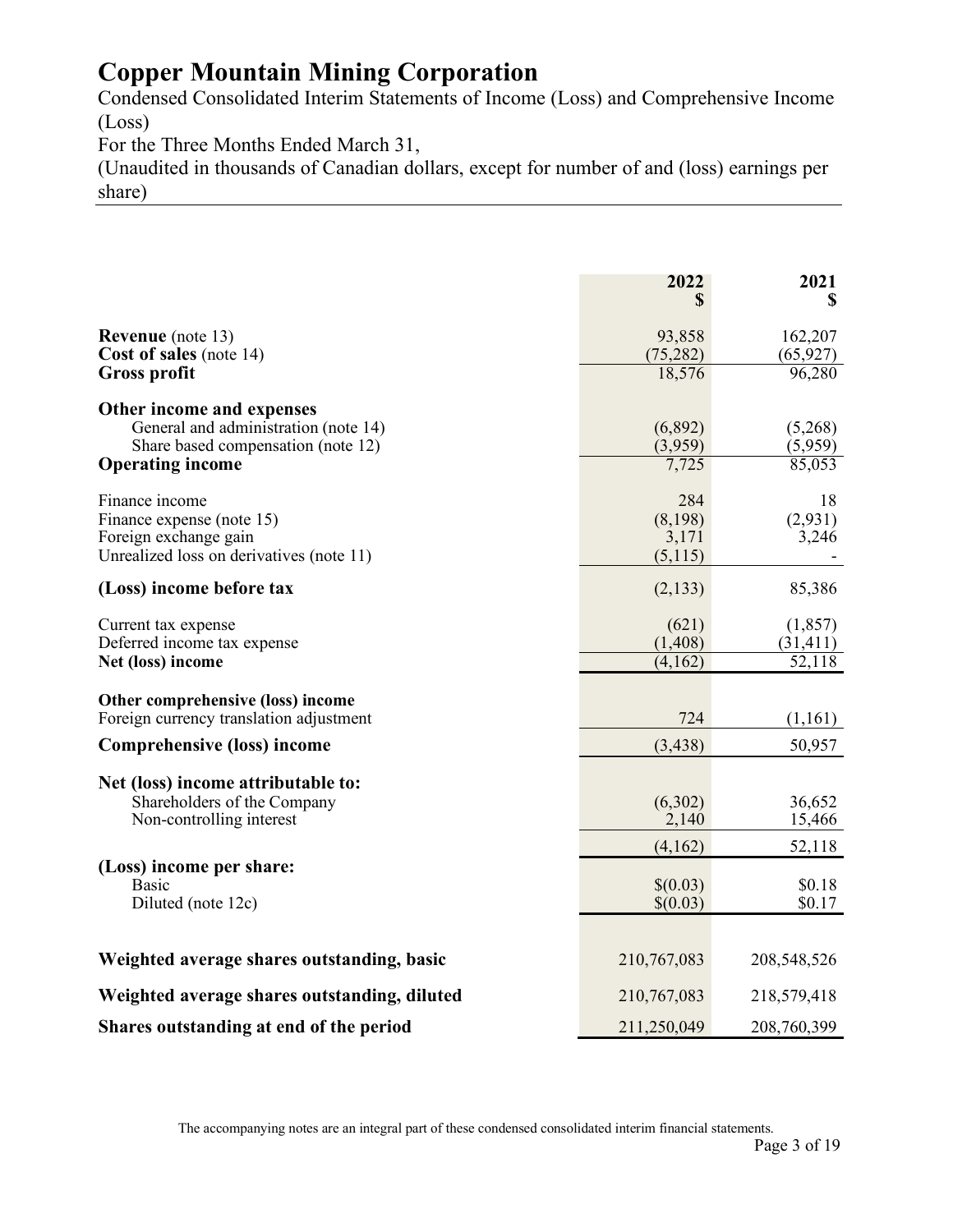Condensed Consolidated Interim Statements of Cash Flows For the Three Months Ended March 31,

(Unaudited in thousands of Canadian dollars)

|                                                                                 | 2022<br>S | 2021<br>S          |
|---------------------------------------------------------------------------------|-----------|--------------------|
|                                                                                 |           |                    |
| <b>Cash flows from operating activities</b><br>Net (loss) income for the period | (4,162)   | 52,118             |
| Adjustments for:                                                                |           |                    |
| Depreciation                                                                    | 5,646     | 7,784              |
| Unrealized foreign exchange gain                                                | (2,562)   | (1, 944)           |
| Unrealized loss on derivatives                                                  | 5,115     |                    |
| Deferred income tax expense                                                     | 1,408     | 31,411             |
| Finance expense                                                                 | 8,198     | 2,931              |
| Share based compensation                                                        | 3,959     | 5,959              |
|                                                                                 | 17,602    | 98,259             |
| Net changes in non-cash working capital items (note 17)                         | 15,712    | (18,666)           |
| Net cash provided by operating activities                                       | 33,314    | 79,593             |
|                                                                                 |           |                    |
| <b>Cash flows from investing activities</b>                                     |           |                    |
| Deferred stripping activities                                                   | (10, 469) | (8,041)            |
| Development of property, plant and equipment<br><b>Reclamation</b> bonds        | (37, 646) | (15, 735)          |
|                                                                                 | 953       | (249)<br>(24, 025) |
| Net cash used in investing activities                                           | (47, 162) |                    |
| <b>Cash flows from financing activities</b>                                     |           |                    |
| Common shares issued on exercise of options                                     | 928       | 490                |
| Contributions from non-controlling interest                                     |           | 20,393             |
| Loan principal repaid                                                           |           | (20, 120)          |
| Restricted cash                                                                 | (8,964)   |                    |
| Interest paid                                                                   | (1,008)   | (1,067)            |
| Finance lease payments                                                          | (3,872)   | (2,705)            |
| Net cash used in financing activities                                           | (12, 916) | (3,009)            |
|                                                                                 |           |                    |
| Effect of foreign exchange rate changes on cash and cash                        |           |                    |
| equivalents                                                                     | (1,637)   | (1,065)            |
| (Decrease) increase in cash and cash equivalents                                | (28, 401) | 51,494             |
| Cash and cash equivalents - Beginning of period                                 | 171,902   | 85,571             |
| Cash and cash equivalents - End of period                                       | 143,501   | 137,065            |

**Supplementary cash flow disclosures (note 17)** 

The accompanying notes are an integral part of these condensed consolidated interim financial statements.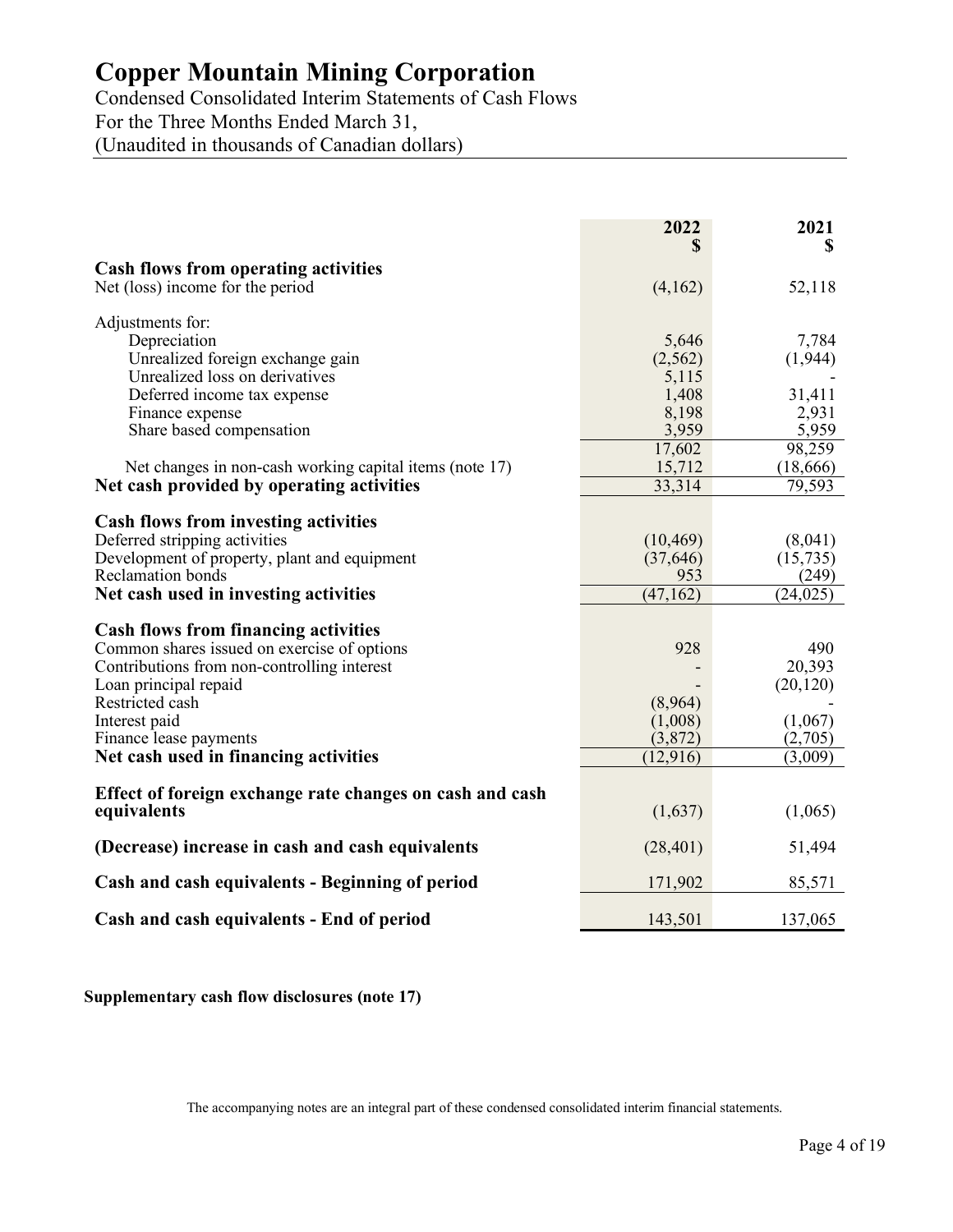Condensed Consolidated Interim Statements of Changes in Equity (Unaudited in thousands of Canadian dollars, except for number of shares)

|                                 | Number of     | Amount                   | Contributed<br>surplus | Accumulated<br>other<br>comprehensive | Retained<br>Earnings<br>(Deficit) | <b>Total</b> | Non-<br>controlling<br>interest | <b>Total equity</b> |
|---------------------------------|---------------|--------------------------|------------------------|---------------------------------------|-----------------------------------|--------------|---------------------------------|---------------------|
|                                 | <b>Shares</b> |                          |                        | loss                                  |                                   | S            |                                 |                     |
| Balance January 1, 2021         | 207, 653, 732 | 283,926                  | 19,611                 | (520)                                 | (35, 153)                         | 267,864      | 81,189                          | 349,053             |
| Options exercised               | 1,106,667     | 490                      |                        |                                       |                                   | 490          |                                 | 490                 |
| Fair value of options exercised |               | 273                      | (273)                  |                                       |                                   |              |                                 |                     |
| Share based compensation        |               | $\overline{\phantom{a}}$ | 179                    |                                       | $\overline{\phantom{0}}$          | 179          |                                 | 179                 |
| Income for the period           |               | $\overline{\phantom{a}}$ |                        |                                       | 36,652                            | 36,652       | 15,466                          | 52,118              |
| Foreign currency translation    |               |                          |                        | (1,161)                               | $\overline{\phantom{0}}$          | (1,161)      |                                 | (1, 161)            |
| <b>Balance March 31, 2021</b>   | 208,760,399   | 284,689                  | 19,517                 | (1,681)                               | 1,499                             | 304,024      | 96,655                          | 400,679             |
| Balance January 1, 2022         | 210, 363, 573 | 287,724                  | 18,973                 | (3,929)                               | 68,940                            | 371,708      | 107,731                         | 479,439             |
| Options exercised               | 886,476       | 928                      |                        |                                       |                                   | 928          |                                 | 928                 |
| Fair value of options exercised |               | 520                      | (520)                  |                                       |                                   |              |                                 |                     |
| Share based compensation        |               |                          | 69                     |                                       |                                   | 69           |                                 | 69                  |
| Loss for the period             |               |                          |                        |                                       | (6,302)                           | (6,302)      | 2,140                           | (4,162)             |
| Foreign currency translation    |               |                          |                        | 724                                   |                                   | 724          |                                 | 724                 |
| <b>Balance March 31, 2022</b>   | 211,250,049   | 289,172                  | 18,522                 | (3,205)                               | 62,638                            | 367,127      | 109,871                         | 476,998             |

## **Attributable to equity owners of the company**

The accompanying notes are an integral part of these consolidated financial statements.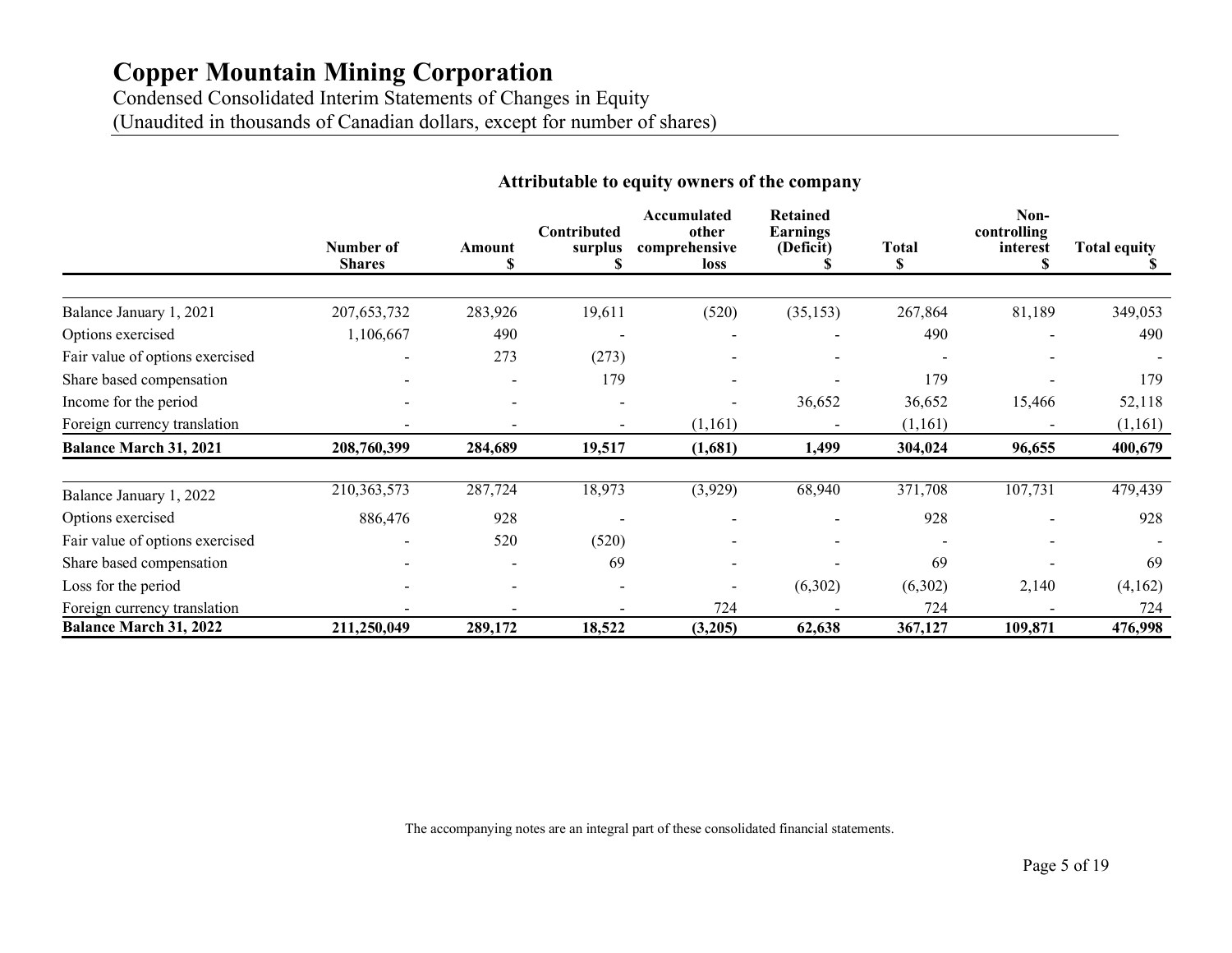Notes to Condensed Consolidated Interim Financial Statements (Unaudited in thousands of Canadian dollars, except where otherwise stated)

## **1 Nature of Operations**

Copper Mountain Mining Corporation ("the Company") was incorporated under the provisions of the British Columbia Business Corporations Act on April 20, 2006 and is a Canadian development and operating mining company. The Company maintains its head office at Suite 1700 – 700 West Pender Street, Vancouver, British Columbia. The Company through a subsidiary owns 75% of the Copper Mountain mine while Mitsubishi Materials Corporation ("MMC") owns the other 25% interest in the Copper Mountain mine.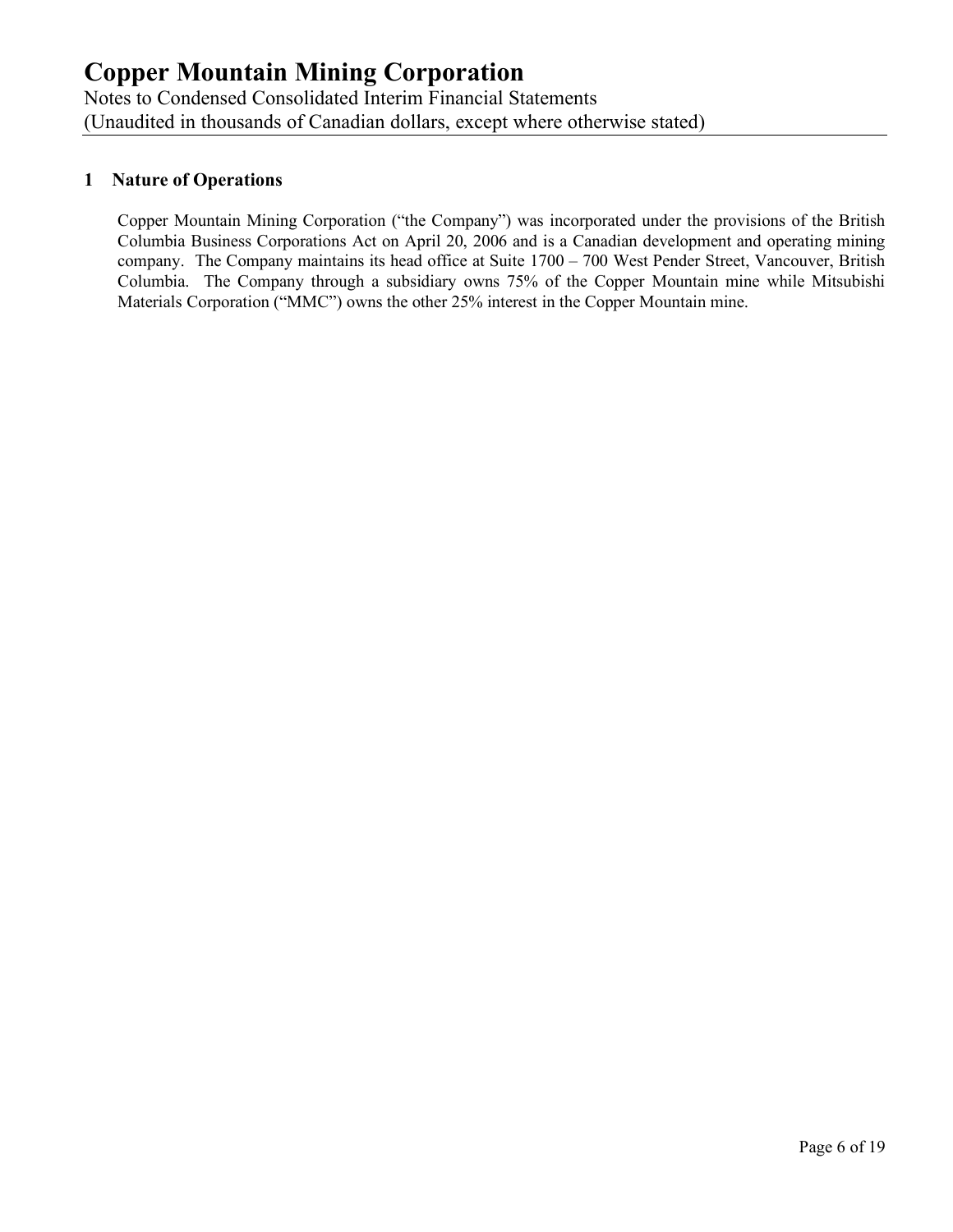Notes to Condensed Consolidated Interim Financial Statements (Unaudited in thousands of Canadian dollars, except where otherwise stated)

## **2 Basis of presentation**

#### a. Statement of compliance

These condensed consolidated interim financial statements have been prepared in accordance with IAS 34 *Interim Financial Reporting* and follow the same accounting policies and methods of application as the Company's most recent annual audited consolidated financial statements which were prepared in accordance with International Financial Reporting Standards ("IFRS") as issued by the International Accounting Standard Board ("IASB"), except as disclosed in note 3. These condensed consolidated interim financial statements were approved on April 25, 2022 by the Board of Directors.

#### b. Foreign currency translation

These condensed consolidated interim financial statements are presented in Canadian dollars, which is the functional currency of the Company and its Canadian subsidiaries. The functional currencies of the Company's U.S. and Australian subsidiaries is the U.S. dollar and the Australian dollar respectively. Transactions in currencies other than the functional currency of an entity are recorded at the rate of exchange prevailing on the date of the transaction. Monetary assets and liabilities that are denominated in foreign currencies are translated at the rate prevailing at each reporting date. Non-monetary items that are measured at historical cost in a foreign currency are translated at the exchange rate on the date of the transaction. Foreign currency translation differences are recognized in profit or loss.

On translation of entities with functional currencies other than the Canadian dollar into Canadian dollars for presentation purposes, consolidated statement of income items are translated at average rates of exchange where this is a reasonable approximation of the exchange rate at the dates of the transactions. Consolidated asset and liability balances on the statement of financial position are translated at closing exchange rates as at the reporting date. Exchange differences arising on the translation of the foreign currency entities at closing rates, together with differences between consolidated statement of income translated at average and closing rates, are recorded in accumulated other comprehensive loss in equity.

#### **3 Significant Accounting Policies**

The accounting policies followed in these condensed consolidated interim financial statements are consistent with those disclosed in Note 3 of the Company's consolidated financial statements for the year ended December 31, 2021, with the exception of the amendments to IAS 16, Property, Plant and Equipment – Proceeds before Intended Use, which became effective on January 1, 2022. The amendments to IAS 16 did not have a significant impact on the Company's financial statements.

In preparing our condensed consolidated interim financial statements, we make judgments in applying our accounting policies. The areas of policy judgement are consistent with those reported in our 2021 annual consolidated financial statements. In addition, we make assumptions about the future in deriving estimates used in preparing our condensed consolidated interim financial statements. As disclosed in our 2021 annual consolidated financial statements, sources of estimation uncertainty include estimates used to determine the recoverable reserves and resources and the valuation of other assets and liabilities including inventory and decommissioning and restoration provisions.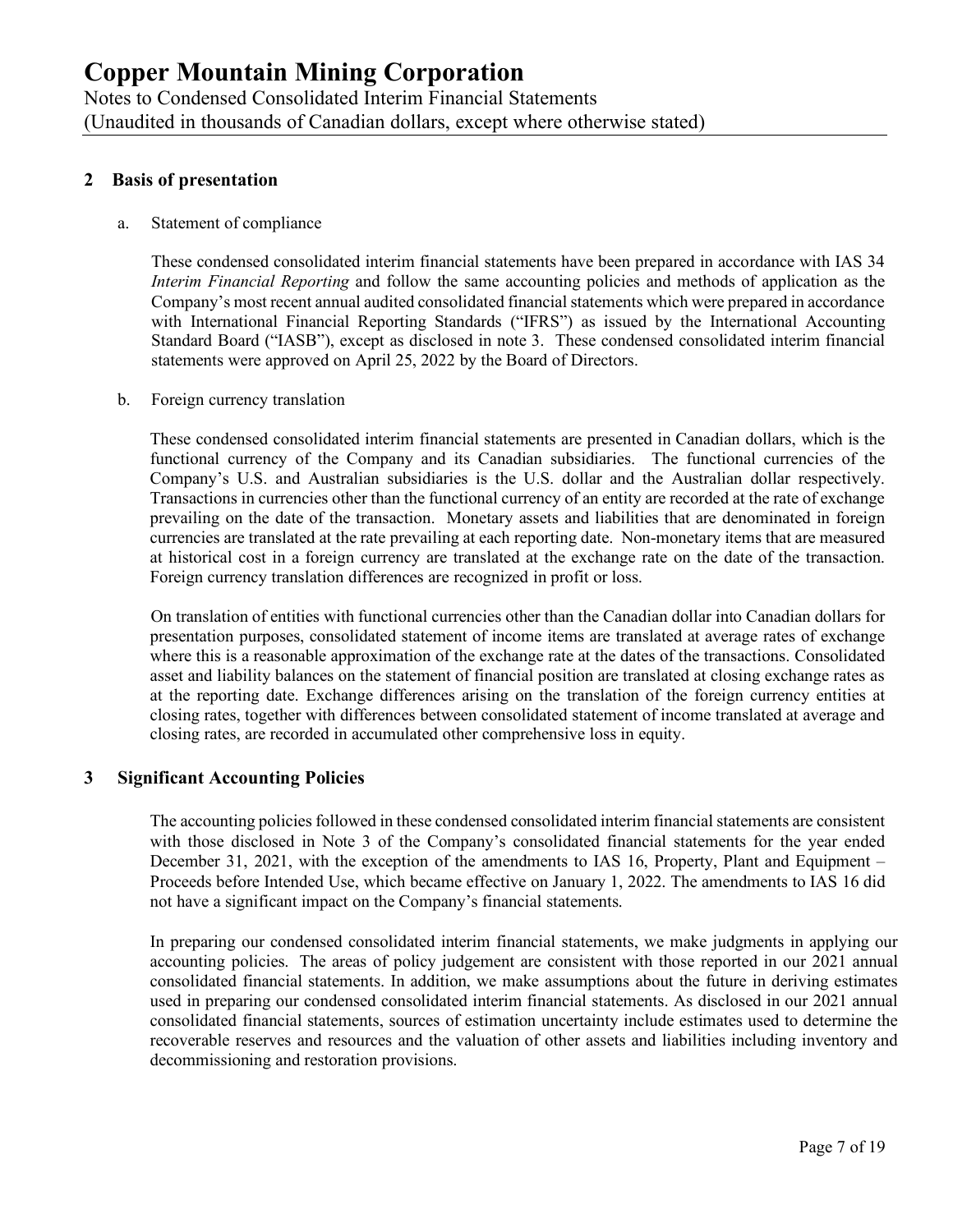Notes to Condensed Consolidated Interim Financial Statements (Unaudited in thousands of Canadian dollars, except where otherwise stated)

#### **COVID-19 Estimation Uncertainty**

In March 2020, the World Health Organization declared a global pandemic related to COVID-19. The current and expected impacts on global commerce are anticipated to be far reaching. To date there has been significant volatility in the stock, commodity and foreign exchange markets and the global movement of people and some goods has become restricted. There is significant ongoing uncertainty surrounding COVID-19 and the extent and duration of the impacts that it may have on demand and prices for the commodities the Company produces and on global financial markets. To date the operations of the Copper Mountain Mine have not been significantly impacted by COVID-19.

#### **4 Accounts receivable and prepaid expenses**

|                                    | March 31, | December 31, |  |
|------------------------------------|-----------|--------------|--|
|                                    | 2022      | 2021         |  |
|                                    |           |              |  |
| Amounts due from concentrate sales | 24,629    | 24,827       |  |
| GST and other receivables          | 2.417     | 2,469        |  |
| Prepaid expenses                   | 3.296     | 4,328        |  |
|                                    | 30,342    | 31,624       |  |

*\* Amounts due from concentrate sales includes mark-to-market changes to provisional pricing on sales not finalized. See note 13.* 

#### **5 Inventory**

|                                  | March 31,<br>2022 | December 31,<br>2021 |
|----------------------------------|-------------------|----------------------|
| Supplies                         | 13,656            | 13,325               |
| Ore stockpile                    | 12,876            | 12,484               |
| Crushed ore stockpile            | 2,407             | 52                   |
| Copper Concentrate               | 3,603             | 6,774                |
|                                  | 32,542            | 32,635               |
|                                  |                   |                      |
| Low grade stockpile <sup>1</sup> | 64,879            | 64,879               |

Inventory expensed during the three months ended March 31, 2022 totaled \$75,626 (2021 – \$62,069).

<sup>&</sup>lt;sup>1</sup> Stockpile of inventory that is not expected to be processed until towards the end of the mine life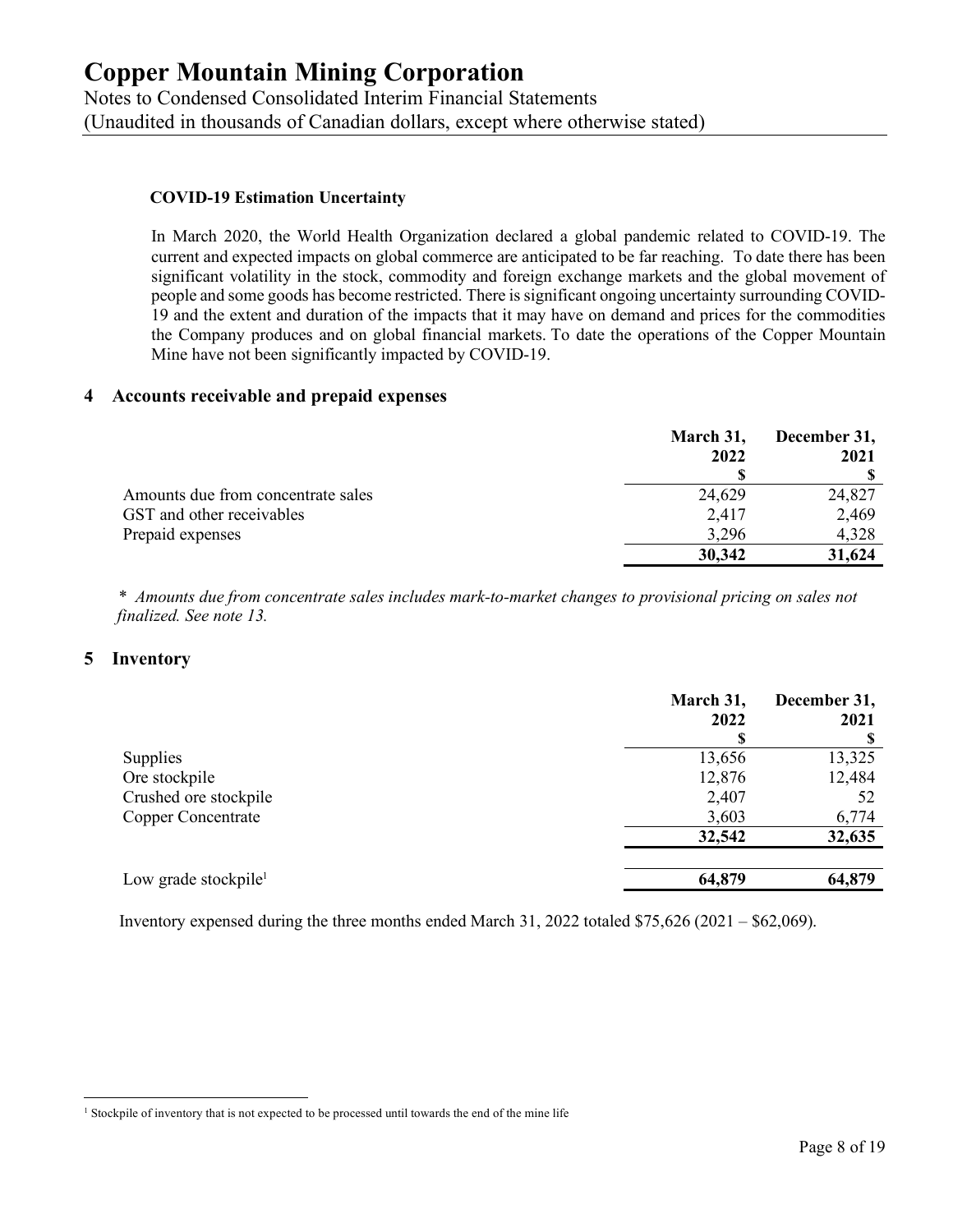Notes to Condensed Consolidated Interim Financial Statements (Unaudited in thousands of Canadian dollars, except where otherwise stated)

## **6 Property, plant and equipment**

| Cost                    | <b>Plant</b> and<br>equipment<br>ъ | <b>Exploration</b><br>and evaluation<br>asset<br>ъ | <b>Mineral properties</b><br>and mine<br>development costs | <b>Total</b><br>S |
|-------------------------|------------------------------------|----------------------------------------------------|------------------------------------------------------------|-------------------|
| As at January 1, 2021   | 617,085                            | 64,159                                             | 280,449                                                    | 961,693           |
| Additions               | 126,805                            | 11,608                                             | 46,409                                                     | 184,822           |
| Restoration provision   |                                    |                                                    | 3,660                                                      | 3,660             |
| Currency translation    |                                    |                                                    |                                                            |                   |
| adjustment              | (48)                               | (3,335)                                            |                                                            | (3,383)           |
| As at December 31, 2021 | 743,842                            | 72,432                                             | 330,518                                                    | 1,146,792         |
| <b>Additions</b>        | 33,385                             | 6,685                                              | 11,161                                                     | 51,231            |
| Restoration provision   |                                    |                                                    | (1, 332)                                                   | (1, 332)          |
| Currency translation    |                                    |                                                    |                                                            |                   |
| adjustment              | (64)                               | 830                                                |                                                            | 766               |
| As at March 31, 2022    | 777,163                            | 79,947                                             | 340,347                                                    | 1,197,457         |

| <b>Accumulated depreciation</b> | <b>Plant</b> and<br>equipment | <b>Exploration</b><br>and evaluation | <b>Mineral properties</b><br>and mine | <b>Total</b><br>S |
|---------------------------------|-------------------------------|--------------------------------------|---------------------------------------|-------------------|
|                                 |                               | asset                                | development costs                     |                   |
|                                 |                               | 5                                    | J.                                    |                   |
| As at January 1, 2021           | (294, 276)                    |                                      | (114,769)                             | (409, 045)        |
| Depreciation charge             | (19, 748)                     |                                      | (7, 416)                              | (27, 164)         |
| As at December 31, 2021         | (314, 024)                    |                                      | (122, 185)                            | (436, 209)        |
| Depreciation charge             | (4, 427)                      |                                      | (1,930)                               | (6,357)           |
| As at March 31, 2022            | (318, 451)                    |                                      | (124, 115)                            | (442, 566)        |
| Net book value                  |                               |                                      |                                       |                   |
| As at December 31, 2021         | 429,818                       | 72,432                               | 208,333                               | 710,583           |
| As at March 31, 2022            | 458,712                       | 79,947                               | 216,232                               | 754,891           |

Plant and equipment includes right of use assets of \$81,489 (December 31, 2021 - \$80,691) with a net book value of \$71,567 at March 31, 2022 (December 31, 2021 - \$71,549) related primarily to mobile mining equipment.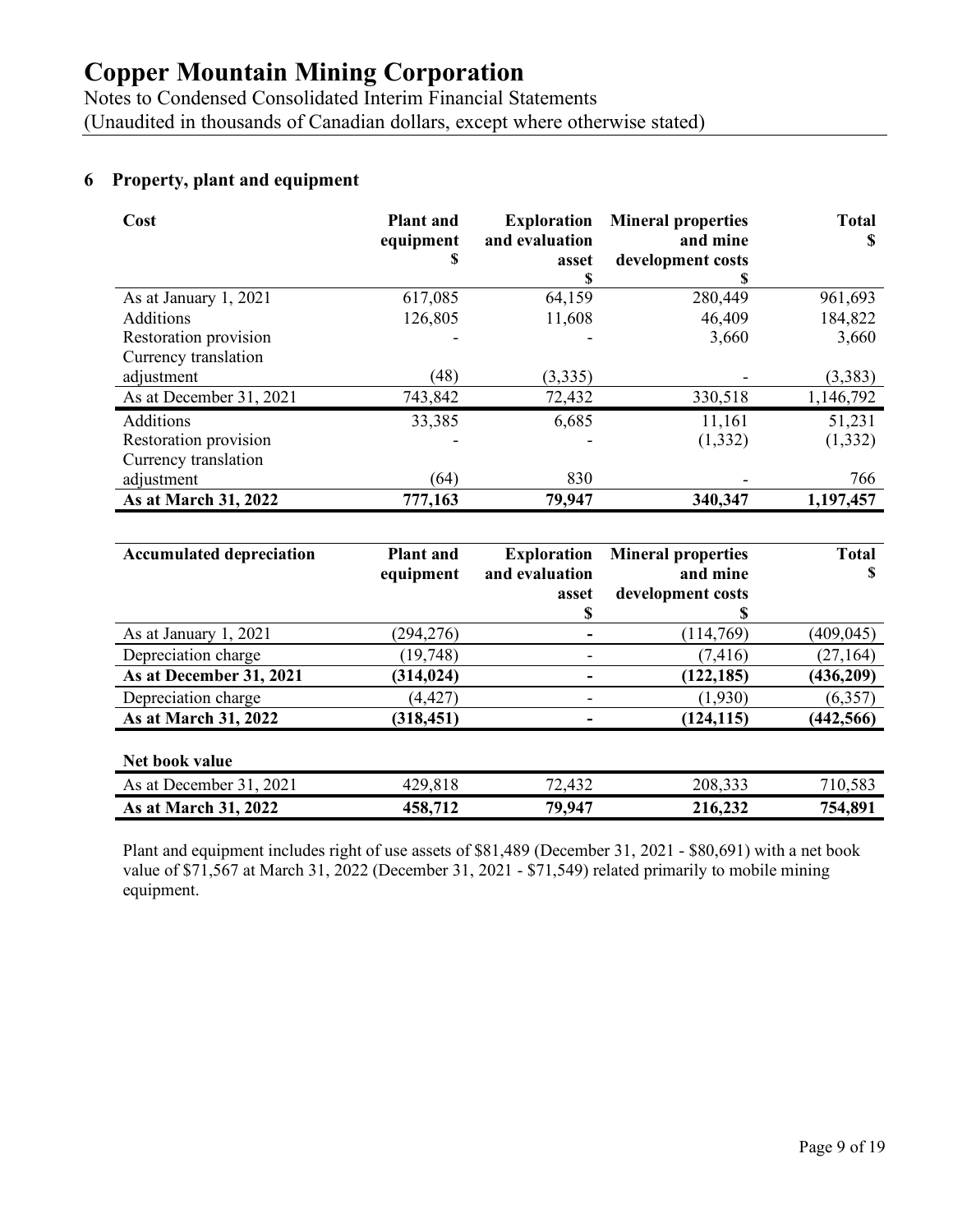Notes to Condensed Consolidated Interim Financial Statements (Unaudited in thousands of Canadian dollars, except where otherwise stated)

## **7 Accounts payable and accrued liabilities**

|                                                  | March 31,<br>2022 | December 31,<br>2021 |
|--------------------------------------------------|-------------------|----------------------|
| Trade accounts payable                           | 29,938            | 20,982               |
| <b>Accrued liabilities</b>                       | 44,122            | 28,852               |
| Deferred Share Units liability                   | 2,975             | 2,024                |
| Restricted and Performance Share Units liability | 6,240             | 8,624                |
|                                                  | 83,275            | 60,482               |

#### **8 Lease liabilities**

Lease liabilities relate primarily to mobile mining equipment and have monthly repayment terms between 36 and 84 months and with interest rates between 2.0% and 6.0%.

|                       | March 31,<br>2022 | December 31, |  |
|-----------------------|-------------------|--------------|--|
|                       |                   | 2021         |  |
|                       |                   |              |  |
| Lease liabilities     | 58,160            | 61,072       |  |
| Less: current portion | (11,768)          | (10, 403)    |  |
| Non-current portion   | 46,392            | 50,669       |  |

| Gross lease liability and minimum lease payments | March 31,<br>2022 | December 31,<br>2021 |
|--------------------------------------------------|-------------------|----------------------|
|                                                  | S                 |                      |
| Within one year                                  | 14,687            | 14,814               |
| Between two and four years                       | 51,585            | 55,260               |
|                                                  | 66,272            | 70,074               |
| Future interest                                  | (8,112)           | (9,002)              |
| Present value of lease liability                 | 58,160            | 61,072               |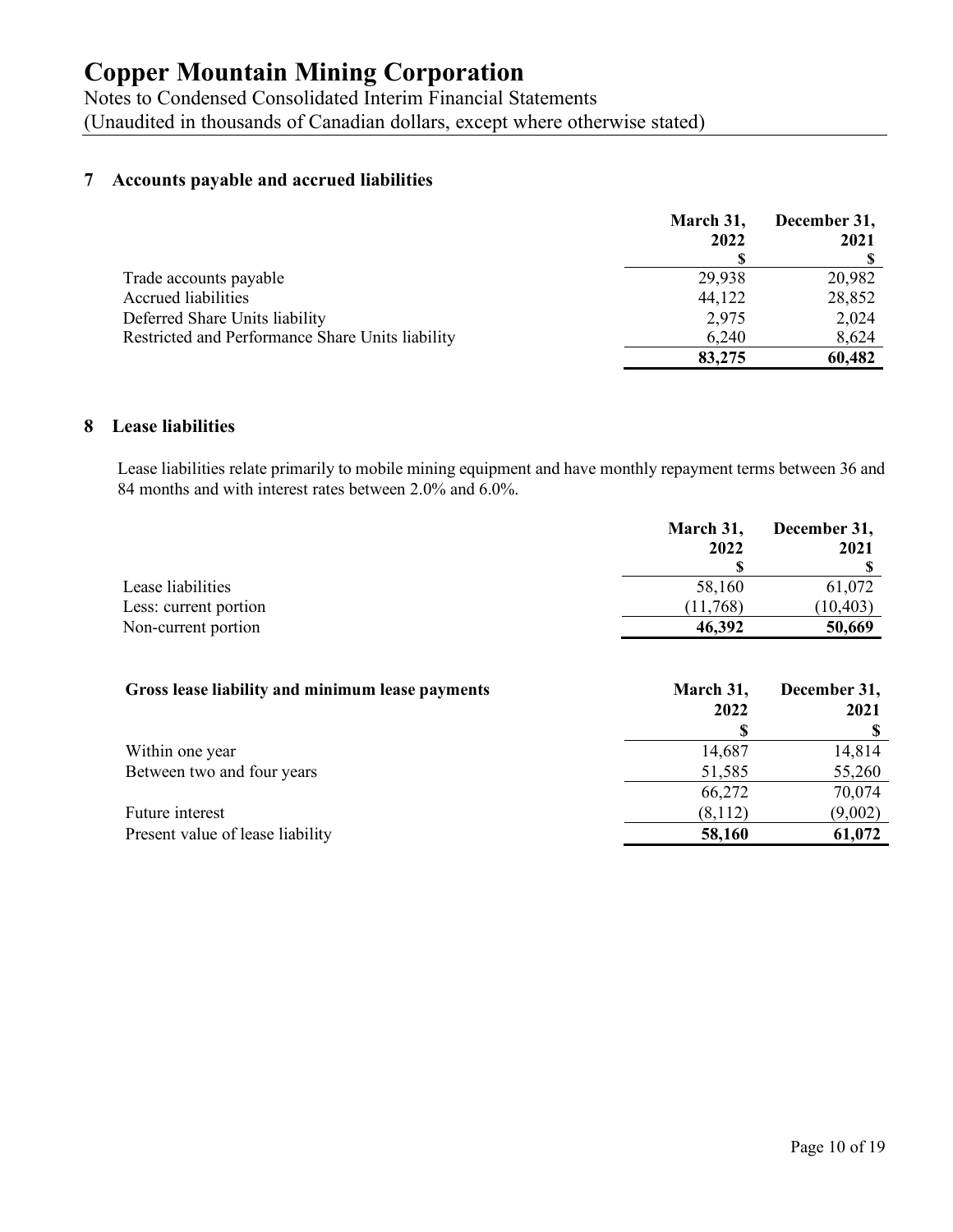Notes to Condensed Consolidated Interim Financial Statements (Unaudited in thousands of Canadian dollars, except where otherwise stated)

## **9 Long-term debt**

|                       | March 31<br>2022 | December 31,<br>2021 |
|-----------------------|------------------|----------------------|
| Bonds in US\$         | 235,344          | 234,664              |
| Bonds in CA\$         | 294,086          | 297,507              |
| Less: current portion | (12, 496)        | (12, 678)            |
|                       | 281,590          | 284,829              |

#### **Bonds**

On April 9, 2021, the Company completed an offering of US\$250 million of secured bonds ("the Bonds"). The Bonds mature on April 9, 2026 and bear interest at an annual rate of 8.0%, payable semi-annually on April 9 and October 9. Semi-annual principal installments in the amount of US\$5 million are payable on each interest payment date. At March 31, 2022, the Company had deposited US\$12.4 million (\$15,733) into a debt service account to satisfy the next semi-annual principal installment and interest payment. The debt service account is presented on the statement of financial position as restricted cash. A semi-annual principal installment of US\$5 million and interest payment of US\$10 million was made on October 8, 2021.

The Bonds are secured by a general security agreement on the assets of the Company. The Company may redeem all or part of the principal amount of the outstanding Bonds at any time from October 2023, at redemption prices ranging from 104% to 100%, plus accrued and unpaid interest to the date of redemption. The prepayment options are not closely related to the host debt instrument and are separately accounted for as embedded derivatives. At March 31, 2022, the value of the prepayment options was nominal.

As at March 31, 2022, the Bonds have a principal amount outstanding of \$306,152 (US\$245 million). The outstanding amount of \$294,086 is net of issue costs of \$12,066.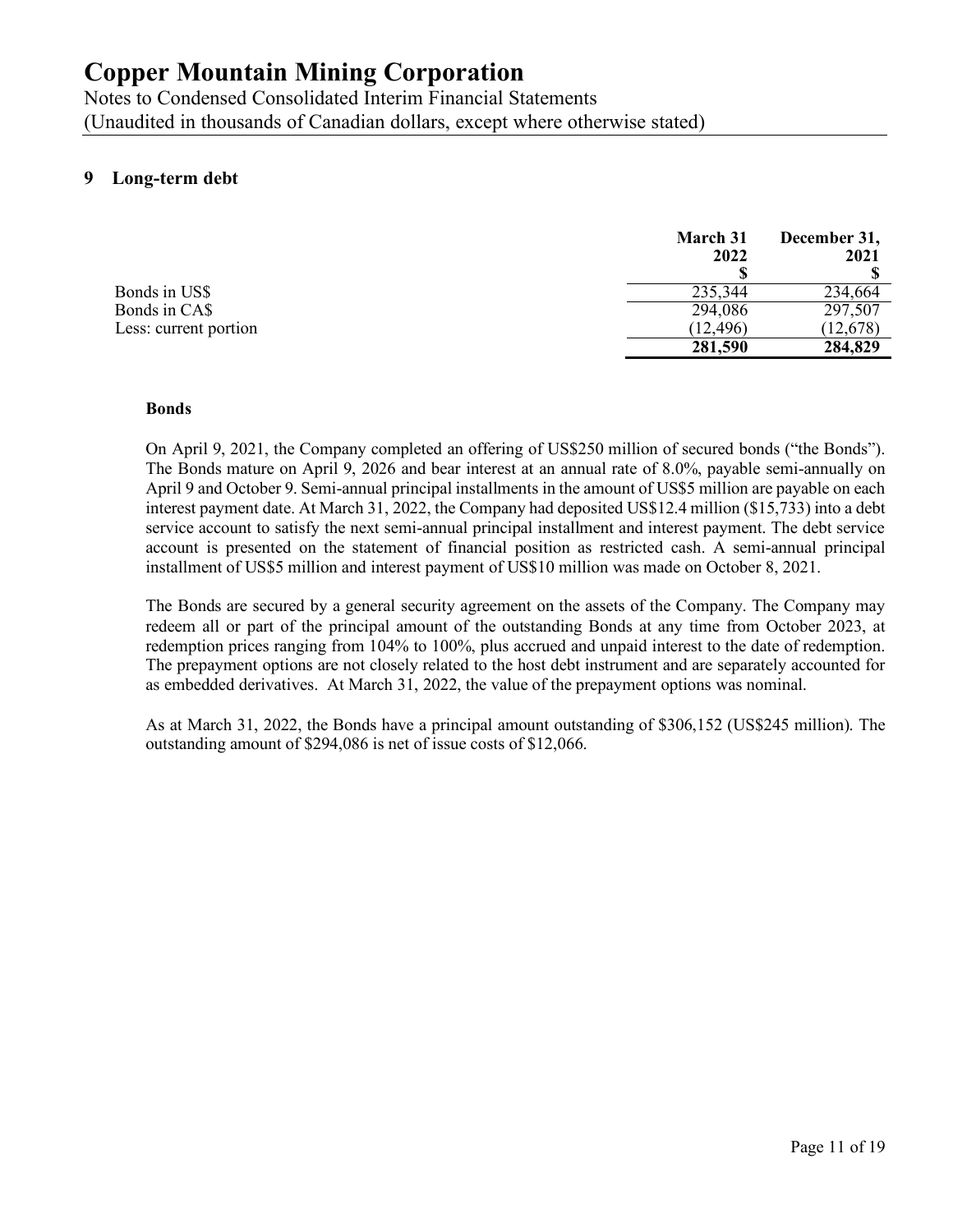Notes to Condensed Consolidated Interim Financial Statements (Unaudited in thousands of Canadian dollars, except where otherwise stated)

## **10 Provisions**

|                                      | Decommissioning              | <b>Share-based</b>     |              |
|--------------------------------------|------------------------------|------------------------|--------------|
|                                      | and restoration<br>provision | payment<br>obligations | <b>Total</b> |
|                                      |                              |                        | \$           |
| Balance, January 1, 2022             | 22,109                       | 12,500                 | 34,609       |
| Share-based payment expense          |                              | 3,889                  | 3,889        |
| Payments during the period           |                              | (1,734)                | (1,734)      |
| Changes in estimate costs and timing | (1, 332)                     |                        | (1, 332)     |
| Unwinding of discount on restoration |                              |                        |              |
| provision                            | 131                          |                        | 131          |
| Balance, March 31, 2022              | 20,908                       | 14,655                 | 35,563       |
| Less: Current portion of share-based |                              |                        |              |
| payment obligations included within  |                              |                        |              |
| accounts payable (Note 7)            |                              | (9,213)                | (9,213)      |
| Total provision - Non-current        | 20,908                       | 5,442                  | 26,350       |
|                                      |                              |                        |              |
|                                      |                              |                        |              |
| Balance, January 1, 2021             | 18,371                       | 4,715                  | 23,086       |
| Share-based payment expense          |                              | 16,550                 | 16,550       |
| Payments during the period           |                              | (8,765)                | (8,765)      |
| Changes in estimate costs and timing | 3,660                        |                        | 3,660        |
| Unwinding of discount on restoration |                              |                        |              |
| provision                            | 78                           |                        | 78           |
| Balance, December 31, 2021           | 22,109                       | 12,500                 | 34,609       |
| Less: Current portion of share-based |                              |                        |              |
| payment obligations included within  |                              |                        |              |
| accounts payable (Note 7)            |                              | (10, 648)              | (10, 648)    |
| Total provision - Non-current        | 22,109                       | 1,852                  | 23,961       |

The Company has a liability for remediation of current and past disturbances associated with mining activities at the Copper Mountain mine property. At March 31, 2022, the Company used an inflation rate of 2.00% (December 31, 2021 – 2.00%) and a discount rate of 2.37% (December 31, 2021 – 1.47%), based on inflation targets and Bank of Canada interest rates respectively, in calculating the estimated obligation. The decommissioning obligations will be accreted as a finance expense over the life of the mine. The liability for retirement and remediation on an undiscounted basis is \$22,161 (December 31, 2021 – \$20,307). The expected timing of payment of the cash flows will occur in various stages to 2040.

The Company has on deposit \$4,542 (December 31, 2021 – \$4,302) with the Government of British Columbia in support of reclamation liabilities at the Copper Mountain mine site. The Company receives interest on these bonds. The Company has also issued a surety bond of \$17,467 (December 31, 2021 – \$17,467) for total reclamation security of \$22,009.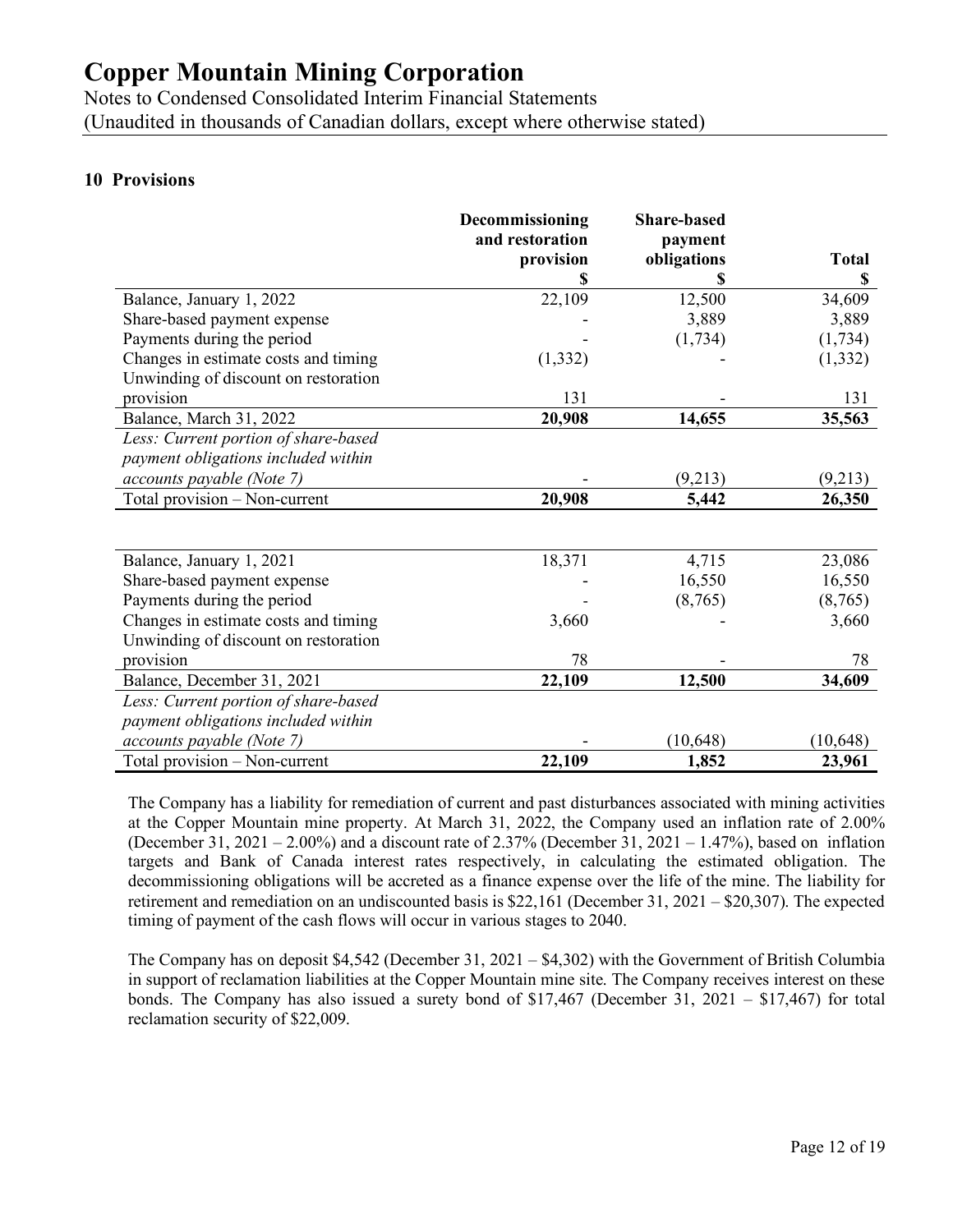Notes to Condensed Consolidated Interim Financial Statements (Unaudited in thousands of Canadian dollars, except where otherwise stated)

## **11 Other financial liabilities**

In January 2022, the Company entered into zero-cost collar option contracts for 3.3 million pounds of copper per month, for a total of 39.6 million pounds of copper, with maturity dates ranging from January 2022 to December 2022, with a minimum copper strike price of US\$4.00 per pound and an average ceiling price of US\$4.91 per pound. For the three months ended March 31, 2022, the collar options on 9.9 million pounds of copper expired unexercised. At March 31, 2022, the Company recognized an unrealized loss and liability of \$5,115 on these collar options.

#### **12 Share based compensation**

#### a. Stock options

The Company has a stock option plan whereby it can grant up to 19.7 million stock options exercisable for a period of up to ten years from the grant date. As at March 31, 2022, the Company had 7,760,478 options outstanding as follows:

|                                | <b>Number of shares</b> | Weighted average<br>exercise price |
|--------------------------------|-------------------------|------------------------------------|
| Outstanding, December 31, 2020 | 11,084,220              | 0.88                               |
| Exercised                      | (2,437,266)             | 0.80                               |
| Outstanding, December 31, 2021 | 8,646,954               | 0.91                               |
| Exercised                      | (886, 476)              | 1.05                               |
| Outstanding, March 31, 2022    | 7,760,478               | 0.89                               |

As at March 31, 2022, the following options were outstanding and exercisable:

|                 |           | Outstanding  |              |            | Exercisable  |                |
|-----------------|-----------|--------------|--------------|------------|--------------|----------------|
|                 |           | Weighted     | Weighted     |            | Weighted     | Weighted       |
|                 |           | average      | average      |            | average      | average        |
| Exercise        | Number of | exercise     | remaining    | Number     | exercise     | remaining life |
| prices $(\$)$   | options   | price $(\$)$ | life (years) | of options | price $(\$)$ | (years)        |
| $$0.58 - $1.00$ | 3,357,507 | 0.61         | 2.80         | 2,580,630  | 0.62         | 2.77           |
| $$1.02 - $1.07$ | 2,712,971 | 1.04         | 1.68         | 2,712,971  | 1.04         | 1.68           |
| $$1.14 - $1.28$ | 1,690,000 | 1.22         | 1.14         | 1,690,000  | 1.22         | 1.14           |
|                 | 7,760,478 | \$0.89       | 2.05         | 6,983,601  | \$0.93       | 1.95           |

During the period ended March 31, 2022, the stock based compensation expense in respect of stock options vesting was \$69 (2021 – \$179) with a weighted average grant-date fair value of \$0.54 (2021 – \$0.54) per option. The fair values of the stock options granted were estimated on the grant date using the Black-Scholes option pricing model. Volatility was determined using a historical daily volatility over the expected life of the options.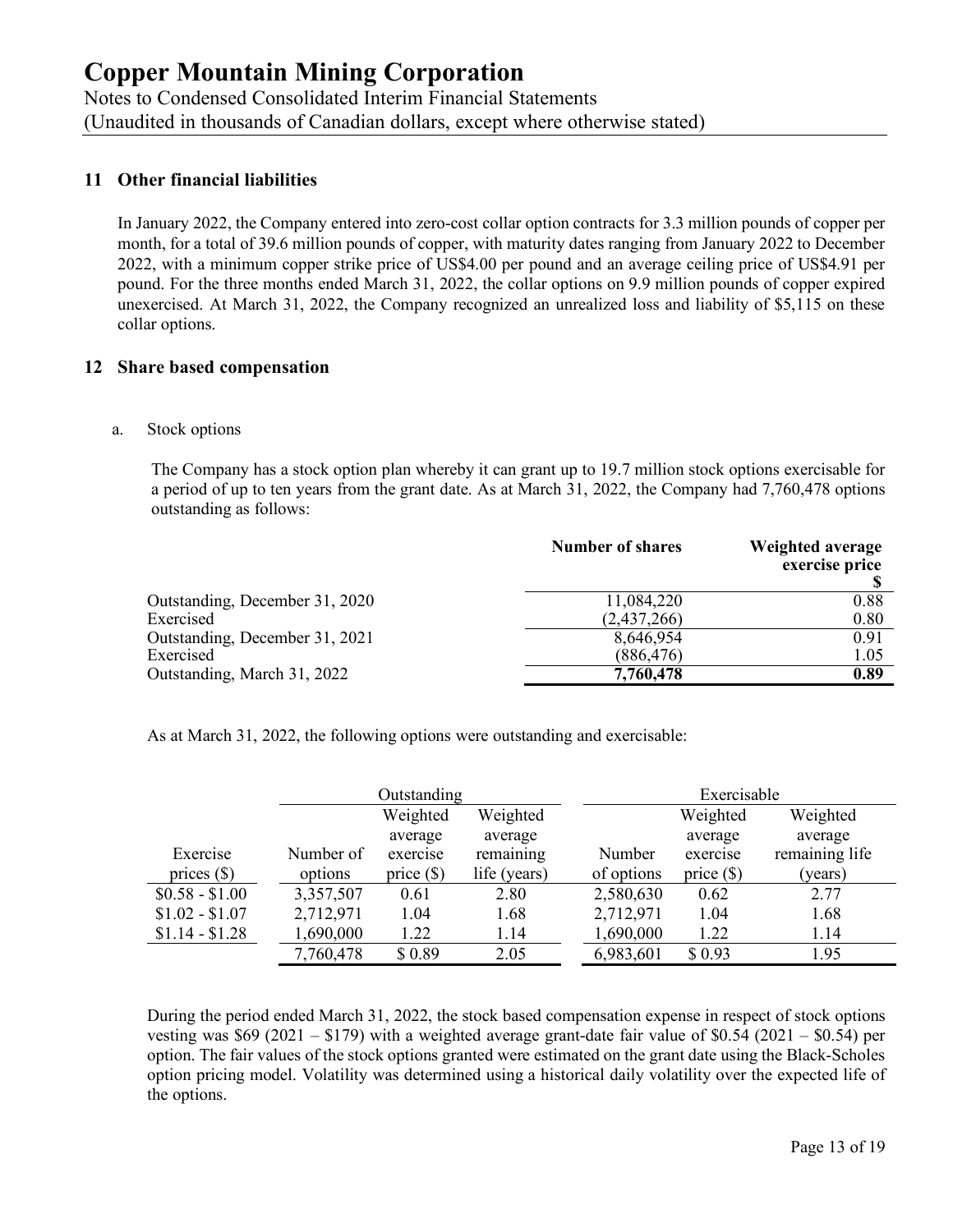## b. Deferred Share Unit, Restricted Share Unit and Performance Share Unit Plans

The Company has other share-based compensation plans in the form of a Deferred Share Unit ("DSU") Plan, Restricted Share Unit ("RSU") Plan and Performance Share Unit ("PSU") Plan. DSUs and PSUs are cash settled while RSUs may be settled in cash or shares of the Company at the discretion of the Company. All of the DSUs, PSUs and RSUs are accounted for as cash settled awards. Units granted under these sharebased compensation plans are recorded at fair value on the grant date and are adjusted for changes in fair value each reporting period until settled. The expense, and any changes which arise from fluctuations in the fair value of the grants, is recognized in share-based compensation in the statement of earnings with the corresponding liability recorded on the balance sheet in provisions (Note 10). The fair value of the units at each reporting period is the number of units vested multiplied by the quoted market value of a common share of the Company at the reporting date.

The continuity of units granted and outstanding under the share-based compensation plans is as follows:

|                                | <b>DSUs</b> | <b>RSUs</b> | <b>PSUs</b> |
|--------------------------------|-------------|-------------|-------------|
| Outstanding, January 1, 2021   | 540,297     | 2,513,150   | 2,513,150   |
| Granted                        | 374,009     | 948,697     | 623,393     |
| Forfeited                      | (35,294)    |             | (308, 035)  |
| Settled                        | (287, 196)  | (469, 242)  | (837,716)   |
| Outstanding, December 31, 2021 | 591,816     | 2,992,605   | 1,990,792   |
|                                |             |             |             |
| Granted                        | 199,522     | 593,265     | 751,519     |
| Forfeited                      |             |             |             |
| Expired                        |             |             |             |
| Settled                        |             | (337, 276)  | (99, 196)   |
| Outstanding, March 31, 2022    | 791,338     | 3,248,594   | 2,643,115   |

During the period ended March 31, 2022, the Company recorded share-based compensation of \$3,890 (2021 - \$5,780) related to DSUs, RSUs and PSUs.

During the period ended March 31, 2022, the total fair value of DSUs, RSUs and PSUs granted was \$11,613 (2021 - \$4,548) with a weighted average grant date fair value of \$2.47 (2021 - \$2.42) per unit.

## c. Basic and diluted weighted average number of shares outstanding

|                                               | Three months ended March 31, |             |
|-----------------------------------------------|------------------------------|-------------|
|                                               | 2022                         | 2021        |
| Weighted average shares outstanding – basic   | 210,767,083                  | 208,548,526 |
| Dilutive securities                           |                              |             |
| Stock options                                 |                              | 6,601,261   |
| Restricted share units                        |                              | 3,429,631   |
| Weighted average shares outstanding – diluted | 210,767,083                  | 218,579,418 |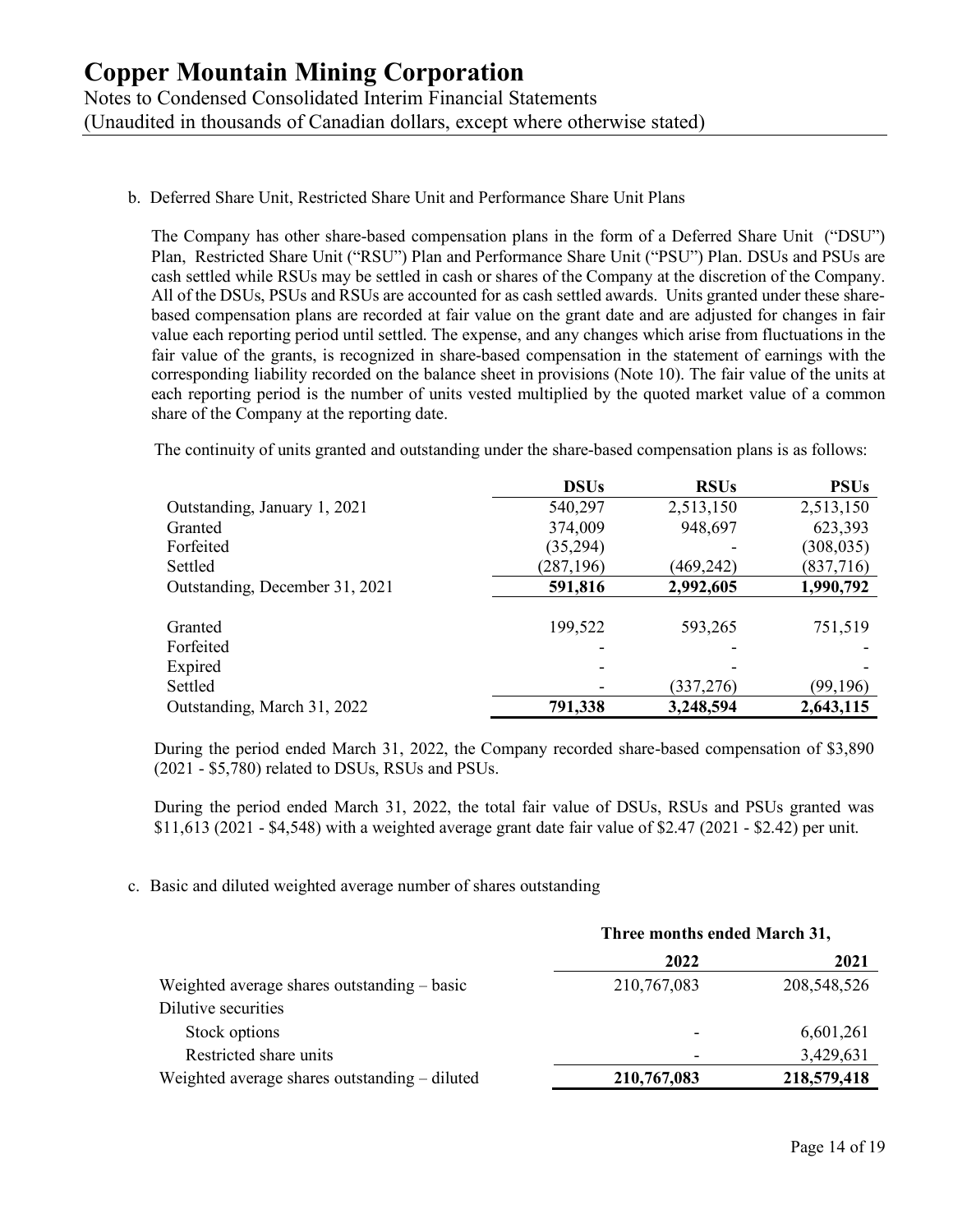Notes to Condensed Consolidated Interim Financial Statements (Unaudited in thousands of Canadian dollars, except where otherwise stated)

## **13 Revenue**

|                                | Three months ended March 31, |         |
|--------------------------------|------------------------------|---------|
|                                | 2022                         | 2021    |
|                                |                              |         |
| Copper in concentrate          | 84,363                       | 145,257 |
| Gold in concentrate            | 10,662                       | 17,894  |
| Silver in concentrate          | 1,801                        | 5,211   |
| Treatment and refining charges | (2,968)                      | (6,155) |
|                                | 93,858                       | 162,207 |

Revenue for the three months ended March 31, 2022 included a mark-to-market and final adjustments from provisional pricing on concentrate sales of \$8,970 (2021 – \$15,984).

Revenues recognized in the reporting period include the following mark-to-market provisional pricing changes on concentrate sales not yet finalized at the period end.

|                       | Three months ended March 31, |        |
|-----------------------|------------------------------|--------|
|                       | 2022                         | 2021   |
|                       |                              |        |
| Copper in concentrate | 6,847                        | 15,503 |
| Gold in concentrate   | 219                          | 383    |
| Silver in concentrate |                              | (433)  |
|                       | 7,059                        | 15,453 |

## **14 Expenses by nature**

|                                                 | Three months ended March 31, |        |
|-------------------------------------------------|------------------------------|--------|
|                                                 | 2022                         | 2021   |
|                                                 |                              | S      |
| Direct mining and milling costs                 | 52,356                       | 39,670 |
| Employee compensation and benefits              | 15,885                       | 14,713 |
| Depreciation                                    | 5,475                        | 7,686  |
| Transportation costs                            | 1,566                        | 3,858  |
| <b>Cost of sales</b>                            | 75,282                       | 65,927 |
|                                                 |                              |        |
| Corporate employee compensation and benefits    | 4,326                        | 2,732  |
| Corporate and mine site administrative expenses | 2,566                        | 2,536  |
| <b>General and administration</b>               | 6,892                        | 5,268  |
|                                                 | 82,174                       | 71,195 |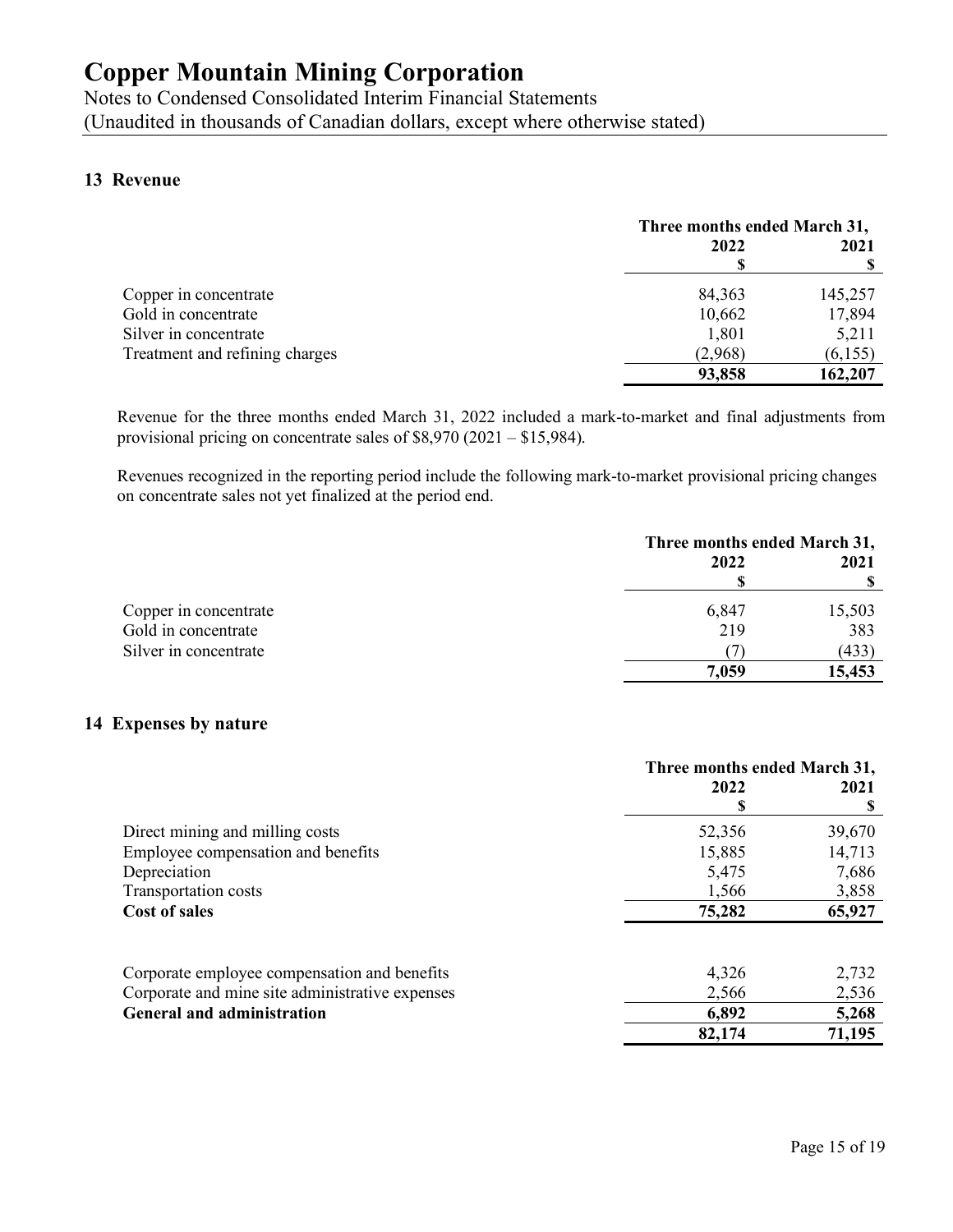Notes to Condensed Consolidated Interim Financial Statements (Unaudited in thousands of Canadian dollars, except where otherwise stated)

#### **15 Finance expense**

|                                                | Three months ended March 31, |       |
|------------------------------------------------|------------------------------|-------|
|                                                | 2022                         | 2021  |
| Interest on loans                              | 7,207                        | 2,732 |
| Amortization of financing fees                 | 860                          | 160   |
| Loan guarantee fee                             |                              | 24    |
| Unwinding of discount on restoration provision | 131                          | 14    |
|                                                | 8,198                        | 2.931 |

#### **16 Related party transactions**

All transactions with related parties have occurred in the normal course of the Company's operations.

- a. During the three months ended March 31, 2022, the Company sold copper concentrates to MMC with revenues totalling \$93,858 (2021 – \$162,207) including pricing adjustments.
- b. On June 9, 2021, the Company repaid to MMC the balance of a subordinated loan of \$9,600, funding advances of \$154,117, guarantee fees of \$3,514 with accumulated interest. For the three months ended March 31, 2021, the Company accrued \$1,191 of interest to MMC on these instruments.
- c. Compensation of key management:

Key management includes the Company's directors and officers. Compensation awarded to key management includes:

|                                           | Three months ended March 31, |       |
|-------------------------------------------|------------------------------|-------|
|                                           | 2022                         | 2021  |
|                                           |                              |       |
| Salaries and short-term employee benefits | 3,080                        | 2,648 |
| Share based compensation                  | 2,801                        | 4,102 |
|                                           | 5,881                        | 6,750 |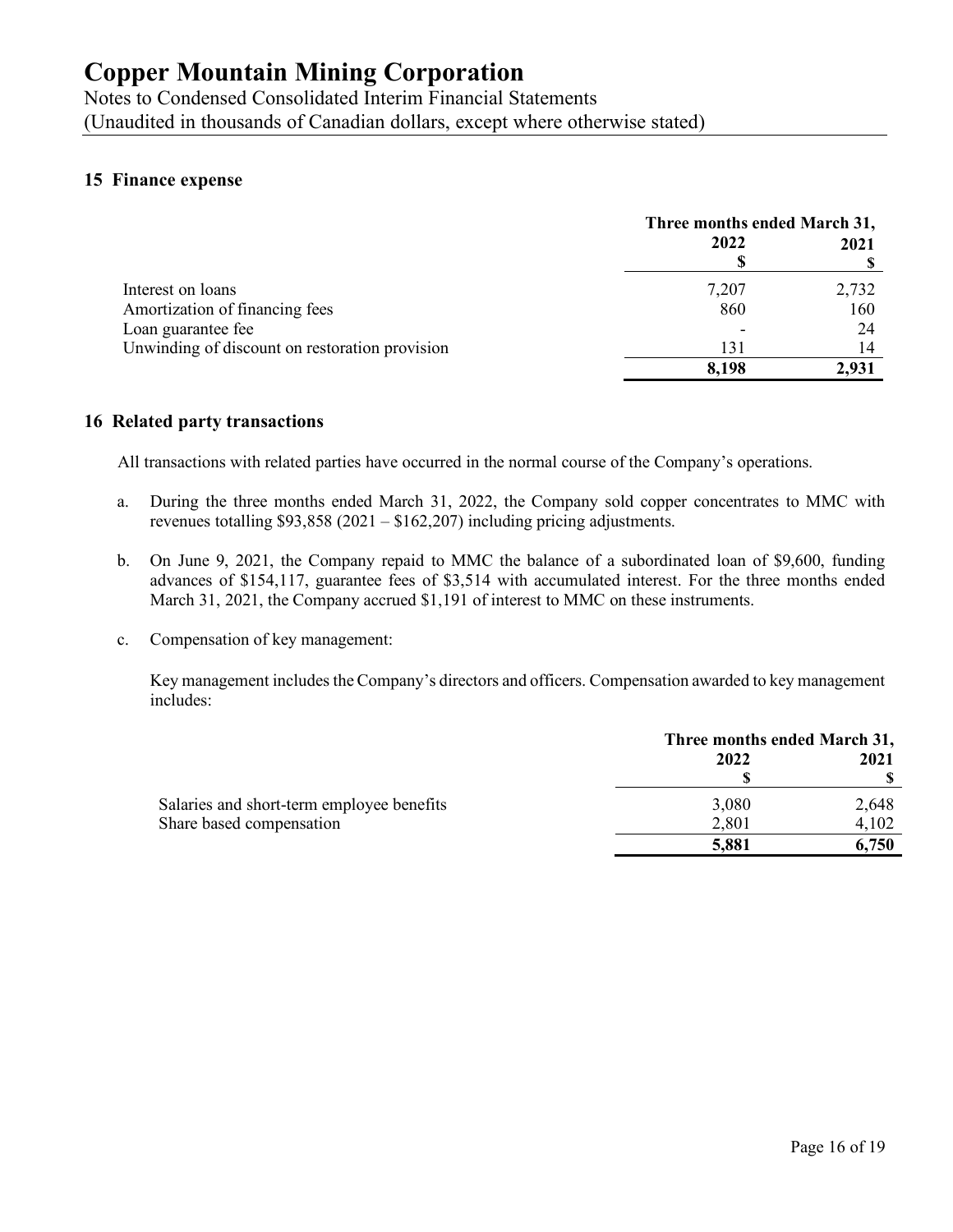Notes to Condensed Consolidated Interim Financial Statements (Unaudited in thousands of Canadian dollars, except where otherwise stated)

#### **17 Supplementary cash flow disclosures**

- a. As at March 31, 2022, cash and cash equivalents consists of guaranteed investment certificates of \$1,457 (December 31, 2021 – \$1,457) and \$142,044 in cash (December 31, 2021 – \$170,445) held in bank accounts.
- b. A reconciliation of net changes in working capital items is as follows:

|                                                    | Three months ended March 31, |           |
|----------------------------------------------------|------------------------------|-----------|
|                                                    | 2022                         | 2021      |
|                                                    |                              |           |
| Change in accounts receivable and prepaid expenses | 1,288                        | (16,769)  |
| Change in inventory                                | (2)                          | 6,807     |
| Change in tax liability                            | (129)                        | 745       |
| Change in accounts payable and accrued liabilities | 14,555                       | (9,449)   |
|                                                    | 15,712                       | (18, 666) |

c. The significant non-cash financing and investing transactions during the three month period ended March 31 are as follow:

|                                                             | 2022  | 2021     |
|-------------------------------------------------------------|-------|----------|
| Increase in accounts payable related to plant and equipment | 1.555 | (1.876)  |
| Addition of plant and equipment through leases              | (798) | (17.599) |

#### **18 Financial instruments**

The carrying values of cash and cash equivalents, reclamation bonds, accounts payable and accrued liabilities approximate their fair value due to the short-term nature of these instruments.

#### **Fair Value hierarchy**

The following table classifies financial assets and liabilities that are recognized on the statement of financial position at fair value in a hierarchy that is based on significance of the inputs used in making the measurements.

The levels in the hierarchy are:

- Level 1 Quoted prices (unadjusted) in active markets for identical assets or liabilities
- Level 2 Inputs other than quoted prices included within level 1 that are observable for the asset or liability, either directly (that is, as prices) or indirectly (that is, derived from prices)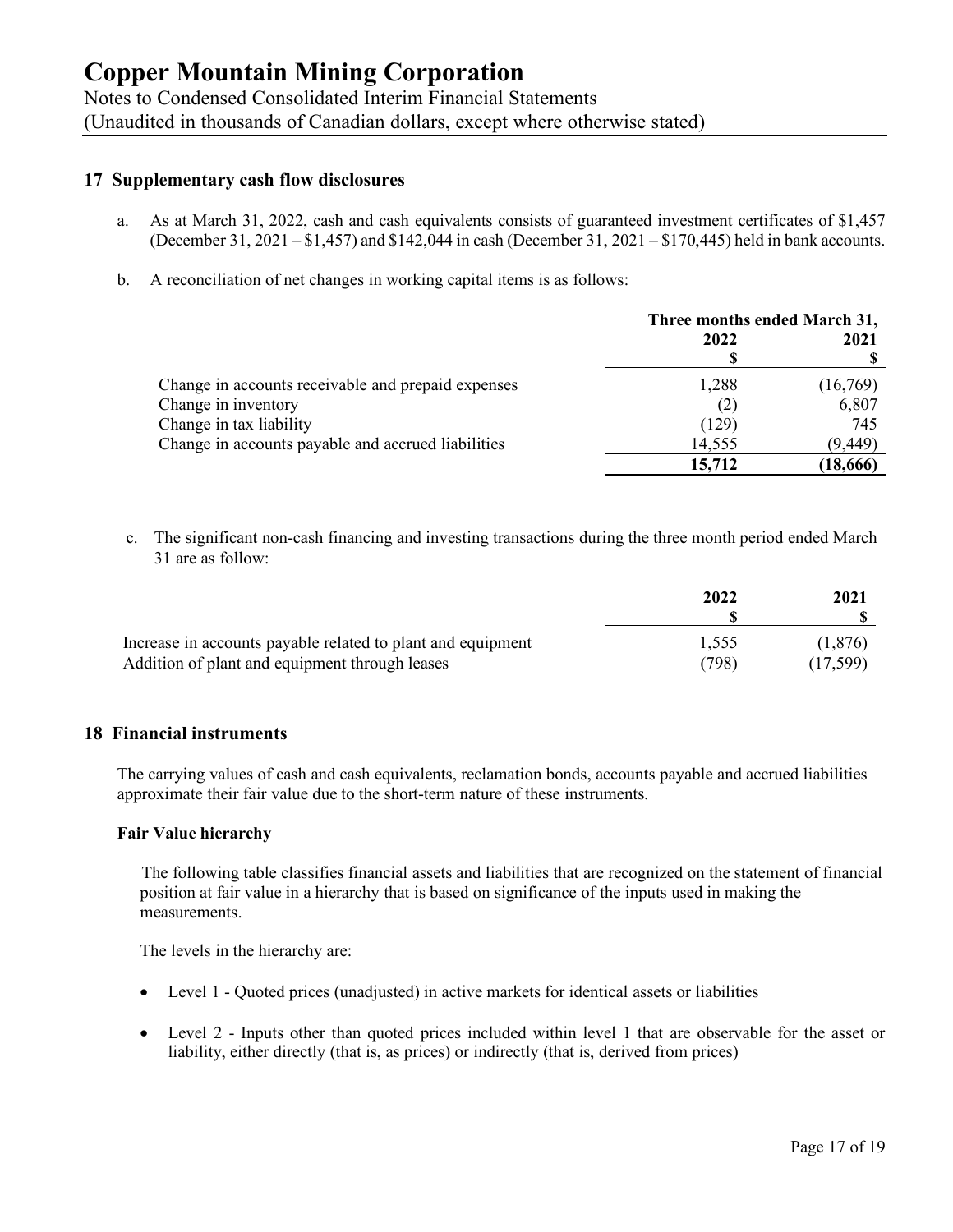Notes to Condensed Consolidated Interim Financial Statements

(Unaudited in thousands of Canadian dollars, except where otherwise stated)

• Level 3 - Inputs for the asset or liability that are not based on observable market data (that is, unobservable inputs).

The fair value of the Bonds is \$317,571 and the carrying value is \$294,086 at March 31, 2022.

The following table sets forth the Company's financial assets and liabilities measured at fair value by level within the fair value hierarchy as at March 31, 2022:

|                                                                  | Level 1 | Level 2 | Level 3<br>S | <b>Total</b><br>fair<br>value<br>œ |
|------------------------------------------------------------------|---------|---------|--------------|------------------------------------|
| <b>Financial assets</b><br>Amounts due from concentrate sales    |         |         |              |                                    |
| (note 4)                                                         |         | 24,629  |              | 24,629                             |
| <b>Financial liabilities</b><br>Derivative liabilities (note 11) |         | 5,115   |              | 5,115                              |

#### **Financial risks factors**

The Company's activities expose it to a variety of financial risks: market risk (including currency risk, interest rate risk, and commodity price risk), credit risk and liquidity risk. Risk management is carried out by management under policies approved by the board of directors. Management identifies and evaluates the financial risks in co-operation with the Company's operating units. The board provides written principles for overall risk management, as well as written policies covering specific areas, such as foreign exchange risk, interest rate risk, credit risk, use of derivative financial instruments and non-derivative financial instruments, and investment of excess liquidity. The Company's overall risk management program seeks to minimize potential adverse effects on the Company's financial performance.

*Liquidity risk* 

|                           | March 31, | December 31, |  |  |
|---------------------------|-----------|--------------|--|--|
|                           | 2022      | 2021         |  |  |
|                           |           |              |  |  |
| Cash and cash equivalents | 143,501   | 171,902      |  |  |
| Working capital           | 107,449   | 156,967      |  |  |

Maturity analysis of financial liabilities as at March 31, 2022 is as follows:

|                        | <b>Total</b> | $\leq$ 1 year | 2-3 years | 4-5 years | <b>Thereafter</b> |
|------------------------|--------------|---------------|-----------|-----------|-------------------|
| Long-term debt         | 294,086      | 12,496        | 24,992    | 256,598   |                   |
| Lease obligations      | 58,160       | 12,427        | 23,067    | 17,315    | 5,351             |
| Decommissioning $\&$   |              |               |           |           |                   |
| restoration provision  | 20,908       |               |           |           | 20,908            |
| Trade accounts payable | 29,938       | 29,938        | ۰         |           |                   |
|                        | 403,092      | 54,861        | 48,059    | 273,913   | 26,259            |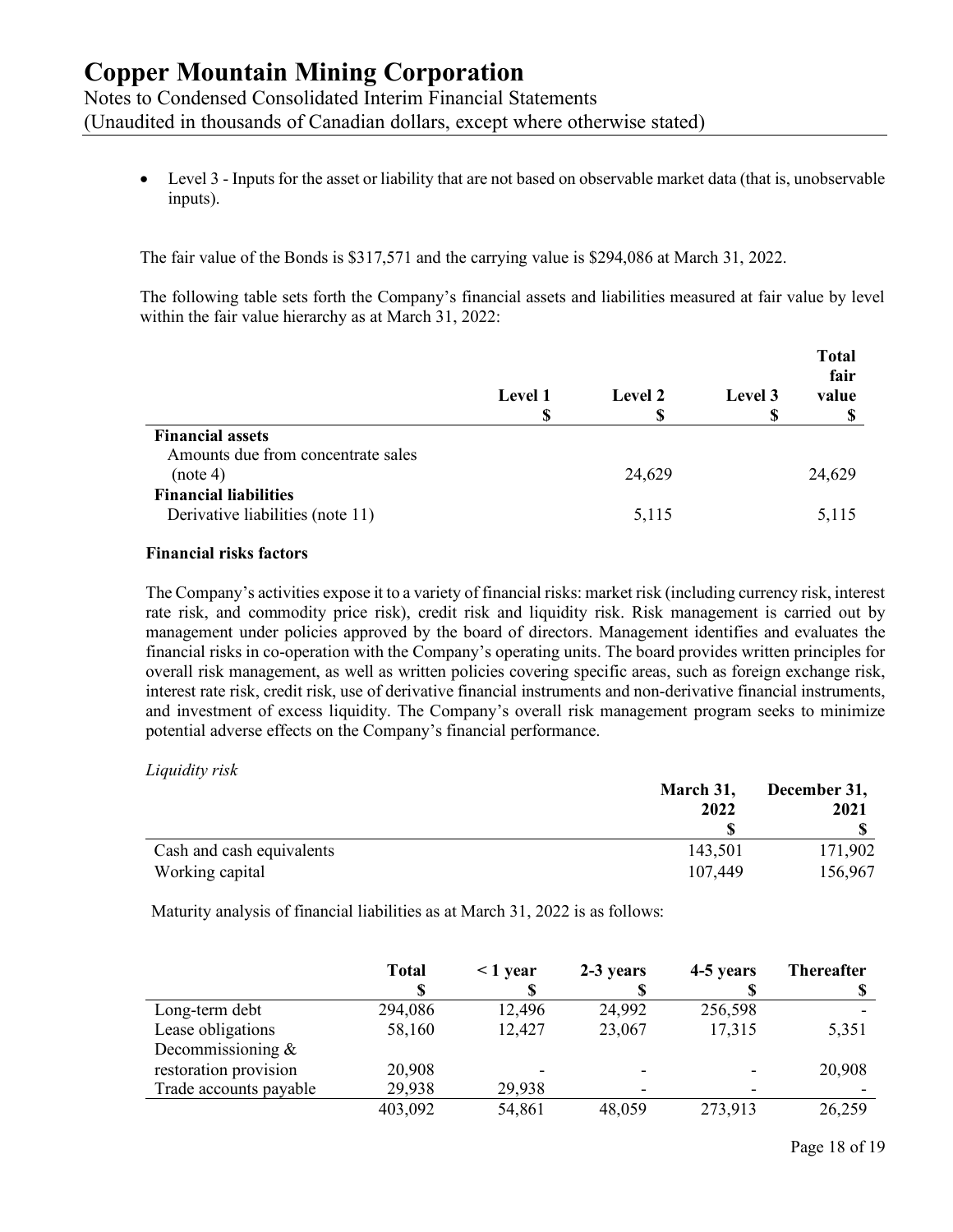Notes to Condensed Consolidated Interim Financial Statements (Unaudited in thousands of Canadian dollars, except where otherwise stated)

## **19 Segmented Information**

The Company is engaged in mining, exploration and development of mineral properties, and has an operating mine in Canada and an exploration and evaluation project in Australia. The corporate entities are responsible for the evaluation and acquisition of new mineral properties, regulatory reporting, treasury, finance and corporate administration.

Geographic information as follows:

|                                      |                    | March 31, 2022 | December 31, 2021 |
|--------------------------------------|--------------------|----------------|-------------------|
| Assets by geographic region, at cost |                    |                |                   |
| Canada                               |                    |                |                   |
|                                      | Current assets     | 217,850        | 240,404           |
|                                      | Non-current assets | 752,575        | 716,744           |
|                                      |                    | 970,425        | 957,148           |
| Australia                            |                    |                |                   |
|                                      | Current assets     | 4,268          | 2,269             |
|                                      | Non-current assets | 72,027         | 64,501            |
|                                      |                    | 76,295         | 66,770            |

The Company sells all of its copper concentrates to MMC smelters in Japan based on quoted market prices of contained metals. During the period ended March 31, 2022 revenues attributed to the sale of copper concentrate to MMC totaled \$93,858 (2021 – \$162,207).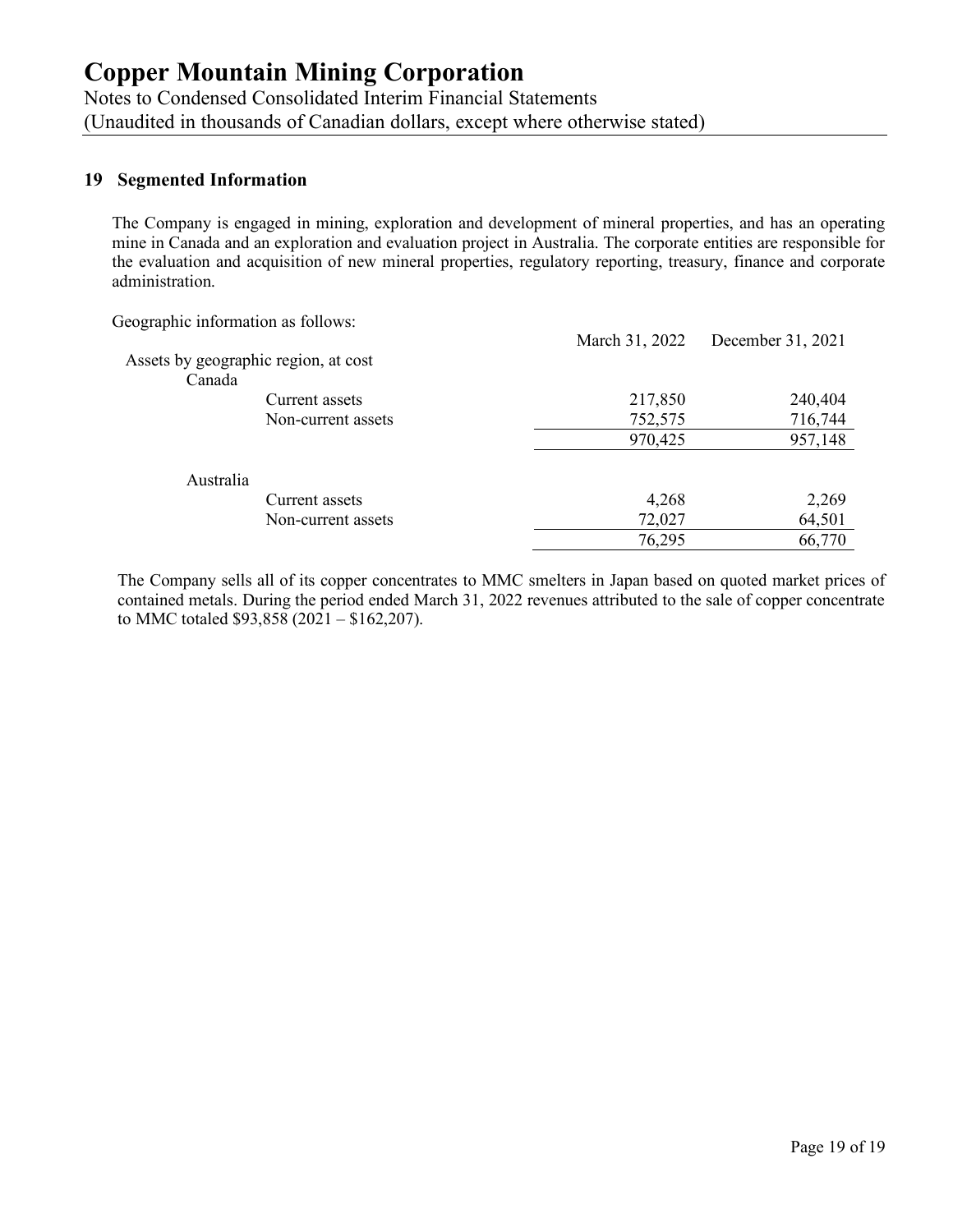## **MANAGEMENT'S DISCUSSION AND ANALYSIS OF COPPER MOUNTAIN MINING CORPORATION FOR THE QUARTER ENDED MARCH 31, 2022**

The following Management's Discussion and Analysis ("MD&A") provides information that management believes is relevant to an assessment and understanding of the consolidated financial condition and results of operations of Copper Mountain Mining Corporation and its subsidiaries ("Copper Mountain" or the "Company"). This MD&A should be read in conjunction with Copper Mountain's unaudited condensed consolidated interim financial statements for the three months ended March 31, 2022 and related notes, which are prepared in accordance with International Financial Reporting Standards ("IFRS") as applicable to interim financial reporting. This MD&A contains forward‐looking statements that are subject to risks and uncertainties, as discussed in the cautionary note contained in this MD&A. The reader is cautioned not to place undue reliance on forward-looking statements. All figures in this MD&A are expressed in thousands of **Canadian dollars** except for share, per share, per pound and per ounce amounts, unless otherwise specified. References to "US\$" are to United States dollars. This MD&A has been prepared as at April 25, 2022.

## **About Copper Mountain**

Copper Mountain is a Canadian mining company focused on the development and production of base and precious metals. The Company, through its subsidiaries, owns 75% of the Copper Mountain Mine located in southern BC. The Copper Mountain Mine produces about 100 million pounds of copper equivalent per year with a large resource that remains open laterally and at depth. Copper Mountain also owns the development-ready Eva Copper Project in Queensland, Australia and an extensive 210,000 hectare highly prospective land package, also in the Mount Isa area of Queensland, Australia. Copper Mountain trades on the Toronto Stock Exchange under the symbol "CMMC" and Australian Stock Exchange under the symbol "C6C". For further information on Copper Mountain, reference should be made to its public filings (including its most recently filed annual information form ("AIF")) which are available on SEDAR at www.sedar.com. Information is also available on the Company's website at www.cumtn.com.

## **Cautionary Statement on Forward‐Looking Information**

This MD&A contains certain statements that may be deemed "forward‐looking statements." All statements in this MD&A, other than statements of historical fact, that address exploration drilling, exploitation activities, and events or developments that the Company expects to occur, are forward‐looking statements. Future estimates regarding production, capital and operating costs are based on NI 43‐101 Technical Reports and on mine plans and production schedules, which have been developed by the Company's personnel and independent consultants. Forward-looking statements are statements that are not historical facts and are generally, but not always, identified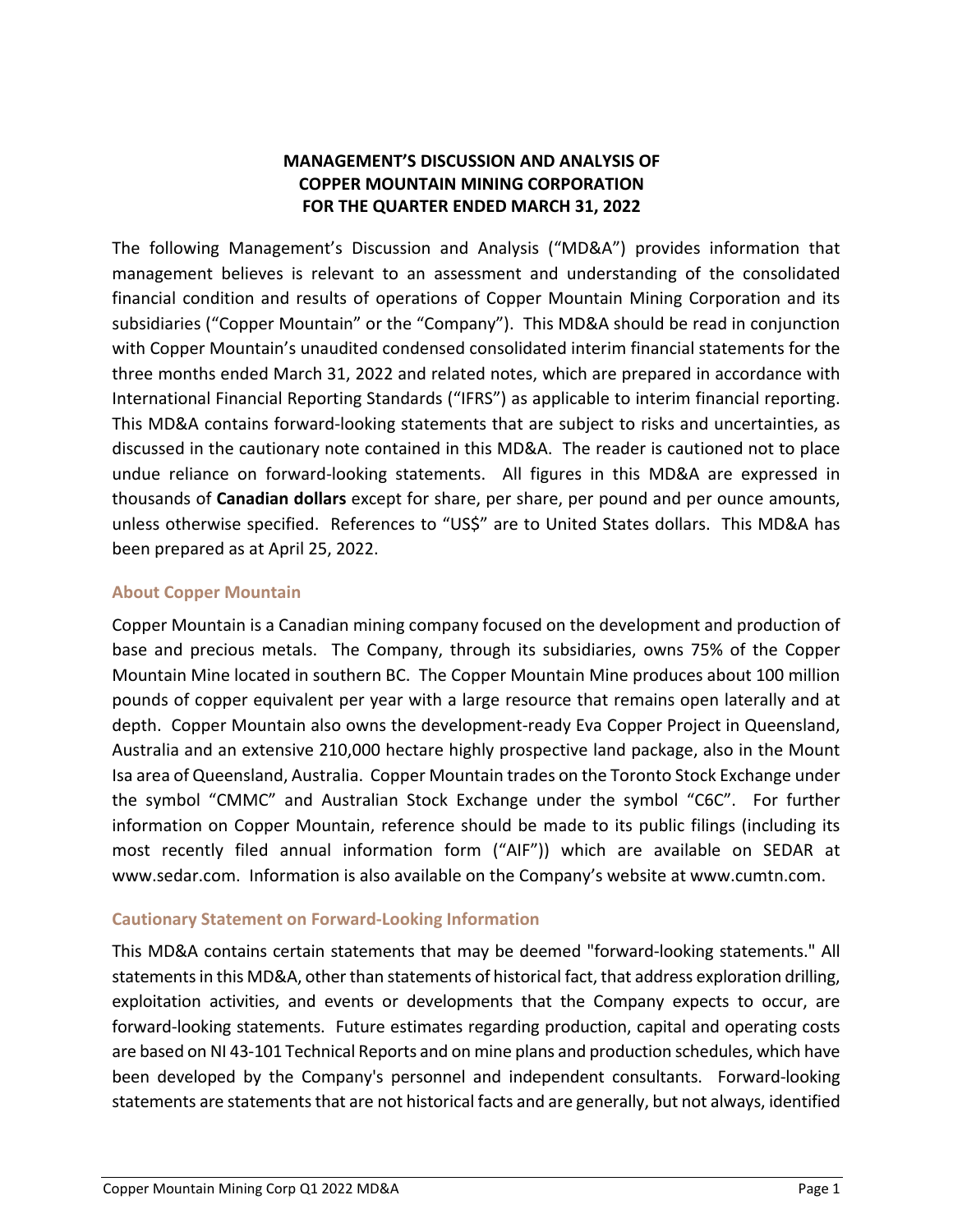by the words "expects", "plans", "anticipates", "believes", "intends", "estimates", "projects", "potential", "targets" and similar expressions, or that events or conditions "will", ''would'', "may", "could", or "should" occur. Information inferred from the interpretation of drilling results and information concerning mineral resource estimates may also be deemed to be forward‐looking statements, as it constitutes a prediction of what might be found to be present when and if a project is actually developed. Although the Company believes the expectations expressed in such forward‐looking statements are based on reasonable assumptions, such statements are not guarantees of future performance and actual results may differ materially from those in the forward‐looking statements. Factors that could cause the actual results to differ materially from those in forward‐looking statements include, but are not limited to: general business, economic, competitive, political and social uncertainties; actual results of reclamation activities; conclusions of economic evaluations; fluctuations in the value of the Canadian dollar relative to the United States dollar; fluctuations in the value of the Australian dollar relative to the United States dollar; changes in project parameters as plans continue to be refined; failure of equipment or process to operate as anticipated; changes in labor costs and other costs and availability of equipment or processes to operate as anticipated; accidents, labor disputes, material and labour shortages, and other risks of the mining industry, including but not limited to reserve and resource shortages, environmental hazards, cave-ins, rock bursts, pit-wall failures, flooding, extreme weather events, including those related to climate change and other acts of God or unfavorable operating conditions and losses; global economic events arising from the coronavirus (COVID‐19) pandemic; global inflationary pressures driven by supply chain disruptions caused by the ongoing COVID‐19 pandemic and global energy cost increasesfollowing the invasion of Ukraine by Russia; detrimental events that interfere with transportation of concentrate or the smelters ability to accept concentrate, including declaration of force majeure events, insurrection or war; delays in obtaining governmental approvals or revocation of governmental approvals; title risks and Aboriginal land claims; delays or unavailability in financing or in the completion of development or construction activities; failure to comply with restrictions and covenants in senior loan agreements, actual results of current exploration activities; volatility in the Company's publicly traded securities; and the factors discussed in the section entitled "Risk Factors" in the Company's AIF and in the Company's continuous disclosure filings available under its profile on SEDAR at www.sedar.com. Investors are cautioned that any such statements are not guarantees of future performance and actual results or developments may differ materially from those projected in the forward‐looking statements. Forward‐looking statements are based on the beliefs, estimates and opinions of the Company's management on the date the statements are made. Accordingly, readers should not place undue reliance on forward‐looking statements. The Company does not undertake to update any forward‐looking statements, except in accordance with applicable securities laws.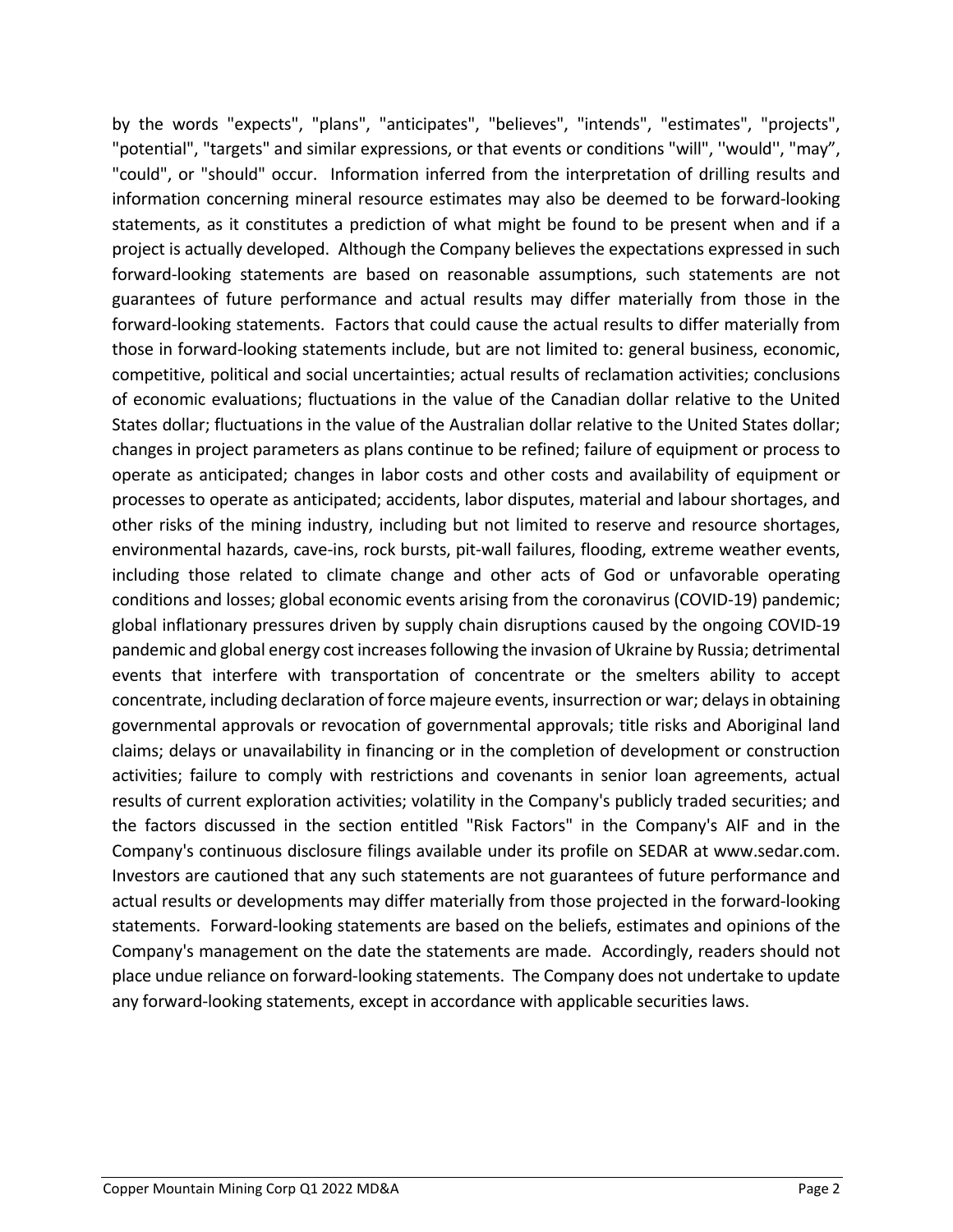## **TABLE OF CONTENTS**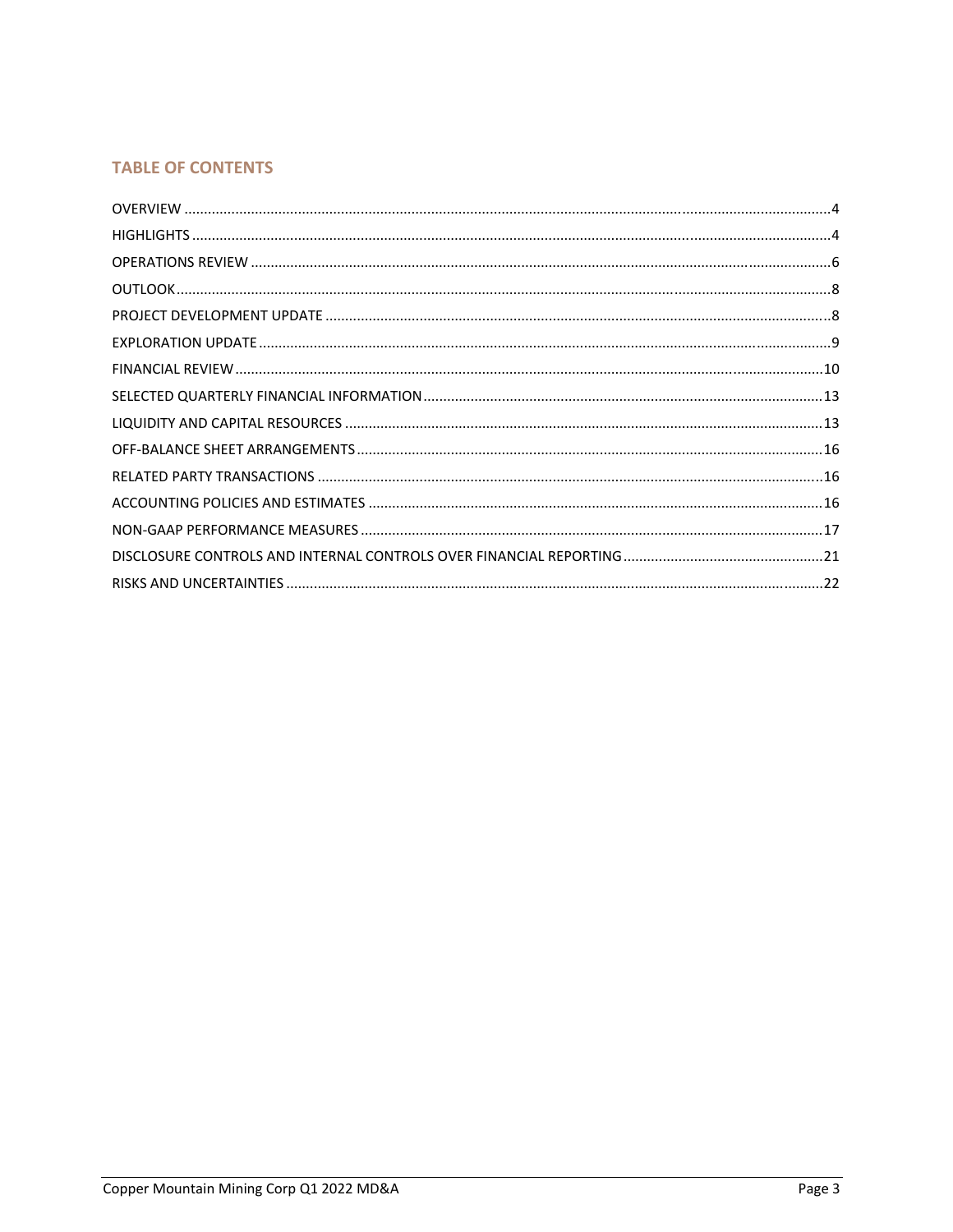## **OVERVIEW**

Copper Mountain is a copper‐gold producing company that was incorporated under the provisions of the British Columbia *Business Corporations Act* on April 20, 2006. The Company owns 75% of the Copper Mountain Mine through a subsidiary and Mitsubishi Materials Corporation ("MMC") owns the remaining 25%.

The Copper Mountain Mine is situated 20 km south of Princeton, British Columbia and 300 km east of the Port of Vancouver. Production of copper concentrate from the Copper Mountain Mine commenced during the third quarter of 2011. The property consists of 138 Crown granted mineral claims, 145 located mineral claims, 14 mining leases, and 12 fee simple properties covering an area of 6,702 hectares or 67 square kilometres.

The mine is a conventional open pit, truck and shovel operation. The mill consists of one SAG mill, three ball mills, a rougher flotation circuit, regrind mill, a cleaner flotation circuit, a concentrate thickener, and a pressure filter. The mill throughput is approximately 16.4 million tonnes per year. Copper concentrate from the mine istrucked to the Port of Vancouver where it is placed in a storage shed for loading onto ocean going vessels for transportation to Japan.

The Company also owns 100% of the Eva Copper Project, a development-ready copper-gold project in Queensland, Australia and an extensive 210,000 hectare highly prospective land package within the Mount Isa area.

## **HIGHLIGHTS**

- Production in Q1 2022 was 15.6 million pounds of copper equivalent (13.2 million pounds of copper, 5,135 ounces of gold, and 55,993 ounces of silver), 48% lower than Q1 2021 which was a record production quarter, primarily driven by lower mill head grade and lower throughput resulting from the damaged secondary crusher.
- The secondary crusher's new main shaft was installed in early April and the mill is ramping up to full capacity.
- Revenue for Q1 2022 was \$93.9 million from the sale of 13.5 million pounds of copper, 5,076 ounces of gold, and 60,038 ounces of silver.
- C1 cash cost  $^{(1)}$  per pound of copper produced in Q1 2022 was US\$3.58, higher than Q1 2021 of US\$1.15, primarily due to lower copper production, temporary contractor maintenance expenses, temporary contract crushing expenditures, and inflationary pressures on costs, particularly diesel.
- All-in sustaining cost ("AISC")<sup>(1)</sup> per pound of copper of US\$4.45 and all-in cost ("AIC")<sup>(1)</sup> per pound of copper of US\$5.08 was significantly higher compared to Q1 2021 largely driven by higher C1 cash cost, the lease expense and capitalization of assembly costs for seven new Trolley Assist haul trucks, the acquisition cost of new "MineSense" shovel grade control systems and new haul road construction costs that will greatly improve truck cycle times starting in Q2 2022.
- Net loss for Q1 2022 was \$4.2 million, or (\$0.03) on a per-share basis.
- Cash flow from operations for Q1 2022 was \$33.3 million, or \$0.16 on a per-share basis<sup>(1)</sup>.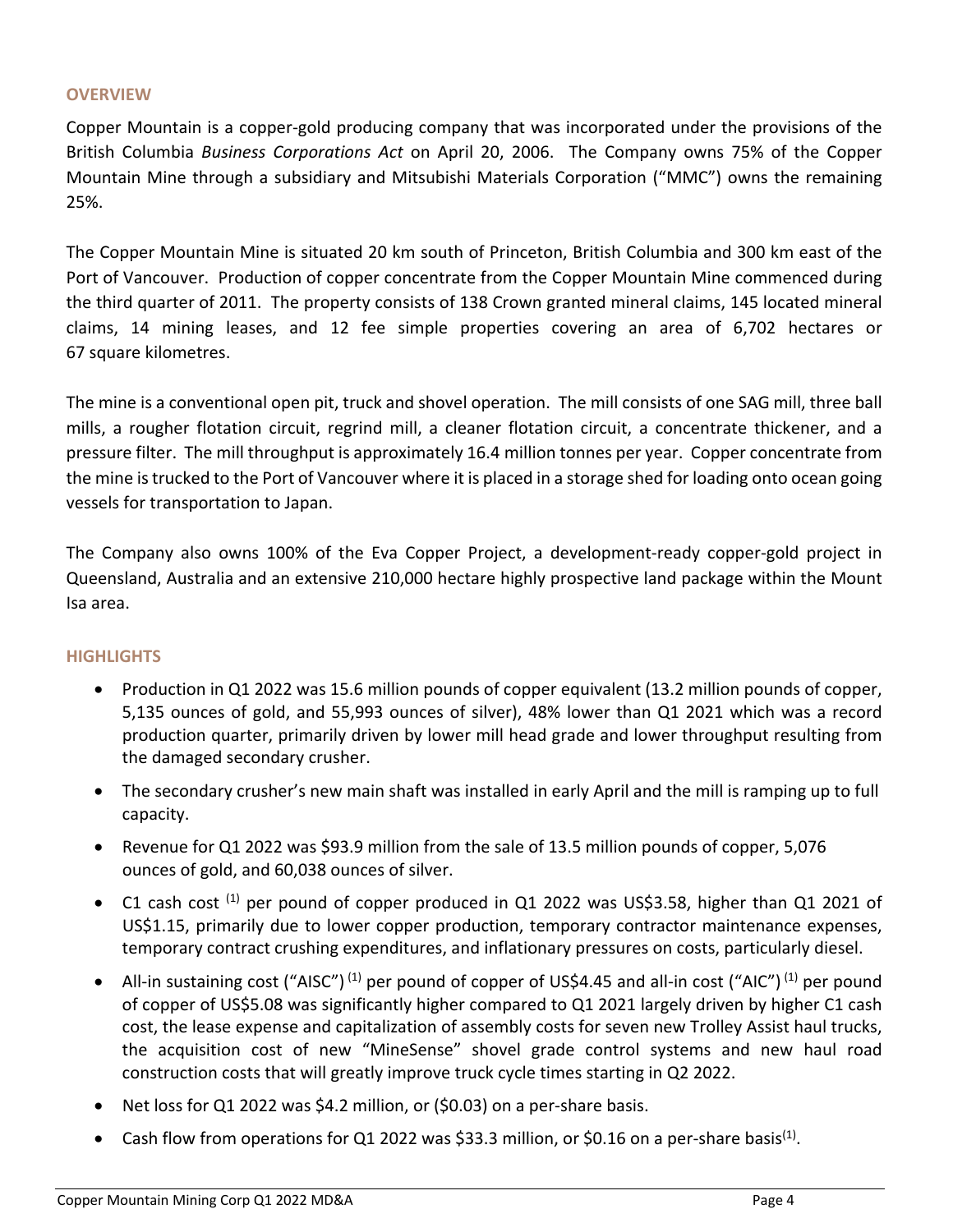- Cash, cash equivalents and restricted cash at the end of March 31, 2022 was \$159.2 million.
- Exceeded 2021 sustainability targets, achieving at least an "A" or "Yes" rating on each of the Mining Association of Canada's Towards Sustainable Mining protocols.
- Successfully commissioned the Trolley Assist project, which targets reduction of carbon emissions at the Copper Mountain Mine by at least 30%.
- Positive drilling results continued during the quarter at New Ingerbelle, extending mineralization to the west, with the Company completing the balance of the 2021 drill program in the quarter.
- Entered into zero-cost collar option contracts for 3.3 million pounds of copper per month through 2022 with a floor price of US\$4.00 per pound and an average ceiling price of US\$4.91 per pound.

<sup>(1)</sup> The Company reports the non-GAAP financial measures of C1 cash costs, AISC and AIC per pound of copper produced and cash flow from operations per share to manage and evaluate its operating performance. See "Non-GAAP Performance Measures" in this MD&A.

| <b>Results and Highlights (100%)</b>                                                                                                                 | Three months ended<br>March 31, |         |  |  |
|------------------------------------------------------------------------------------------------------------------------------------------------------|---------------------------------|---------|--|--|
|                                                                                                                                                      | 2022                            | 2021    |  |  |
| (In thousands of CDN\$, except for per share amounts)                                                                                                | \$                              | \$      |  |  |
| <b>Financial</b>                                                                                                                                     |                                 |         |  |  |
| Revenue                                                                                                                                              | 93,858                          | 162,207 |  |  |
| Gross profit                                                                                                                                         | 18,576                          | 96,280  |  |  |
| Gross profit before depreciation <sup>(1)</sup>                                                                                                      | 24,051                          | 103,966 |  |  |
| Net income (loss)                                                                                                                                    | (4, 162)                        | 52,118  |  |  |
| Income (loss) per share – basic                                                                                                                      | (0.03)                          | \$0.18  |  |  |
| Adjusted earnings (loss) <sup>(1)</sup>                                                                                                              | (9, 277)                        | 33,419  |  |  |
| Adjusted earnings (loss) per share $-$ basic $(1)$                                                                                                   | (0.04)                          | \$0.16  |  |  |
| EBITDA <sup>(1)</sup>                                                                                                                                | 11,256                          | 95,985  |  |  |
| Adjusted EBITDA <sup>(1)</sup>                                                                                                                       | 6,141                           | 77,286  |  |  |
| Cash flow from operations                                                                                                                            | 33,314                          | 79,593  |  |  |
| Cash flow from operations per share $-$ basic $(1)$                                                                                                  | 0.16                            | 0.38    |  |  |
| Cash and cash equivalents - end of period                                                                                                            | 143,501                         | 137,065 |  |  |
| <b>Production</b>                                                                                                                                    |                                 |         |  |  |
| Copper Equivalent (000s lb)                                                                                                                          | 15,648                          | 30,367  |  |  |
| Copper (000s lb)                                                                                                                                     | 13,224                          | 25,526  |  |  |
| Gold (oz)                                                                                                                                            | 5,135                           | 8,187   |  |  |
| Silver (oz)                                                                                                                                          | 55,993                          | 160,484 |  |  |
| <b>Unit costs and prices</b>                                                                                                                         |                                 |         |  |  |
| C1 cash cost per pound of copper produced (US\$(net)) <sup>(1)</sup>                                                                                 | 3.58                            | 1.15    |  |  |
| AISC per pound of copper produced $(US5)(1)$                                                                                                         | 4.45                            | 1.46    |  |  |
| AIC per pound of copper produced $(US5)(1)$                                                                                                          | 5.08                            | 1.71    |  |  |
| Average realized copper price (US\$/lb)<br>$^{[1]}$ Non-GAAP performance measure $\chi$ See "Non-GAAP Performance Measures" in this MD8A for details | 4.54                            | 3.90    |  |  |

Non-GAAP performance measure. See "Non-GAAP Performance Measures" in this MD&A for details.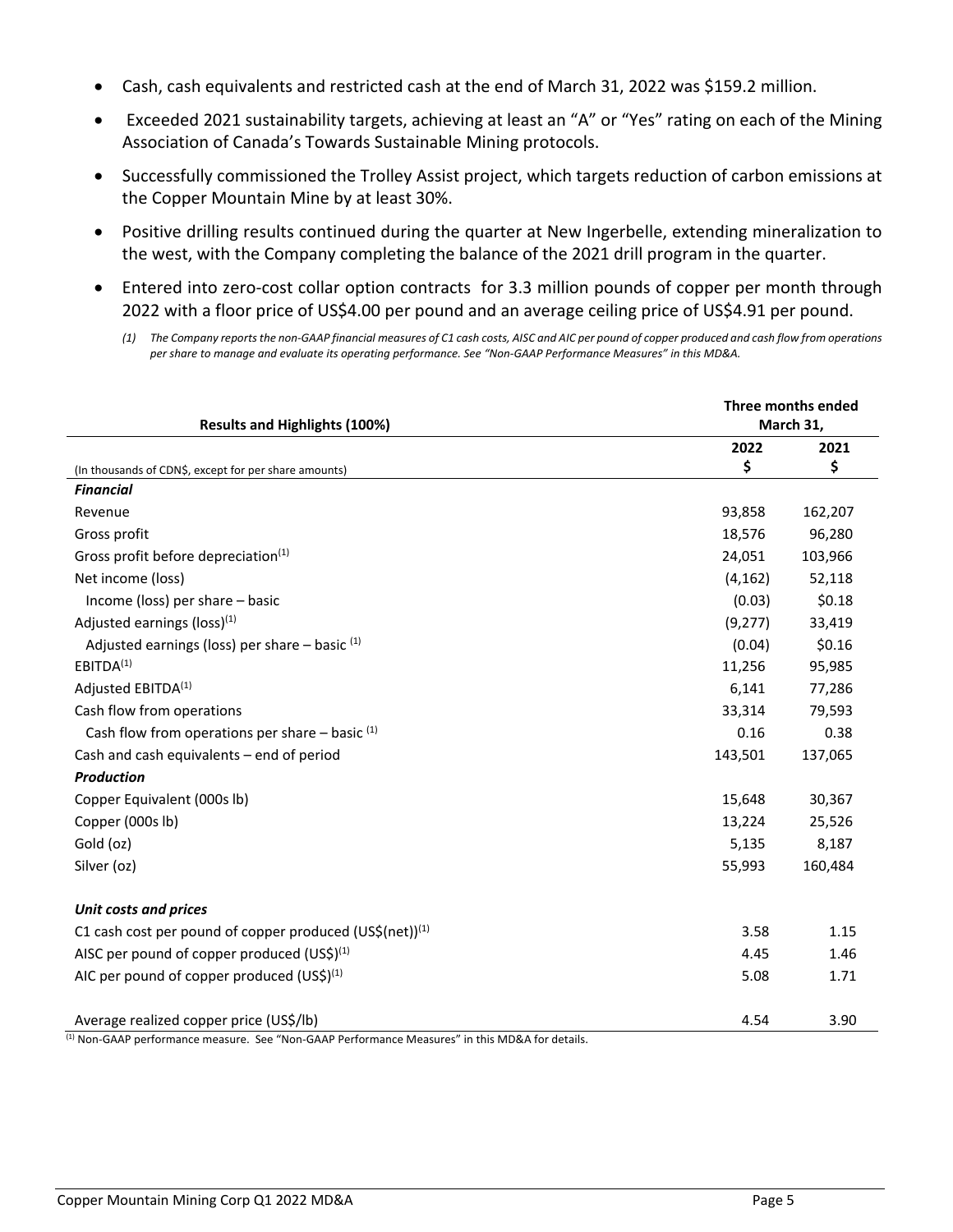#### **OPERATIONS REVIEW**

#### **Mine Production Information**

|                                                       | 2022   | 2021    | 2021    | 2021           | 2021    | 2021    | 2020    | 2019    |
|-------------------------------------------------------|--------|---------|---------|----------------|---------|---------|---------|---------|
| <b>Copper Mountain Mine (100% Basis)</b>              | Q1     | Q4      | Q3      | Q <sub>2</sub> | Q1      | Annual  | Annual  | Annual  |
| <b>Mine</b>                                           |        |         |         |                |         |         |         |         |
| Total tonnes mined (000s)                             | 12,230 | 11,368  | 14,483  | 15,674         | 15,372  | 56,897  | 55,045  | 62,129  |
| Ore tonnes mined (000s)                               | 2,888  | 3,023   | 3,053   | 3,854          | 3,428   | 13,358  | 14,173  | 12,496  |
| Waste tonnes (000s)                                   | 9,342  | 8,346   | 11,430  | 11,820         | 11,944  | 43,540  | 40,872  | 49,633  |
| Stripping ratio                                       | 3.23   | 2.76    | 3.74    | 3.07           | 3.48    | 3.26    | 2.88    | 3.97    |
| Mill                                                  |        |         |         |                |         |         |         |         |
| Tonnes milled (000s)                                  | 2,968  | 3,124   | 3,417   | 3,435          | 3,430   | 13,406  | 14,336  | 14,643  |
| Feed Grade (Cu%)                                      | 0.25   | 0.30    | 0.37    | 0.42           | 0.42    | 0.38    | 0.32    | 0.29    |
| Recovery (%)                                          | 82.0   | 80.4    | 79.7    | 79.4           | 80.2    | 79.8    | 78.0    | 77.8    |
| Operating time (%)                                    | 86.3   | 87.5    | 92.2    | 94.1           | 93.9    | 91.9    | 92.4    | 93.2    |
| Tonnes milled (TPD)                                   | 32,978 | 33,957  | 37,141  | 37,747         | 38,111  | 36,729  | 39,169  | 40,118  |
| <b>Production</b>                                     |        |         |         |                |         |         |         |         |
| Copper (000s lb)                                      | 13,224 | 16,693  | 22,406  | 25,515         | 25,526  | 90,140  | 77,551  | 71,950  |
| Gold (oz)                                             | 5,135  | 5,472   | 7,449   | 7,627          | 8,187   | 28,736  | 29,227  | 26,747  |
| Silver (oz)                                           | 55,993 | 80,377  | 134,987 | 147,973        | 160,484 | 523,821 | 392,494 | 271,835 |
| <b>Sales</b>                                          |        |         |         |                |         |         |         |         |
| Copper (000s lb)                                      | 13,487 | 19,391  | 24,416  | 21,696         | 27,501  | 93,004  | 73,277  | 71,898  |
| Gold (oz)                                             | 5,076  | 6,285   | 8,308   | 6,545          | 8,553   | 29,691  | 26,137  | 26,478  |
| Silver (oz)                                           | 60,038 | 108,020 | 142,128 | 121,291        | 161,657 | 533,096 | 323,276 | 254,541 |
| C1 cash cost per pound of copper produced             |        |         |         |                |         |         |         |         |
| $(US$)^{(1)}$                                         | 3.58   | 2.17    | 1.50    | 1.38           | 1.15    | 1.49    | 1.53    | 1.92    |
| AISC per pound of copper produced $(US\hat{S})^{(1)}$ | 4.45   | 2.54    | 1.77    | 1.83           | 1.46    | 1.84    | 1.69    | 2.06    |
| AIC per pound of copper produced $(US\hat{S})^{(1)}$  | 5.08   | 2.76    | 2.17    | 2.06           | 1.71    | 2.12    | 1.90    | 2.44    |

<sup>(1)</sup> Non-GAAP performance measure. See "Non-GAAP Performance Measures" in this MD&A for details.

#### **Operation Results – First Quarter 2022**

## Production

The Copper Mountain Mine produced 13.2 million pounds of copper, 5,135 ounces of gold, and 55,993 ounces of silver in Q1 2022, as compared to Q1 2021, which was a record production quarter, of 25.5 million pounds of copper, 8,187 ounces of gold, and 160,484 ounces of silver. Production was lower during the quarter due to lower grades and reduced mill throughput as the Company continued to run the secondary crusher at reduced rates due to the damaged main shaft which occurred late in 2021. The Company has determined the source of the damage and has since improved the systems to prevent a recurrence of this issue. The main shaft was temporarily weld repaired in December 2021, but the temporary nature of the fix required the Company to reduce crushing power to sustain operations, thereby increasing the crushed product size of the ore feed going to the SAG mill. The coarser ore feed resulted in lower SAG throughput. A new main shaft was installed in the first week of April 2022 at a cost of approximately \$0.8 million and throughput rates have since returned to normal operating levels. With the recently commissioned third ball mill, the mill will be ramping up towards the full mill capacity of 45,000 tonnes per day in the second quarter, which will be a key driver to increased production for the remainder of the year.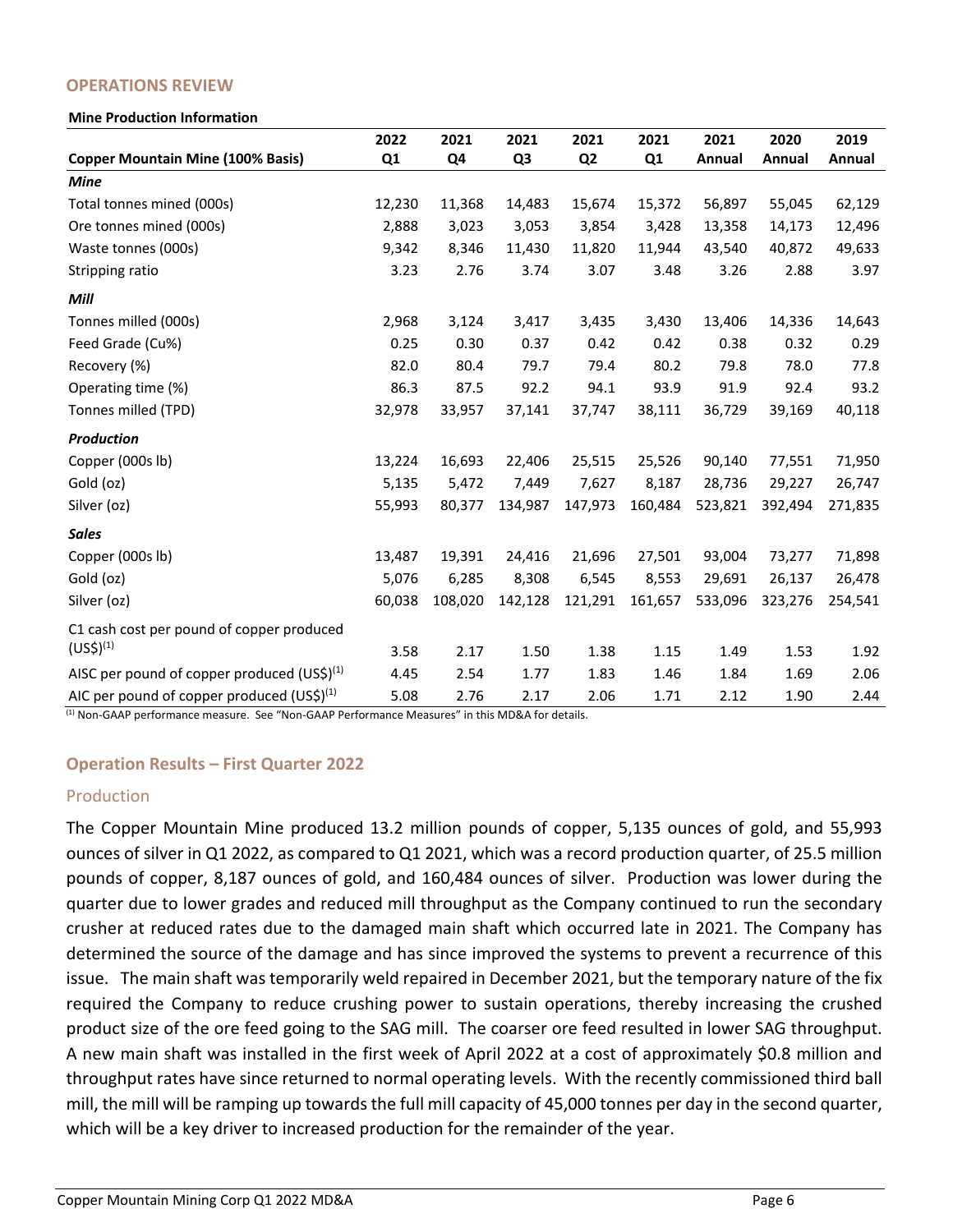The mill processed a total of 3.0 million tonnes of ore during the quarter as compared to 3.4 million tonnes in Q1 2021. The average mill feed grade was 0.25% Cu during Q1 2022, as compared to average feed grade of 0.42% Cu in Q1 2021. This was due to ore being mined predominantly from the lower grade Phase 2 area for most of the quarter. The Company plans on mining from the higher-grade Phase 4 area of the Main Pit and the North Pit in the second half of 2022, further contributing to higher production levels in the second half of the year.

Copper recovery was 82.0% in Q1 2022 as compared to 80.2% in Q1 2021. Mill availability averaged 86.3% for Q1 2022 as compared to 93.9% in Q1 2021. Mill availability was lower in Q1 2022 principally due to the replacement of the SAG mill feed conveyor belt during the quarter and additional mill downtime related to the damaged secondary crusher. The SAG mill feed conveyor belt was fully replaced for the first time since the start of operations.

The Company continues to advance the plant improvement and optimization projects currently underway at the mine. Both the installation of additional cleaner circuit capacity to support maximizing recovery on slower kinetic ore types and the installation of additional filtration capacity are expected to be completed during the first half of 2022. The expansion to the rougher flotation circuit is planned to be completed in Q3 2022. With the completion of these projects, the replacement of the new main shaft for the secondary crusher, which is now complete, and as Copper Mountain begins to mine higher grade ore from the Phase 4 area, production is expected to be considerably higher in the second half of 2022.

## **Costs**

C1 cash cost per pound of copper produced, net of precious metal credits, for Q1 2022 was US\$3.58, as compared to US\$1.15 in Q1 2021. The variance in C1 cash costs for Q1 2022, as compared to Q1 2021, was due to several items:

- Lower copper production of 48% due to lower mill feed grade and reduced mill throughput.
- Temporary costs incurred in the quarter for mobile equipment repairs and maintenance, portable crushing equipment to supplement the secondary crusher and increased maintenance contractor support required to assist with managing COVID‐19 related workforce absences and major conveyor belt rip repairs due to the significant cold weather that occurred in late 2021 and early 2022. These additional costs are not expected to recur through the remainder of 2022.
- To a lesser extent, costs increased due to inflationary pressures on diesel, steel, and mill consumable costs with price increases of 63%, 19%, and 10%, respectively.
- Lower precious metal credits resulting from lower gold and silver production due to lower grades and reduced mill throughput.

With production levels expected to increase throughout the remainder of the year and an easing of the temporary operating costs from Q1 2022, the Company anticipates C1 cash cost per pound of copper to markedly improve for the remainder of 2022.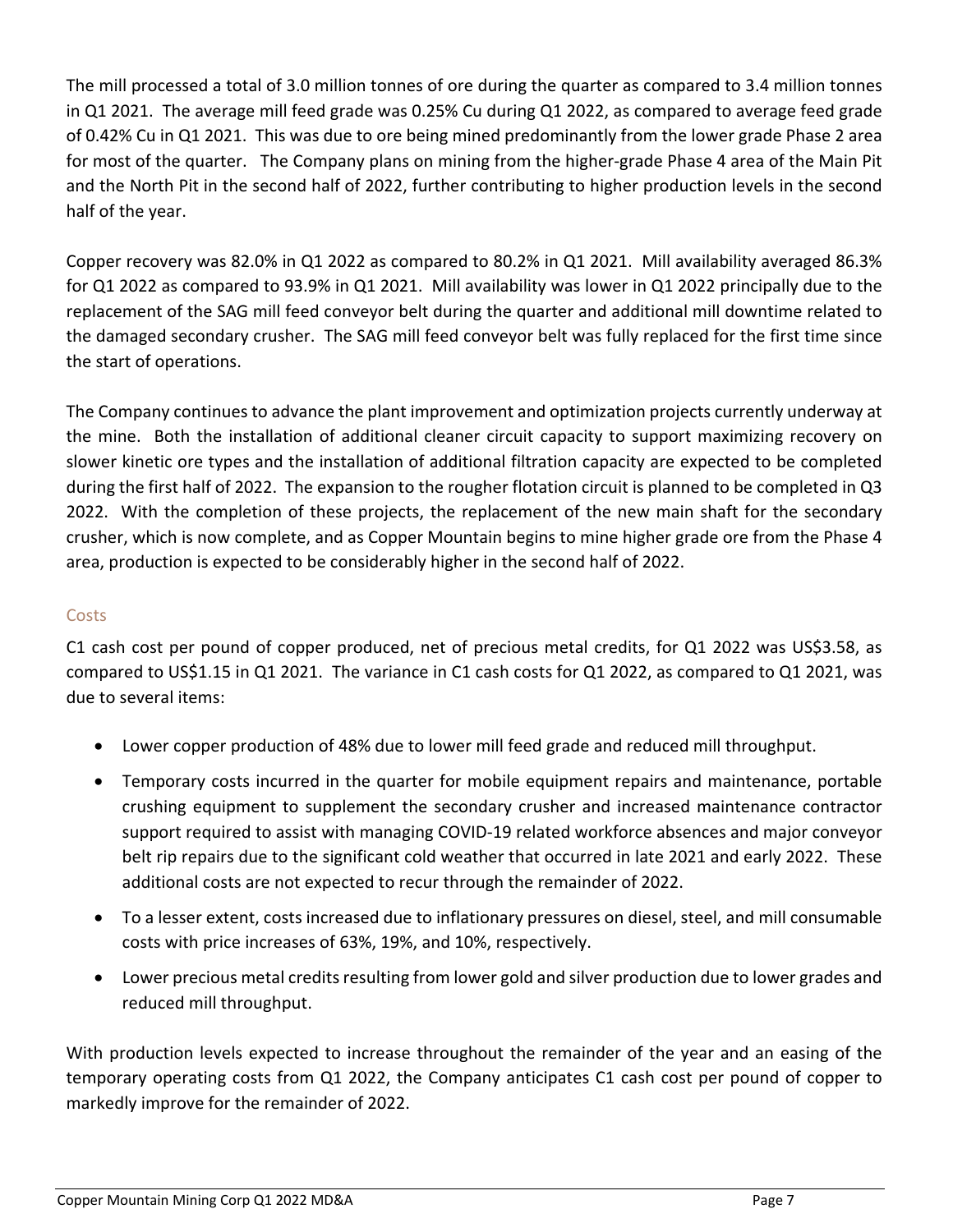AISC per pound of copper produced for Q1 2022 was US\$4.45, as compared to US\$1.46 in Q1 2021. AISC carries forward from C1 cash costs with the addition of \$14.6 million in sustaining capital, lease, and applicable administration expenditures in Q1 2022 as compared to \$10.1 million in Q1 2021. The increase was primarily due to higher leasing costs of \$3.9 million as compared to \$2.7 million in Q1 2021 as well as sustaining capital of \$10.2 million in Q1 2022 as compared to sustaining capital of \$6.4 million in Q1 2021. The higher leasing costs were principally due to the purchase of new Trolley Assist haul trucks. Sustaining capital costs for Q1 2022 were higher than Q1 2021 mainly due to \$2.9 million of expenditures to improve grade control systems and new road construction that will eliminate traffic interference with haulage trucks on the main waste haul road thereby improving productivity through reducing haul truck cycle times and delays. These haul truck productivity improvement capital expenditures are expected to be completed in Q2 2022. Sustaining capital also continues to include costs associated with the mine's environmental water management projects. The mine water management projects have been substantially advanced and are expected to be fully completed in Q3 2022.

AIC per pound of copper produced for Q1 2022 was US\$5.08, as compared to US\$1.71 in Q1 2021. AIC carries forward from AISC with the addition of \$10.5 million in deferred stripping as compared to \$8.0 million deferred stripping in Q1 2021. Deferred stripping costs in Q1 2022 were from regular development activities as the Company continued to advance development of the Phase 4 pushback of the Copper Mountain Main Pit.

## **OUTLOOK**

As a result of the production results in Q1 2022, the Company expects to achieve the lower end of its annual guidance range of 80 to 90 million pounds of copper. The Company expects production in the second half of the year to be stronger that the first half of 2022 as throughput rates reach the increased capacity of 45,000 tonnes per day following the secondary crusher repair in April 2022 and as the Company mines from higher grade ore from Phase 4 of the Copper Mountain Main Pit and North Pit. The second quarter of 2022 is expected to be a transition quarter as production and costs begin to improve from the first quarter, with the second half of the year expected to be significantly stronger.

The Company is increasing its AIC per pound of copper cost guidance for 2022 to be between US\$2.25 and US\$2.75 as a result of the higher‐than‐planned AIC in Q1 2022 and inflationary pressures. As production is expected to increase throughout 2022, and as many cost items in Q1 2022 were non‐recurring in nature, the Company expects AIC to improve for the remainder of 2022.

## **PROJECT DEVELOPMENT UPDATE**

## Copper Mountain Mine, Canada

The Company successfully installed and commissioned Ball Mill 3 in the second half of 2021. The Ball Mill 3 Expansion Project was designed to increase mill throughput to 45,000 tonnes per day from 40,000 tonnes per day and improve copper recovery due to achieving a finer ore grind. Ball Mill 3 operated well during the quarter.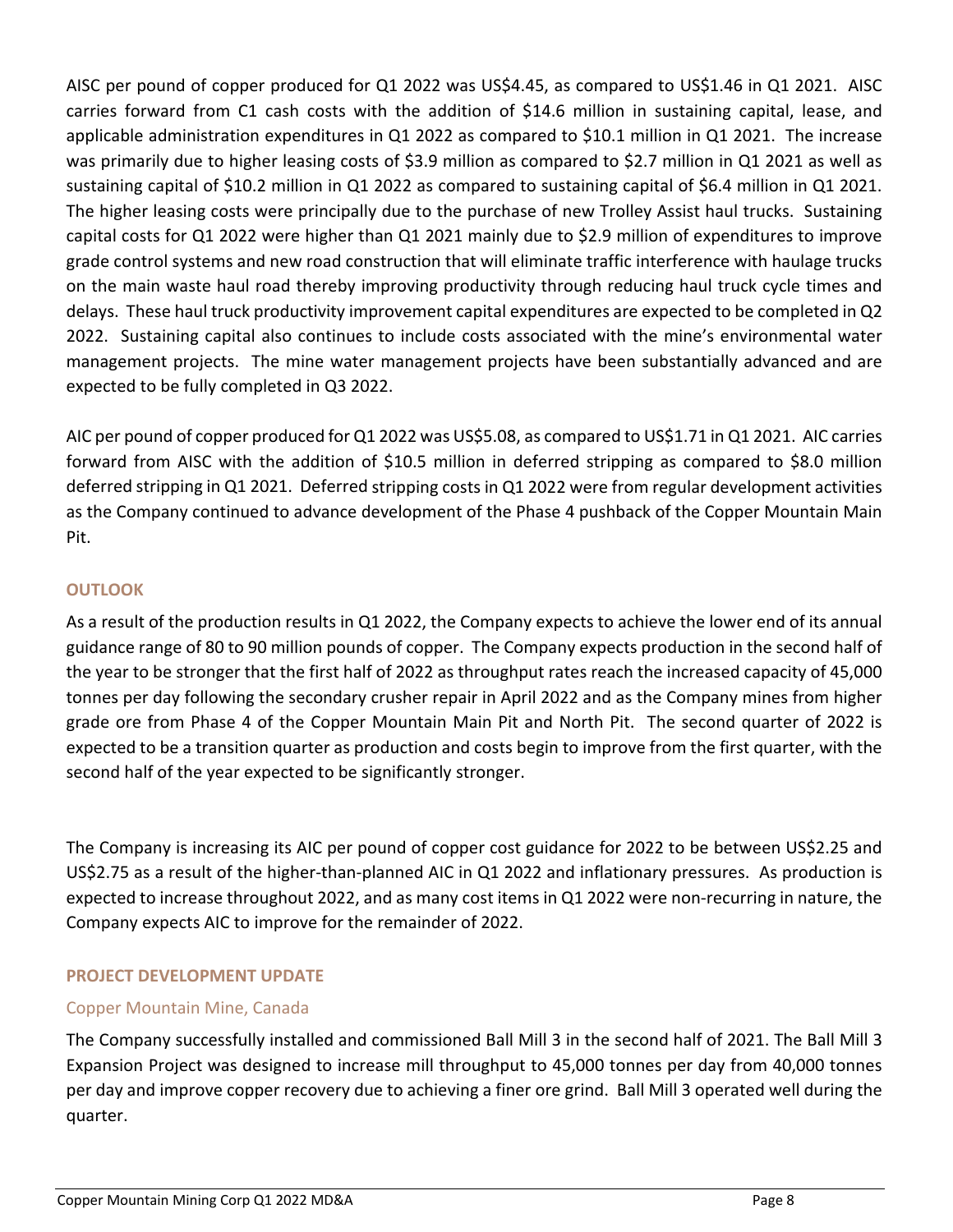The plant optimization and improvement projects at the mine site continue to progress. The cleaner column expansion project and the filter press expansion are on track to be completed by the end of Q2 2022. The rougher expansion project is in progress and expected to be completed in Q3 2022. Phase 1 of the Trolley Assist project was completed during the first quarter and on April 4, 2022 the Company announced the successful commissioning of the one kilometer trolley‐assist haul ramp and seven pantograph‐equipped electric haul trucks.

## Eva Copper Project, Australia

The Company announced updated economics for the Eva Copper Project, including capital and operating costs, at the end of 2021. The Eva Copper Project's economics remain strong and have improved compared to the May 2020 Feasibility Study. The Company also formally approved the construction plan for the Eva Copper Project subject to advancing detailed engineering to 80%, obtaining committed project financing and the lifting of COVID‐19 restrictions in Queensland, Australia. The Company continues to advance project financing discussions and has engaged Ausenco Projects Australia Pty Ltd to complete detailed engineering on the project.

## **EXPLORATION UPDATE**

## Canada

The drilling program, which was initiated in March 2021 with the objective of expanding resources and reserves at the Copper Mountain Main Pit, North Pit and New Ingerbelle, was completed in March 2022. The program consisted of a total of 38,000 metres of diamond drilling. Results were positive with significant copper intersections below the current reserve pits.

In January, the Company announced continued positive results from drilling at New Ingerbelle, extending mineralization at depth and to the west. For details, please see the Company's January 20, 2022 and September 9, 2021 press releases. The Company plans to incorporate the results of the 2021-2022 drilling program into an updated mineral reserves and mineral resources estimate, along with a new "Life of Mine Plan" based on an expansion study, which is expected to be published in mid‐2022.

## Australia

In late 2021, the Company completed an exploration program on its Cameron Copper Project, located approximately 40 kilometres south of its Eva Copper Project. The program was designed to discover additional copper, copper-gold or gold deposits. The program, which consisted of detailed geophysical, geochemical, and geological surveys followed by drill testing, produced encouraging results with multiple mineralized zones identified.

A total of 60 reverse circulation holes (6,997 metres of drilling) and 7 diamond drill holes (1,341 metres of drilling) were completed on a series of targets at Cameron (C1, C1 South, C2, C3, C6, and C24). The drill program encountered intercepts of high‐grade mineralization, within long, low‐grade mineralized envelopes, with lateral continuity between intercepts of up to 1 kilometre. For drill hole results please see Copper Mountain's October 12, 2021 press release. Analysis and interpretation of the drilling results is ongoing and will guide further target definition and drilling in 2022.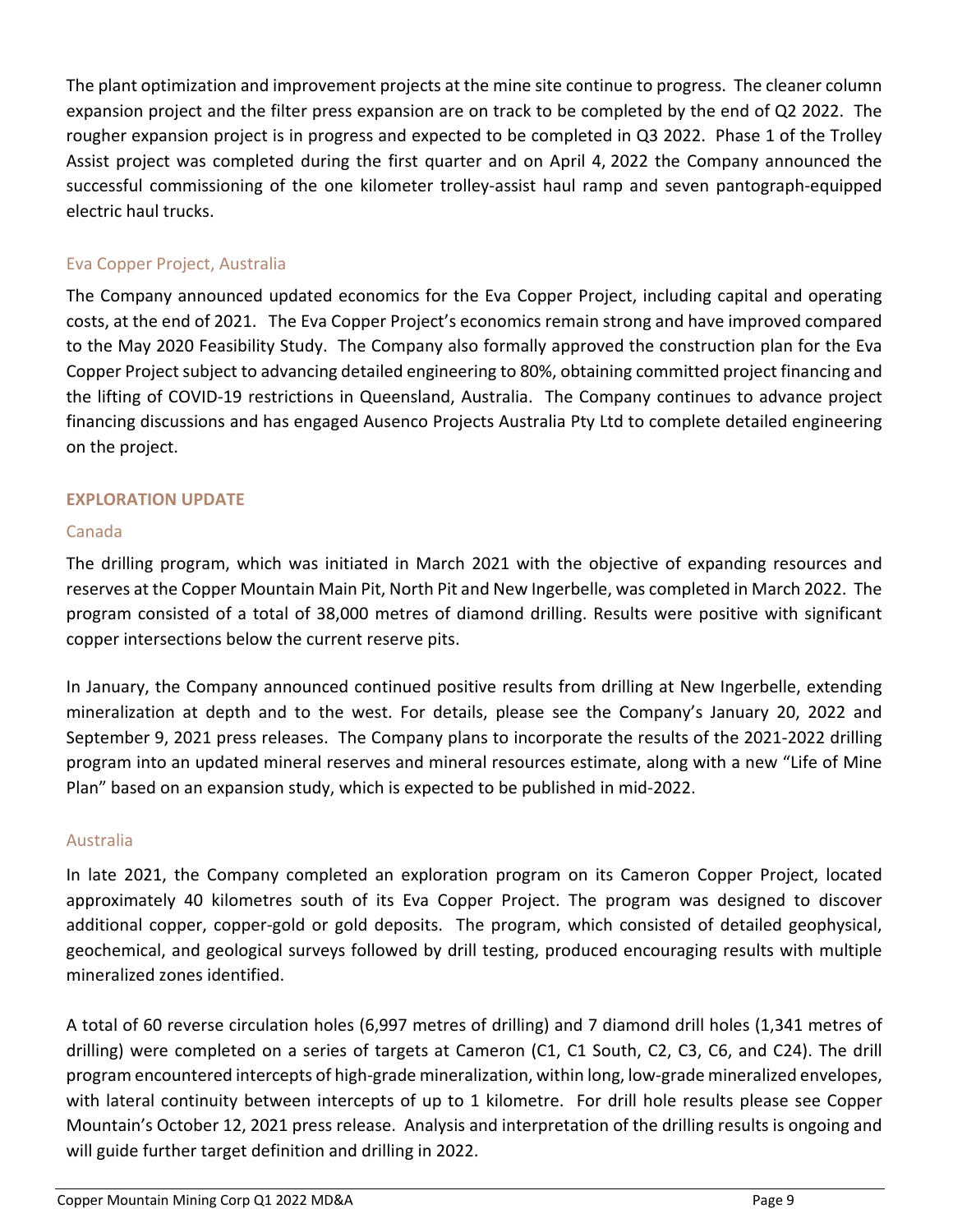#### **FINANCIAL REVIEW**

The following quarterly financial information was derived from quarterly financial statements that are prepared in accordance with IFRS applicable to interim financialreporting. Adjusted net income and adjusted earnings per share are non‐GAAP performance measures and do not have standardized meaning prescribed by IFRS. These measures are used internally by management which serves to provide additional information. See "Non‐GAAP Performance Measures" for details.

| <b>Financial Results</b>                              | Three months ended<br>March 31, |           |
|-------------------------------------------------------|---------------------------------|-----------|
|                                                       | 2022                            | 2021      |
| (In thousands of CDN\$, except for per share amounts) | \$                              | \$        |
| <b>Revenue</b>                                        |                                 |           |
| Copper                                                | 84,363                          | 145,257   |
| Gold                                                  | 10,662                          | 17,894    |
| Silver                                                | 1,801                           | 5,211     |
| Treatment and refining                                | (2,968)                         | (6, 155)  |
|                                                       | 93,858                          | 162,207   |
| Cost of sales                                         |                                 |           |
| Direct mining and milling                             | (52, 356)                       | (39, 670) |
| Employee compensation                                 | (15, 885)                       | (14, 713) |
| Depreciation                                          | (5, 475)                        | (7,686)   |
| Transportation                                        | (1, 566)                        | (3,858)   |
| <b>Gross profit</b>                                   | 18,576                          | 96,280    |
| General and administration                            | (6,892)                         | (5, 268)  |
| Share based compensation                              | (3,959)                         | (5,959)   |
| <b>Operating income</b>                               | 7,725                           | 85,053    |
| Other income                                          | 284                             | 18        |
| Finance expense                                       | (8, 198)                        | (2,931)   |
| Loss on derivatives                                   | (5, 115)                        |           |
| Foreign exchange gain                                 | 3,171                           | 3,246     |
| Income (loss) before tax                              | (2, 133)                        | 85,386    |
| Current tax expense                                   | (621)                           | (1,857)   |
| Deferred tax expense                                  | (1,408)                         | (31, 411) |
| Net income (loss)                                     | (4, 162)                        | 52,118    |
| <b>Adjustments</b>                                    |                                 |           |
| Pricing adjustments on concentrate sales              | (7,059)                         | (15, 453) |
| Loss on derivatives                                   | 5,115                           |           |
| Foreign exchange gain                                 | (3, 171)                        | (3, 246)  |
| Adjusted net income (loss)(1)                         | (9, 277)                        | 33,419    |
| Income (loss) per share                               | (0.03)                          | 0.18      |
| Adjusted earnings (loss) per share <sup>(1)</sup>     | (0.04)                          | 0.16      |

<sup>(1)</sup> Non-GAAP performance measure. See "Non-GAAP Performance Measures" in this MD&A for details.

The revenue and profit of the Company depend on the prices of the commodities that the Company sells as well as the fluctuation of operating expenses incurred in the production of copper concentrates. Commodity prices are influenced globally by macro‐economic conditions. The copper, gold, and silver that is produced by the Company is sold at prevailing market prices and, as such, the prices for these products can fluctuate significantly and, in this case, have a material effect on the financial results of the Company.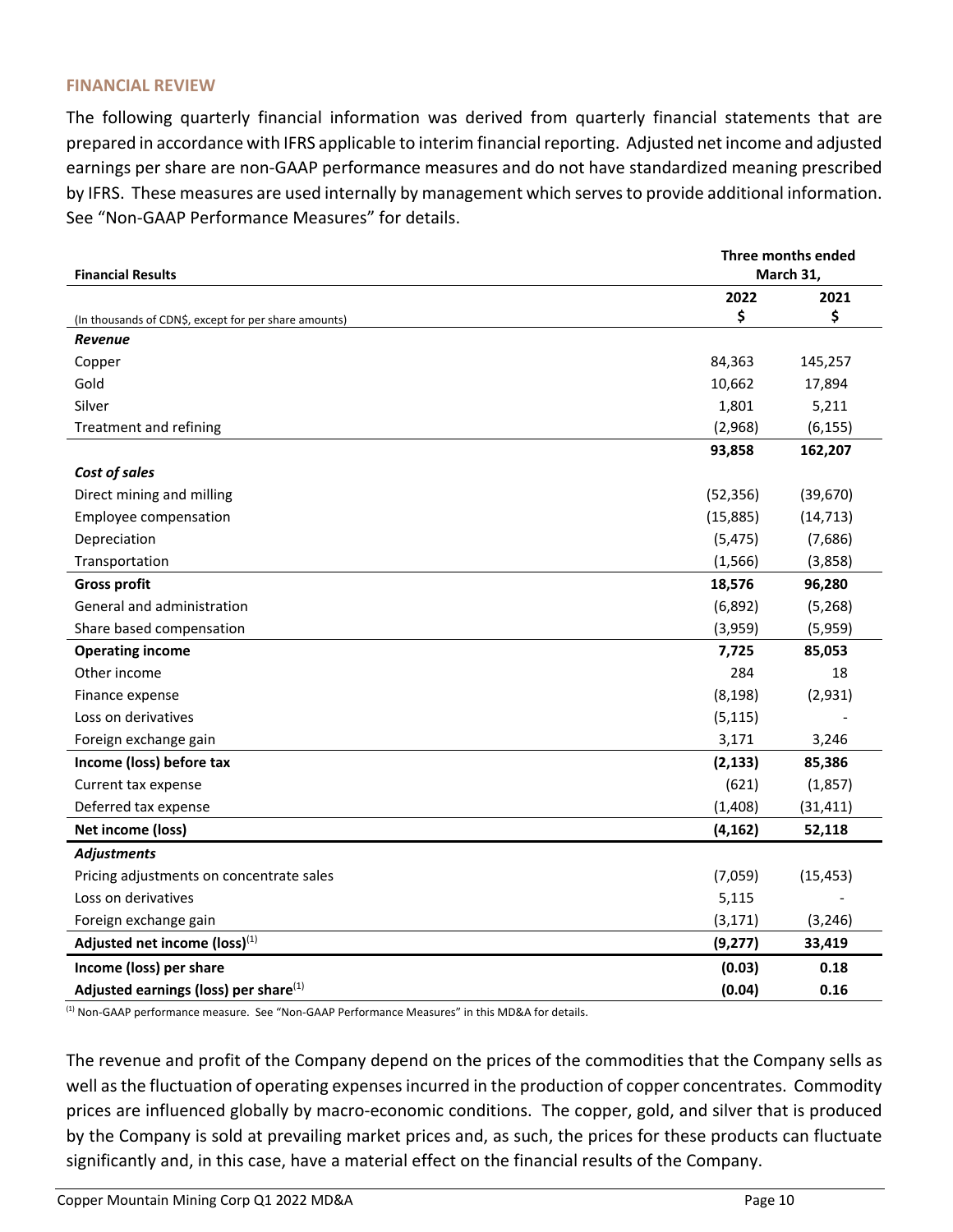Gross profit of the Company is made up of revenue, less operating expenses including depreciation and amortization. Income and expenses that are not a part of the production of copper concentrate are presented after gross profit. Cost of sales includes all expenses required to produce copper concentrate such as labour, energy, operating supplies, marketing, and distribution costs incurred on the transportation of copper concentrate to market. Due to the location of the Company's operation, the Company is highly dependent on third parties for the provision of trucking, port, and other distribution services. Contractual disputes, demurrage charges, and port capacity issues, availability of vessels, weather problems and other factors can have a material effect on the Company's ability to transport materials.

Copper Mountain's costs are dictated mainly by production volumes, the costsfor labour, operating supplies, as well as by strip ratios, haul distances, ore grades, distribution costs, foreign exchange rates, and costs related to non-routine maintenance projects. Production volumes mainly affect variable operating and distribution costs.

## **Financial Results – First Quarter 2022**

## Summary

The Company shipped and sold 13.5 million pounds of copper, 5,076 ounces of gold, and 60,038 ounces of silver during Q1 2022 compared to 27.5 million pounds of copper, 8,553 ounces of gold and 161,657 ounces of silver for Q1 2021. During the quarter, the Company recognized revenue of \$93.9 million, net of pricing adjustments and treatment charges based on an average realized copper price of US\$4.54 per pound; compared to revenue of \$162.2 million net of pricing adjustments and treatment charges at an average realized copper price of US\$3.90 per pound for Q1 2021. The Company generated gross profit of \$18.6 million in Q1 2022 as compared to a gross profit of \$96.3 million for Q1 2021.

The Company reported a net loss of \$4.2 million for Q1 2022 as compared to net income of \$52.1 million for Q1 2021. The variance in net income for Q1 2022, as compared to Q1 2021, was due to several items, including:

- Lower revenue in Q1 2022 due to less pounds of copper sold as compared to Q1 2021.
- Q1 2022 included a \$7.1 million positive mark to market and final adjustment from provisional pricing on concentrate sales, as compared to a \$15.5 million positive mark to market and final adjustment from provisional pricing on concentrate sales for Q1 2021.
- Higher cost of sales in Q1 2022 due to scheduled maintenance and increased operating costs as compared to Q1 2021.

## Revenue

In Q1 2022, revenue was \$93.9 million, net of pricing adjustments and treatment charges, compared to \$162.2 million in Q1 2021. Revenue in Q1 2022 is based on the sale of 13.5 million pounds of copper, 5,076 ounces of gold, and 60,038 ounces of silver. This compares to 27.5 million pounds of copper, 8,553 ounces of gold and 161,657 ounces of silver sold in Q1 2021. As noted above, the decrease in revenue was due to lower quantities of all metal sold and a smaller positive mark to market and final adjustment on concentrate sales of \$7.1 million as compared to a positive mark to market and final adjustment of \$15.5 million for Q1 2021. Lower copper production and sales in the quarter was due to lower grades and reduced mill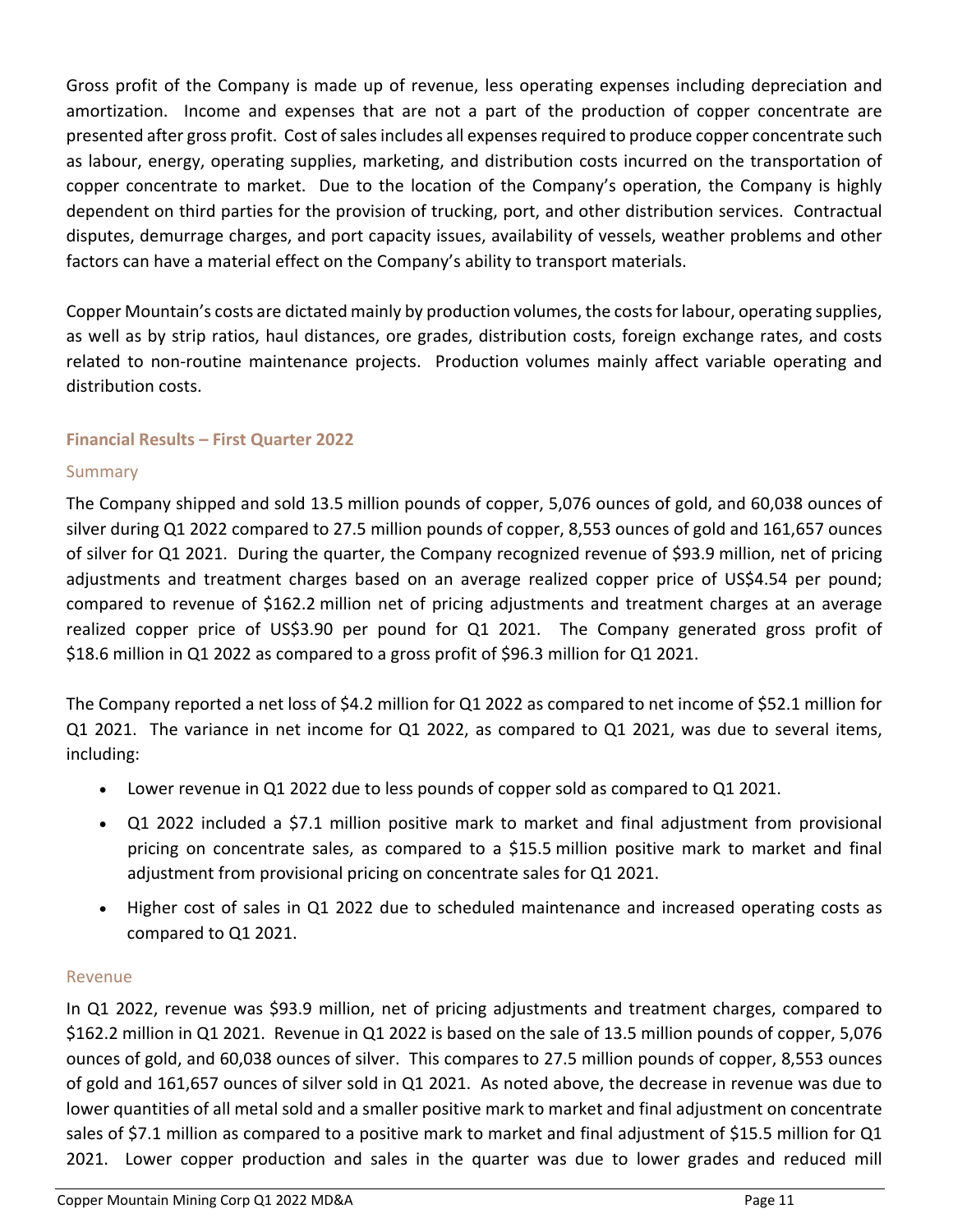throughput as the Company continued to run the secondary crusher at reduced rates due to the damaged main shaft.

The following table reflects the metal prices realized by the Company and the quantities of metal sold during the period:

|                                              |         | <b>Realized Metal Prices</b><br>Three months ended<br>March 31, | <b>Quantities of Metal Sold</b><br>Three months ended<br>March 31, |         |
|----------------------------------------------|---------|-----------------------------------------------------------------|--------------------------------------------------------------------|---------|
|                                              | 2022    | 2021                                                            | 2022                                                               | 2021    |
| Copper <sup><math>(1)</math></sup> – 000s lb | \$4.54  | \$3.90                                                          | 13,487                                                             | 27,501  |
| $Gold^{(1)} - oz$                            | \$1,898 | \$1,791                                                         | 5,076                                                              | 8,553   |
| $Silver^{(1)} - oz$                          | \$24.36 | \$26.26                                                         | 60.038                                                             | 161,657 |

 $<sup>(1)</sup>$ Metal prices stated as US dollars per ounce for gold and silver and US dollars per pound for copper.</sup>

## Cost of Sales

Cost of sales in Q1 2022 was \$75.3 million as compared to \$65.9 million for Q1 2021. The increase in cost of sales can largely be attributed to the increase in scheduled repairs and maintenance during the quarter as well as additional costs incurred for portable crushing equipment to supplement the secondary crusher reduced capacity during the quarter as a result of the damaged main shaft. Cost of sales also increased as a result of higher fuel and steel costs, increased maintenance contractor support required to assist with managing COVID‐19 related workforce absences and the significant cold weather that occurred in late 2021 and early 2022.

## Finance Expense

The Company recorded Q1 2022 finance expense of \$8.2 million as compared to \$2.9 million incurred in Q1 2021. Finance expense primarily consists of interest on loans and the amortization of loan related financing fees. The increase in finance expenses was due to the higher interest rate associated with the Company's US\$250 million senior secured bond (the "Bonds") financing as compared to the former more restrictive senior credit facility that was repaid during Q2 2021 and the term loan that was repaid in Q3 2021.

## Foreign Exchange

The Company recorded a Q1 2022 foreign exchange gain of \$3.2 million as compared to a \$3.2 million gain in Q1 2021. Foreign exchange gains and losses are primarily related to the Company's debt which is denominated in US dollars. Any variance is due to the non‐cash foreign exchange adjustment required to be made to the Company's US dollar debt, as the US Dollar and Canadian dollar exchange rates vary.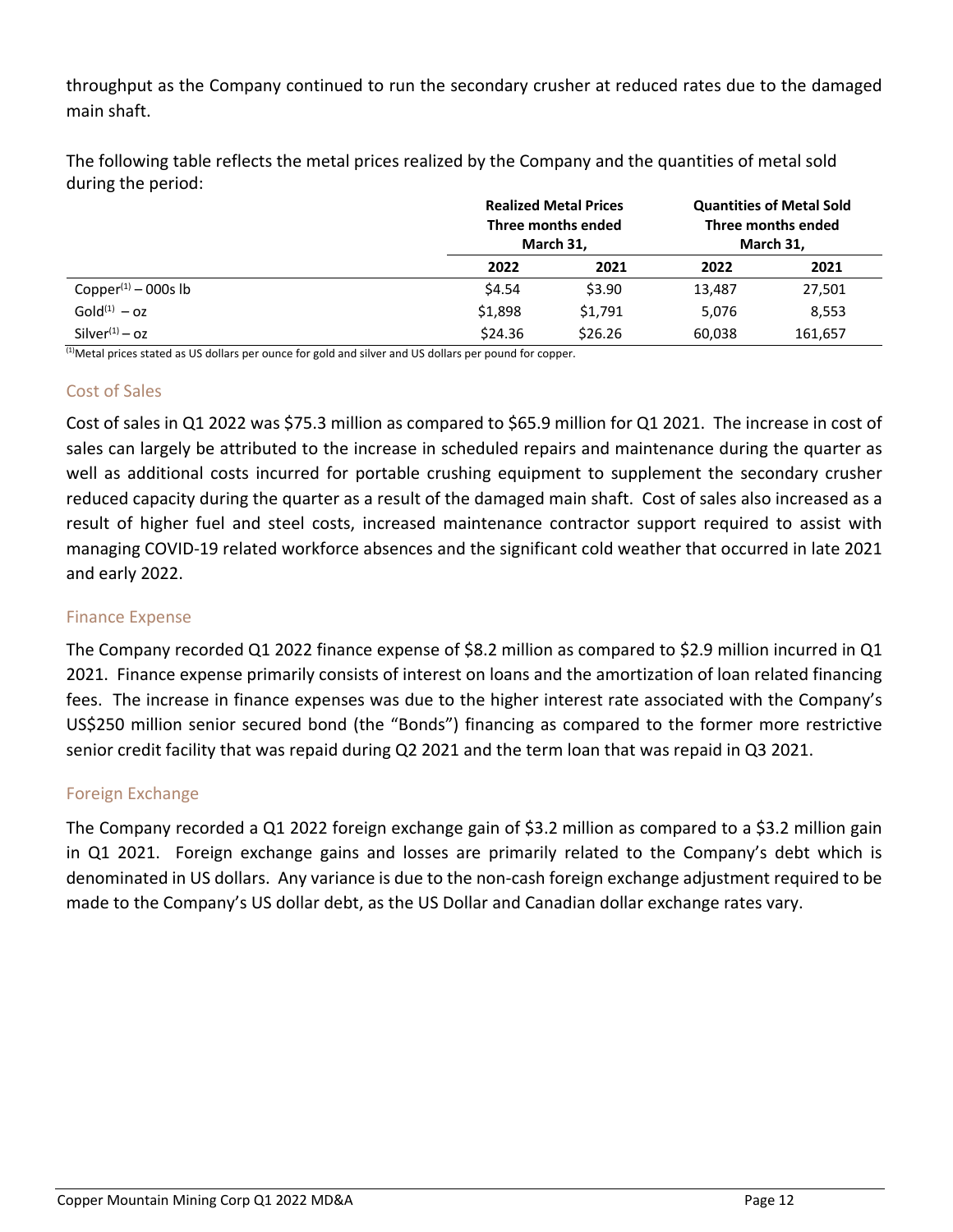## **SELECTED QUARTERLY FINANCIAL INFORMATION**

The following table contains selected GAAP and non-GAAP financial information derived from the Company's unaudited quarterly consolidated financial statements for each of the eight most recent quarters and should be read in conjunction with the annual consolidated financial statements which are reported under IFRS.

| Quarter results (100%)                                 | 2022     |         | 2021           |                |         | 2020    |                |                |
|--------------------------------------------------------|----------|---------|----------------|----------------|---------|---------|----------------|----------------|
| (In thousands of CDN\$, unless<br>otherwise indicated) | Q1       | Q4      | Q <sub>3</sub> | Q <sub>2</sub> | Q1      | Q4      | Q <sub>3</sub> | Q <sub>2</sub> |
| Revenues                                               | 93,858   | 136,755 | 137,755        | 142,604        | 162,207 | 106,103 | 94,992         | 91,089         |
| Net income (loss)                                      | (4, 162) | 31,535  | 25,824         | 38,662         | 52,118  | 28,540  | 33,249         | 31,933         |
| Earnings (loss) per share - basic                      | (0.03)   | 0.11    | 0.08           | 0.12           | 0.18    | 0.10    | 0.13           | 0.12           |
| Adjusted net income ( $loss$ ) <sup>(1)</sup>          | (9, 277) | 23,293  | 41,389         | 32,161         | 33,419  | 5,502   | 15,078         | (1, 458)       |
| Adjusted earnings (loss) per                           |          |         |                |                |         |         |                |                |
| $share - basic$                                        | (0.04)   | 0.11    | 0.20           | 0.15           | 0.16    | 0.03    | 0.08           | (0.01)         |
| <b>EBITDA</b>                                          | 11,256   | 67,724  | 61,550         | 80,958         | 95,985  | 57,205  | 51,226         | 49,120         |
| Adjusted EBITDA <sup>(1)</sup>                         | 6,141    | 59,482  | 77,115         | 74,457         | 77,286  | 34,167  | 33,055         | 15,729         |
| Cash flow from operations                              | 33,214   | 50,420  | 90,869         | 94,574         | 79,593  | 50,990  | 38,595         | 15,685         |
| Average realized copper price                          |          |         |                |                |         |         |                |                |
| (US <sub>5</sub> )                                     | \$4.54   | \$4.44  | \$4.27         | \$4.33         | \$3.90  | \$3.35  | \$2.97         | \$2.43         |
| C1 cash cost per pound of copper                       |          |         |                |                |         |         |                |                |
| produced $(US\$ ) <sup>(1)</sup>                       | \$3.58   | \$2.17  | \$1.50         | \$1.38         | \$1.15  | \$1.43  | \$1.27         | \$1.48         |
| Copper sales (000's lbs)                               | 13,487   | 19,390  | 24,416         | 21,696         | 27,501  | 18,712  | 17,824         | 18,879         |

(1) Non-GAAP performance measure. See: Non-GAAP Performance Measures" in this MD&A for details.

Financial results for the last eight quarters include the impact of the variability of copper prices and foreign exchange rates that impact realized sale prices, and variability in the quarterly sales volumes due to timing of shipments which impacts revenue recognition.

Cash flow from operations and net income (loss) attributable to shareholders varies from period to period primarily as a result of operational performance discussed in the overview section above, and non‐cash items such as changes in foreign exchange rates, share based compensation charges, inventory write‐downs and in previous periods valuation of the interest rate swap related to a portion of the Company's long-term debt denominated in US dollars.

## **LIQUIDITY AND CAPITAL RESOURCES**

## Cash

The Company's cash and cash equivalents and restricted cash at March 31, 2022 was \$159.2 million, which included restricted cash of \$15.7 million. The restricted cash of \$15.7 million has been placed into a debt service reserve account that isfunded equally each month and will be applied to the interest and semi‐annual US\$5.0 million principal installment payments. This compares to cash and cash equivalents of \$178.4 million at December 31, 2021.

During the quarter ended March 31, 2022, the Company generated \$33.3 million of positive cash flow from operations at the Copper Mountain Mine as compared to \$79.6 million for the quarter ended March 31, 2021.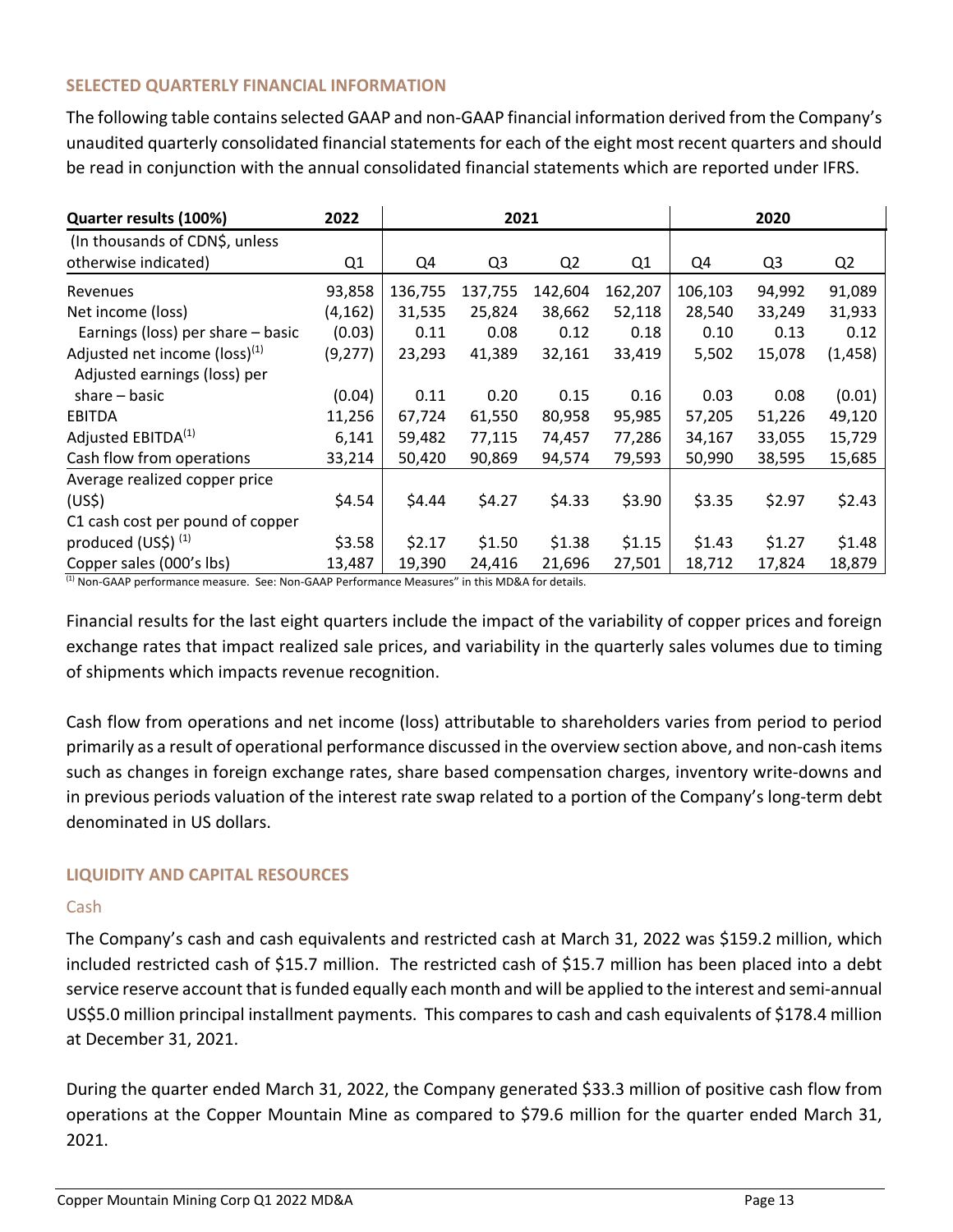During the quarter ended March 31, 2022, the Company used \$47.2 million in investing activities comprised of deferred stripping costs of \$10.5 million, sustaining capital of \$10.2 million, and development expenditures of \$26.5 million mainly consisting of the construction work for the plant optimization and improvement projects (cleaner column and filter press expansion and the rougher expansion), the Trolley Assist project, the east seepage pumpback system and the Eva Copper Project detailed engineering work.

During the quarter ended March 31, 2022, the Company used a net of \$12.9 million in its financing activities. This is comprised primarily transferring cash into the debt service reserve account for the Bonds, \$1.0 of interest, and \$3.9 million in lease payments on mining equipment.

## Working Capital

As at March 31, 2022, the Company had working capital (current assets less current liabilities) of \$107.4 million compared with working capital of \$157.0 million at December 31, 2021.

## Debt

The Company holds debt and financial liabilities in both Canadian and United States dollars. The Company's US debt position is summarized in the following table:

| (In thousands of CDN\$, except for ratio<br>amounts and where otherwise noted) | March 31, 2022 | December 31, 2021 | December 31, 2020 |
|--------------------------------------------------------------------------------|----------------|-------------------|-------------------|
|                                                                                |                |                   |                   |
| Bonds (US\$)                                                                   | 245,000        | 245,000           |                   |
| Senior credit facility (US\$)                                                  |                |                   | 69,660            |
| Term loan (US\$)                                                               |                |                   | 48,000            |
| Related party loan (US\$)                                                      |                |                   | 108,345           |
| Subordinated Ioan (US\$)                                                       |                |                   | 11,474            |
| Leases (US\$)                                                                  | 46,543         | 48,172            | 37,111            |
| Total debt (US\$ in thousands)                                                 | 291,543        | 293,172           | 274,590           |
| Period-end foreign exchange rate                                               |                |                   |                   |
| (US\$ to CAD\$)                                                                | 1.2496         | 1.2678            | 1.2732            |
| Total debt (CDN\$ in thousands)                                                | 364,312        | 371,683           | 349,608           |

At March 31, 2022, the Company had a net debt to trailing twelve month EBITDA of 0.9 compared to a net debt to trailing twelve month EBITDA of 0.9 at March 31, 2021. Net debt to EBITDA is a non-GAAP performance measure. (See: "Non‐GAAP Performance Measures" in this MD&A for details).

## Shareholders' Equity

As of March 31, 2022, the Company had 211,250,049 common shares outstanding and shareholders' equity was \$367.1 million, compared to \$371.7 million at December 31, 2021.

## Proposed Transactions

None.

## Commitments and Contractual Obligations

As at March 31, 2022, the Company had the following consolidated contractual obligations: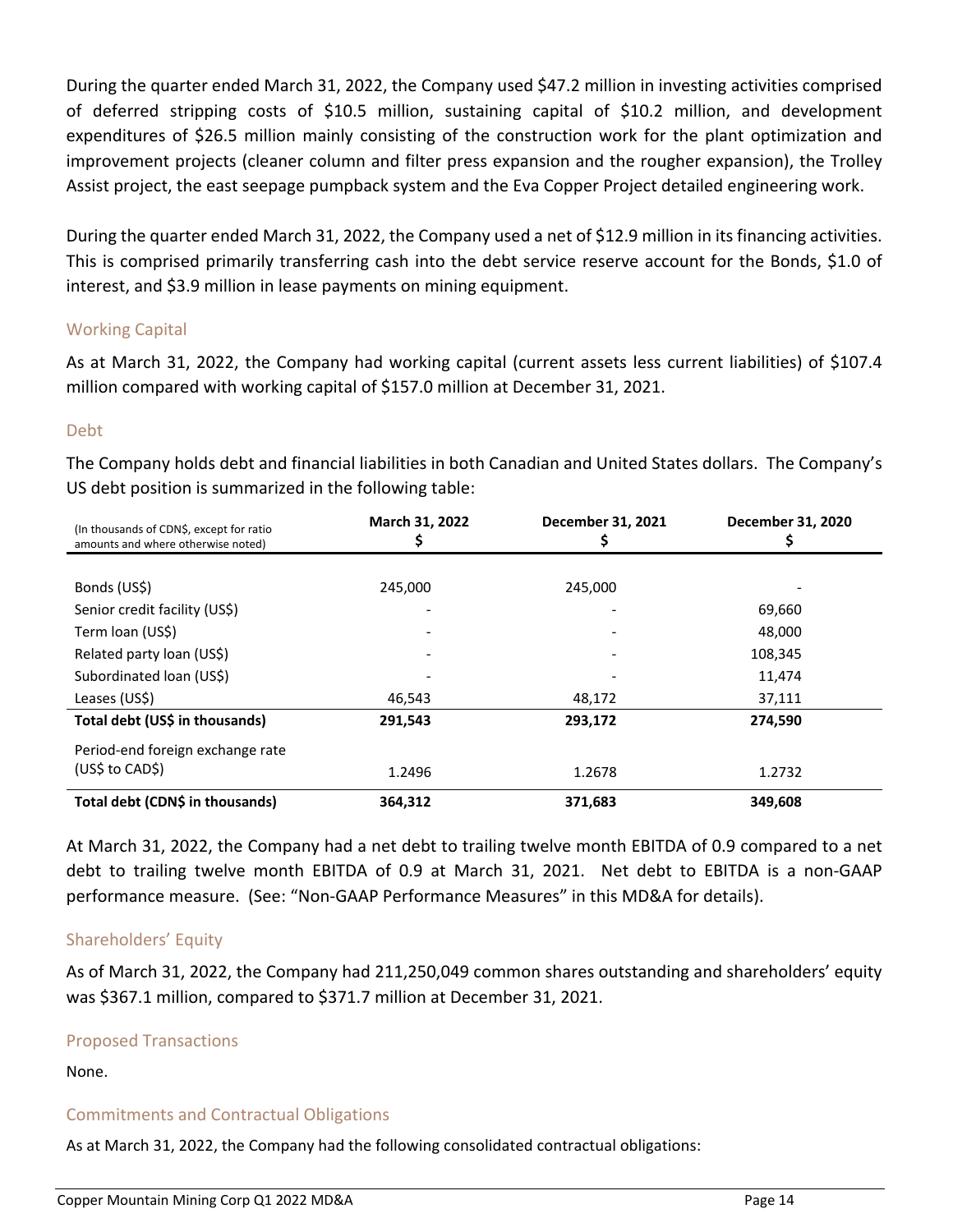|                                      | Annual Repayments due from March 31, |        |        |                          |                          |                          |                 |
|--------------------------------------|--------------------------------------|--------|--------|--------------------------|--------------------------|--------------------------|-----------------|
|                                      | <b>Total</b>                         | 2022   | 2023   | 2024                     | 2025                     | 2026                     | Over 5<br>years |
| (In thousands of CDN\$)              |                                      |        |        |                          |                          |                          |                 |
| Bond                                 | 294.086                              | 12.496 | 12.496 | 12.496                   | 12.496                   | 244.102                  |                 |
| Lease obligation                     | 58,160                               | 12.427 | 11.781 | 11.285                   | 10.343                   | 6,972                    | 5,352           |
| Mine closure and reclamation         | 20,908                               | -      |        | $\overline{\phantom{a}}$ | $\overline{\phantom{0}}$ | $\overline{\phantom{0}}$ | 20,908          |
| <b>Total contractual obligations</b> | 373,154                              | 24.923 | 24.277 | 23.781                   | 22,839                   | 251.074                  | 26,260          |

## Capital Resources

As at March 31, 2022, the Company had \$159.2 million in cash and cash equivalents on hand, including restricted cash of \$15.7 million. The Company expects to meet future cash commitments from existing cash on hand and anticipated operating cash flows generated from the Copper Mountain Mine.

In order to facilitate the management of its capital requirements, the Company prepares annual operating budgets that are approved by the board of directors. The Company manages liquidity by continuously monitoring and forecasting cash flows based on changes in operations and economic conditions to facilitate the management of its capital requirements. If required, the Company may adjust the capital structure by issuing new shares, issuing new debt or retiring existing debt. In 2022, the Company intends to allocate its capital resources to development of its mining operation, advancing the Eva Copper Project, resource expansion and exploration programs mentioned previously in this MD&A.

The Company's investment policy is to invest its cash in highly liquid interest‐bearing investments that are readily convertible to known amounts of cash or in cashable Guaranteed Investment Certificates at major Canadian, United States, or Australian banks. There were no changes to the Company's approach to capital management during the period ended March 31, 2022.

As at March 31, 2022, the Company had a total of \$4.3 million on deposit and a surety bond in the amount of \$17.5 million with the Government of British Columbia in support of reclamation liabilities at the Copper Mountain Mine. The Company receives interest from these funds on deposit and pays an annual 1.25% fee for the surety bonding balance.

## Financial Instruments and Risks

The Company's financial assets and liabilities consist of cash and cash equivalents, accounts receivable, reclamation bonds, accounts payable and accrued liabilities, due to related parties, finance leases, zero‐cost collar option contracts and long‐term debt.

The Company's activities expose it to a variety of financial risks: market risk (including currency risk, interest rate risk, inflation risk, and commodity price risk); credit risk; and liquidity risk. Risk management is carried out by management under policies approved by the board of directors. Management identifies and evaluates the financial risks in cooperation with the Company's operating units. The board provides, when appropriate, guidance for overall risk management, as well as written policies covering specific areas, such as foreign exchange risk, interest rate risk, inflation risk, credit risk, use of derivative financial instruments and non-derivative financial instruments, and investment of excess liquidity. The Company's overall risk management program seeks to minimize potential adverse effects on the Company's financial performance.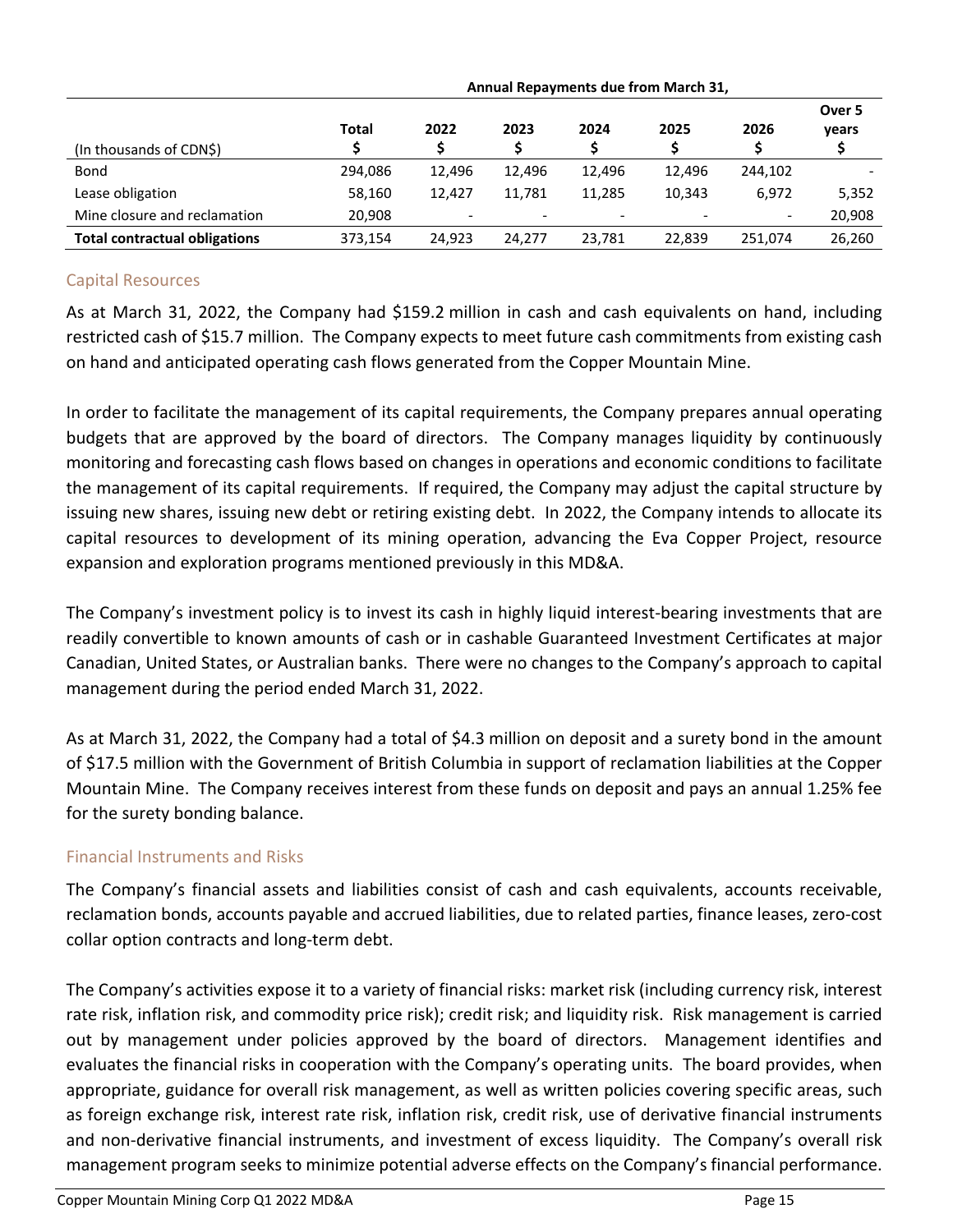The financial instruments risk factors and the Company's exposure to these risks are disclosed in Note 19 of the Company's 2021 audited annual consolidated financial statements. For a discussion on the methods used to value financial instruments, as well as significant assumptions, refer also to Note 3 of the Company's 2021 audited annual consolidated financial statements.

## **OFF‐BALANCE SHEET ARRANGEMENTS**

The Company has no off‐balance sheet arrangements as at March 31, 2022.

## **RELATED PARTY TRANSACTIONS**

All transactions with related parties have occurred in the normal course of the Company's operations and have been measured at their fair value and under individual contracts.

- During the three months ended March 31, 2022, the Company sold copper concentrates under the provision of a long‐term contract with MMC, for revenues totalling \$93.8 million (2021 – \$162.2 million) including pricing adjustments.
- On June 9, 2021, the Company repaid to MMC the balance of a subordinated loan of \$9,600, funding advances of \$154,117, guarantee fees of \$3,514 with accumulated interest. For the three months ended March 31, 2021, the Company accrued \$1,191 of interest to MMC on these instruments.

Key management includes the Company's directors and officers. Compensation awarded to key management includes:

|                                           | Three months ended<br>March 31, |       |
|-------------------------------------------|---------------------------------|-------|
| (In thousands of CDN\$)                   | 2022                            | 2021  |
| Salaries and short-term employee benefits | 3,080                           | 2,648 |
| Share based compensation                  | 2,801                           | 4,102 |
| <b>Total</b>                              | 5,881                           | 6,750 |

## **ACCOUNTING POLICIES AND ESTIMATES**

## Critical accounting estimates

The Company's significant accounting policies are presented in Note 3 of the Company's 2021 audited annual consolidated financial statements. The preparation of consolidated financial statements in accordance with IFRS requires management to establish accounting policies and to make judgement, estimates and assumptions that affect both the amount and timing of assets, liabilities, income and expenses. Some of these estimates require judgments about matters that are inherently uncertain.

The estimates and underlying assumptions are reviewed on an ongoing basis. Revisions to accounting estimates are recognized in the period in which the estimate is revised if the revision affects only that period, or in the period of the revision and future periods if the revision affects both current and future periods.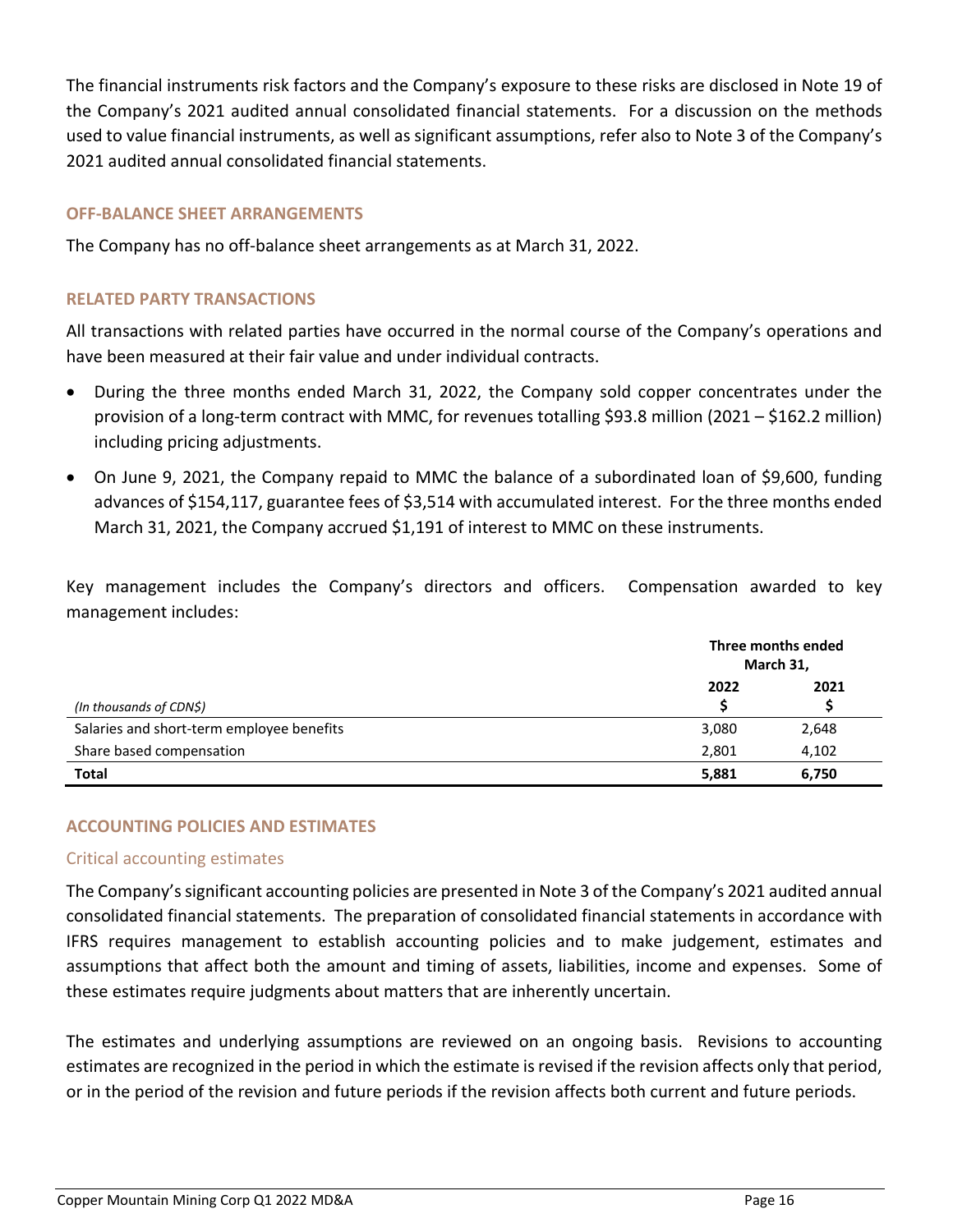The following are the significant judgments and estimates that management has made in the process of applying the Company's accounting policies and that have the most significant effect on the amounts recognized in the consolidated financial statements:

- Mineral reserves and resources;
- Recoverable amount of property, plant, and equipment;
- Depletion and depreciation of property, plant, and equipment;
- Decommissioning obligations;
- Deferred stripping;
- Net realizable value of inventories; and
- Income and resources taxes.

## Change in accounting policies

No changes to accounting policies have been made in the period ended March 31, 2022, with the exception of the amendments to IAS 16, Property, Plant and Equipment – Proceeds before Intended Use, which became effective on January 1, 2022. The amendments to IAS 16 did not have a significant impact on the Company's financial statements. The accounting policies adopted in the preparation of the Company's condensed consolidated interim financial statements are based on IFRS and interpretations effective as at March 31, 2022.

## **NON‐GAAP PERFORMANCE MEASURES**

This document includes certain non‐GAAP performance measures that do not have a standardized meaning prescribed by IFRS. These measures may differ from those used and may not be comparable to such measures as reported by other issuers. The Company believes that these measures are commonly used by certain investors, in conjunction with conventional IFRS measures, to enhance their understanding of the Company's performance. These performance measures are intended to provide additional information and should not be considered in isolation or as a substitute for measures of performance prepared in accordance with IFRS. These measures have been derived from the Company's financial statements and applied on a consistent basis. The calculation and an explanation of these measuresis provided below and such measures should be read in conjunction with the Company's financial statements.

## Cash Costs per Pound

Copper cash costs per pound is a key performance measure that management usesto monitor performance. Management uses these statistics to assess how well mining operations are performing and to assess overall efficiency and effectiveness of mining operations. Cash costs is not an IFRS measure and, although it is calculated according to accepted industry practice, the Company's disclosed cash costs may not be directly comparable to other base metal producers. Cash costs per pound produced is calculated by dividing the aggregate ofthe applicable costs by copper pounds produced. These measures are calculated on a consistent basis for the periods presented.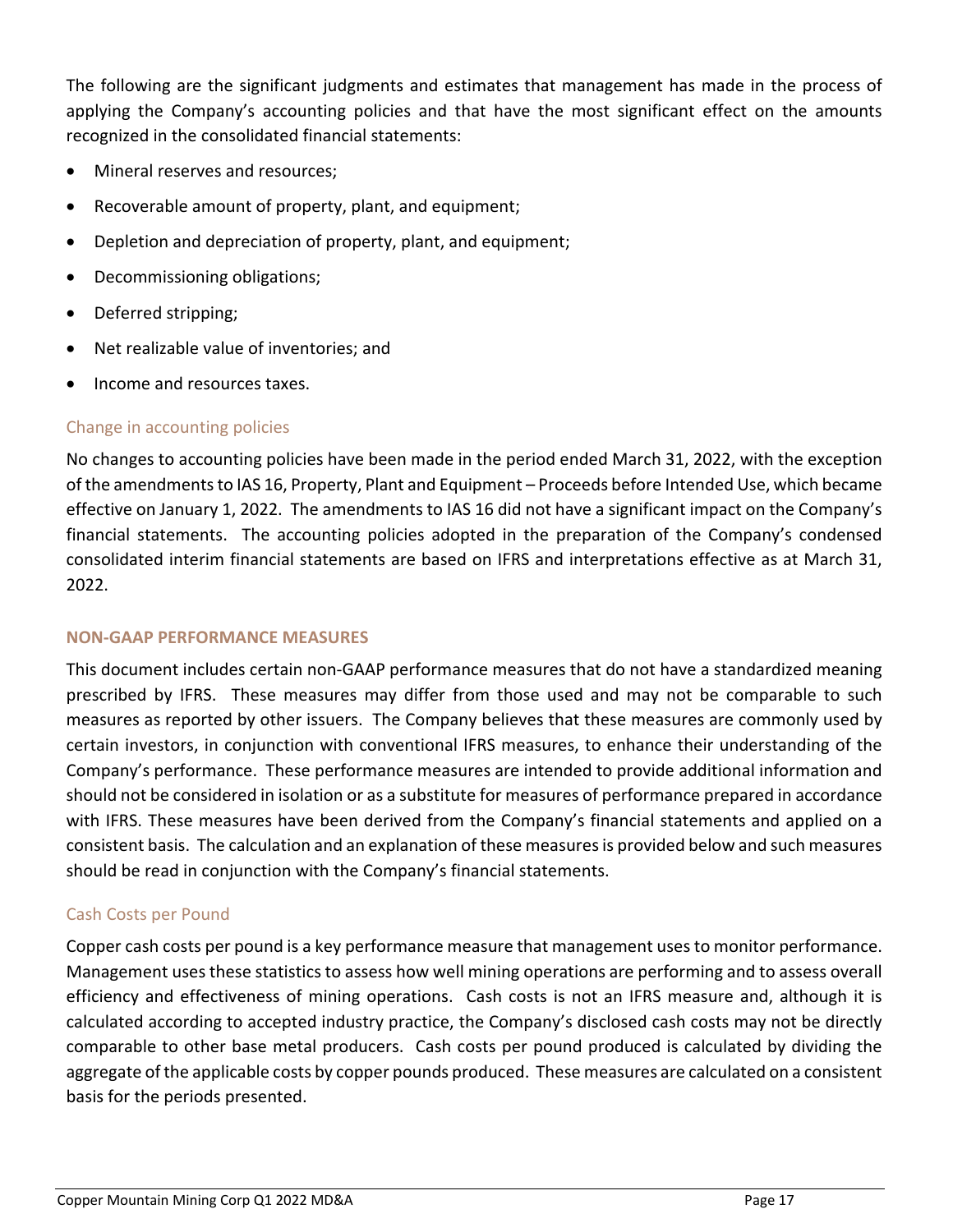## C1 Cash Costs

C1 cash costs is a metric representing the cash cost per unit of extracting and processing the Company's principal metal product, copper, to a condition in which it may be delivered to customers net of gold and silver credits from concentrates sold. It is provided in order to support peer group comparability and to provide investors and other stakeholders with additional information about the underlying cash costs of Copper Mountain and the impact of gold and silver credits on the operations' cost structure. C1 cash costs are relevant to understanding the Company's operating profitability and ability to generate cash flow. When calculating costs associated with producing a pound of copper, the Company deducts gold and silver revenue credits as the production cost is reduced as a result of selling these products.

## All‐in Sustaining Costs (AISC)

AISC is an extension of C1 cash costs discussed above and is also a key performance measure used by management to measure performance. Management uses this measure to analyze margins achieved on existing assets while sustaining and maintaining production at current levels. Development capital including deferred stripping and certain exploration costs are excluded from this definition as these are costs typically incurred to extend mine life or materially increase the productive capacity of existing assets, or for new operations. As this measure seeks to present a full cost of copper production associated with sustaining current operations, mining costs associated with sustaining capital, certain applicable corporate administration costs and mining equipment lease costs are included.

## All‐in Costs (AIC)

AIC is an extended cash‐based cost metric providing further information on the total cash, capital, and overhead outlay per unit of copper produced in both the short‐term and over the full life‐cycle of its operations. As a result, deferred stripping and mining costs allocated to the low‐grade stockpile on a cash basis are included as these development activities are performed in support of future mining operations under the existing life‐of‐mine plan. As this measure seeks to present the total cost of copper production associated with sustaining current and future operations, it allows Copper Mountain to assess the ability to support current and future production from the generation of operating cash flows.

A reconciliation of site cash costs, C1 cash costs, AISC, and AIC is provided below:

|                                                 | Three months ended |           |
|-------------------------------------------------|--------------------|-----------|
| Cash Costs per Pound Produced (100%)            | March 31,          |           |
|                                                 | 2022               | 2021      |
| (In thousands of CDN\$, unless otherwise noted) | \$                 | \$        |
| Cost of sales                                   | 75,282             | 65,927    |
| <b>Adjustments</b>                              |                    |           |
| Depreciation and depletion                      | (5, 475)           | (7,686)   |
| Change in inventory                             | (329)              | (4,080)   |
| <b>Transportation costs</b>                     | (2,836)            | (6,066)   |
| Site cash costs                                 | 66,642             | 48,095    |
| <b>Adjustments</b>                              |                    |           |
| <b>Transportation costs</b>                     | 2,836              | 6,066     |
| Treatment and refining costs                    | 2,968              | 6,155     |
| By-product credits (gold and silver)            | (12, 463)          | (23, 105) |
| C1 cash cost                                    | 59,983             | 37,211    |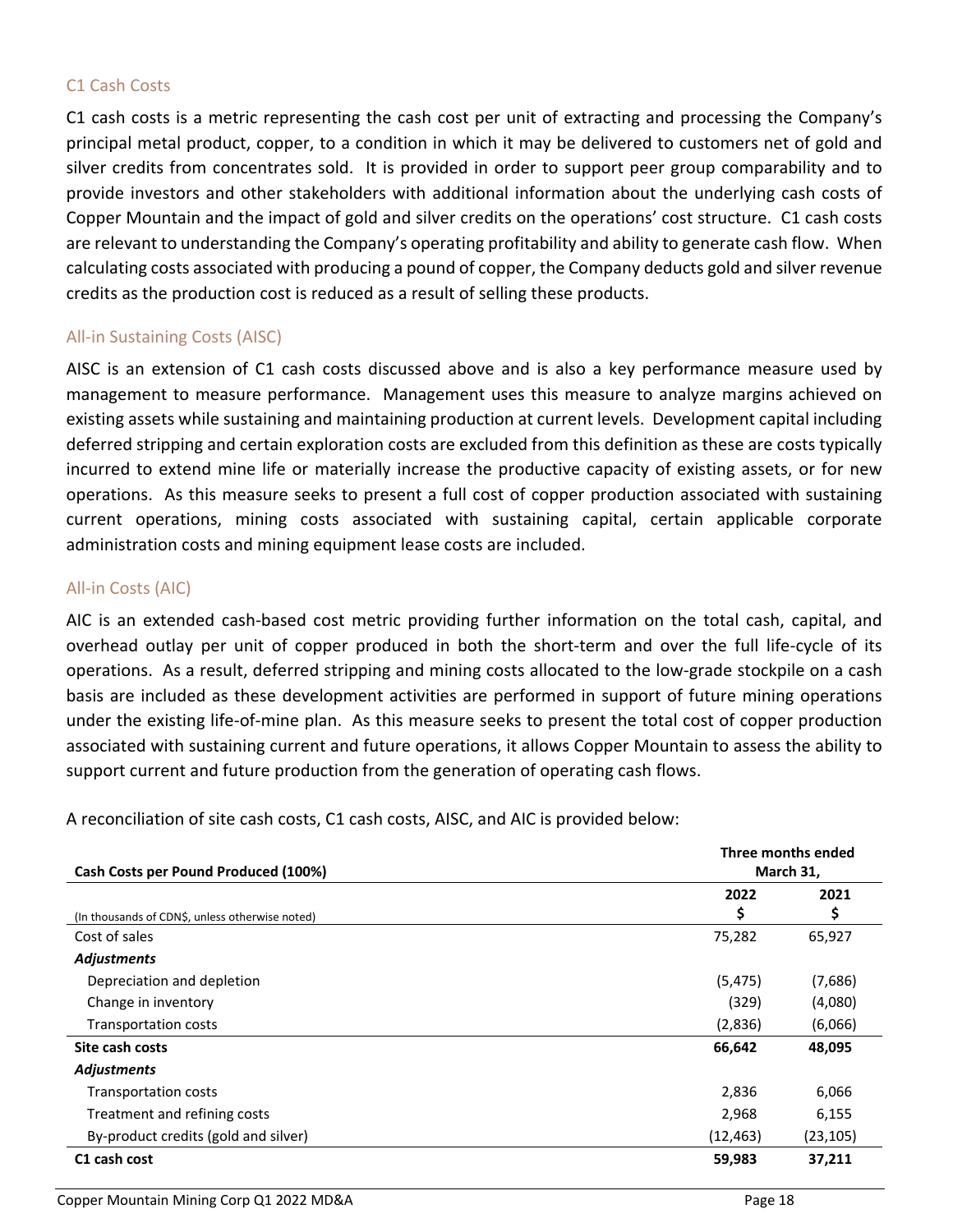| Cash Costs per Pound Produced (100%)                    |        | Three months ended<br>March 31, |  |
|---------------------------------------------------------|--------|---------------------------------|--|
|                                                         | 2022   | 2021                            |  |
| (In thousands of CDN\$, unless otherwise noted)         | \$     | \$                              |  |
| <b>Adjustments</b>                                      |        |                                 |  |
| Sustaining capital                                      | 10,249 | 6,368                           |  |
| Lease payments                                          | 3,872  | 2,705                           |  |
| Applicable administration                               | 472    | 986                             |  |
| All-in sustaining costs (AISC)                          | 74,576 | 47,270                          |  |
| <b>Adjustments</b>                                      |        |                                 |  |
| Deferred stripping                                      | 10,469 | 8,041                           |  |
| All-in costs (AIC)                                      | 85,045 | 55,311                          |  |
|                                                         |        |                                 |  |
| Average foreign exchange rate (CDN\$ to US\$)           | 0.7898 | 0.7899                          |  |
|                                                         |        |                                 |  |
| Copper production (000s lb)                             | 13,224 | 25,526                          |  |
|                                                         |        |                                 |  |
| C1 cash costs (US\$/lb produced (net))                  | \$3.58 | \$1.15                          |  |
| All-in sustaining costs (AISC) (US\$/Ib produced (net)) | \$4.45 | \$1.46                          |  |
| All-in costs (AIC) (US\$/Ib produced (net))             | \$5.08 | \$1.71                          |  |
|                                                         |        |                                 |  |
| Average realized copper price (US\$/lb)                 | \$4.54 | \$3.90                          |  |

#### **Adjusted Net Income**

Adjusted net income removes the effects of the following transactions from operating income as reported under IFRS:

- Pricing adjustments on concentrate and metal sales;
- Unrealized interest rate swap gains/losses;
- Unrealized foreign exchange gains/losses; and
- Non-recurring transactions.

Management believes that these transactions do not reflect the underlying operational performance of the Company's mining operations and are also not indicative of future operating results.

| <b>Adjusted Net Income</b>                        | Three months ended<br>March 31, |             |
|---------------------------------------------------|---------------------------------|-------------|
| (In thousands of CDN\$, except per share amounts) | 2022                            | 2021<br>\$, |
| Net income                                        | (4, 162)                        | 52,118      |
| <b>Adjustments</b>                                |                                 |             |
| Pricing adjustments on concentrate sales          | (7,059)                         | (15, 453)   |
| Loss on derivative                                | 5,115                           |             |
| Unrealized foreign exchange gain                  | (3, 171)                        | (3, 246)    |
| <b>Adjusted net income</b>                        | (9,277)                         | 33,419      |
| Adjusted income (loss) per share                  | \$(0.04)                        | \$0.16      |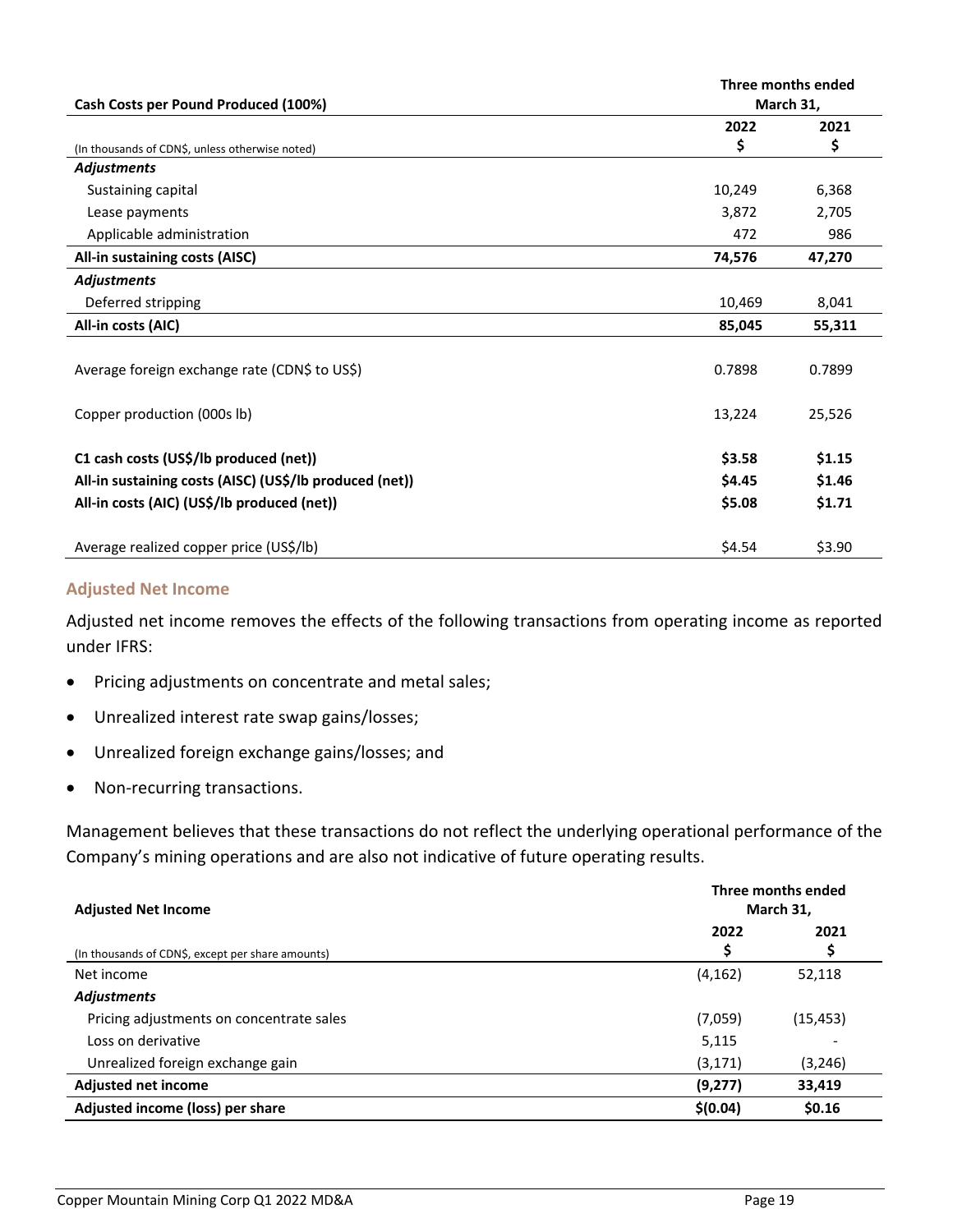#### **EBITDA and Adjusted EBITDA**

EBITDA and adjusted EBITDA are non‐GAAP performance measures and represent net earnings before interest, income taxes, and depreciation. EBITDA is presented because it is an important supplemental measure of the Company's performance and is frequently used by securities analysts, investors and other interested parties in the evaluation of companies in the industry, many of which present EBITDA when reporting their results. The Company believes EBITDA is an appropriate supplemental measure of debt service capacity and performance of its operations.

Adjusted EBITDA is presented as a further supplemental measure of the Company's performance and ability to service debt. Adjusted EBITDA is prepared by adjusting EBITDA to eliminate the impact of several items that are not considered indicative of ongoing operating performance.

Adjusted EBITDA is calculated by adding to EBITDA certain items of expense and deducting from EBITDA certain items of income that are not likely to recur or are not indicative of the Company's future operating performance consisting of:

- Pricing adjustments on concentrate and metal sales;
- Unrealized interest rate swap gains/losses;
- Unrealized foreign exchange gains/losses; and
- Non-recurring transactions.

While some of the adjustments are recurring, other non-recurring expenses do not reflect the underlying performance of the Company's core mining business and are not necessarily indicative of future results. Furthermore, unrealized gains/losses on derivative instruments, and unrealized foreign currency translation gains/losses are not necessarily reflective of the underlying operating results for the reporting periods presented.

| <b>EBITDA and Adjusted EBITDA</b>               | Three months ended<br>March 31, |           |
|-------------------------------------------------|---------------------------------|-----------|
|                                                 | 2022                            | 2020      |
| (In thousands of CDN\$)                         | \$                              | \$        |
| Net income                                      | (4, 162)                        | 52,118    |
| <b>Adjustments</b>                              |                                 |           |
| Finance income                                  | (284)                           | (18)      |
| Finance expense                                 | 8,198                           | 2,931     |
| Depreciation                                    | 5,475                           | 7,686     |
| Current tax expense                             | 621                             | 1,857     |
| Deferred income and resource tax expense        | 1,408                           | 31,411    |
| <b>EBITDA</b>                                   | 11,256                          | 95,985    |
| <b>Adjustments</b>                              |                                 |           |
| Mark to market adjustments on concentrate sales | (7,059)                         | (15, 453) |
| Loss on derivative                              | 5,115                           |           |
| Unrealized foreign exchange (gain) loss         | (3, 171)                        | (3, 246)  |
| Sale of fixed assets (gain) loss                |                                 |           |
| <b>Adjusted EBITDA</b>                          | 6,141                           | 77,286    |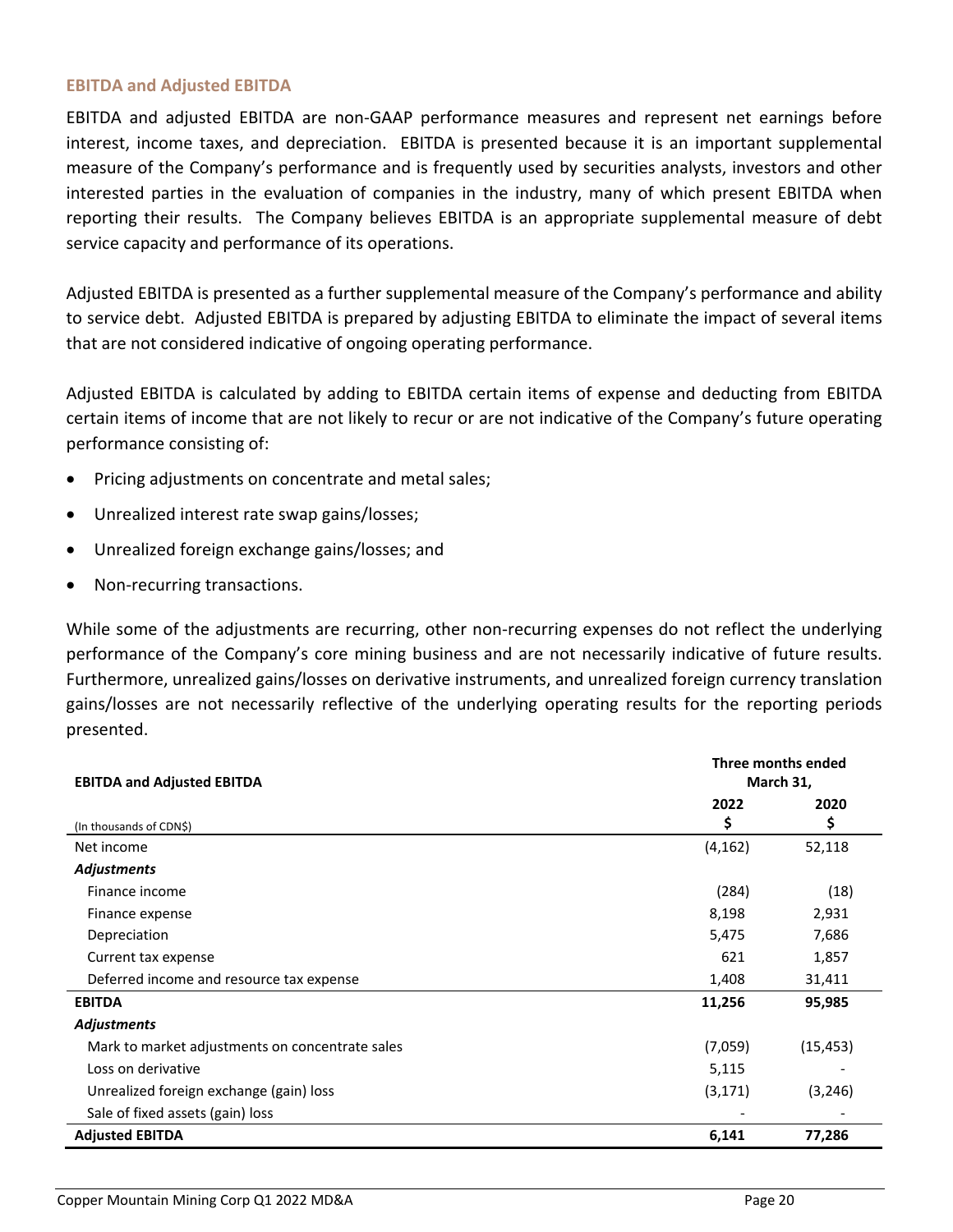#### **Net Debt to EBITDA**

The net debt to EBITDA ratio measures financial leverage and the Company's ability to pay off its debt with earnings. Essentially, the net debt to EBITDA (debt minus cash divided by EBITDA) gives an indication as to how long the Company would need to operate at its current level to pay off all its debt.

| <b>Net Debt to EBITDA</b>          | March 31,<br>2022 | December 31,<br>2021 |
|------------------------------------|-------------------|----------------------|
| (In thousands of CDN\$)            | Ş                 | Ş                    |
| <b>Debt</b>                        |                   |                      |
| Long-term debt                     | 327,982           | 335,498              |
| Current debt                       | 24,264            | 23,081               |
| <b>Total debt</b>                  | 352,246           | 358,579              |
| Cash and restricted cash           | (159, 234)        | (178, 414)           |
| Net debt                           | 193,012           | 180,165              |
| <b>EBITDA</b> (trailing 12 months) | 221,488           | 306,217              |
| <b>Net Debt to EBITDA</b>          | 0.9               | 0.6                  |

## **DISCLOSURE CONTROLS AND INTERNAL CONTROLS OVER FINANCIAL REPORTING**

## Disclosure Controls and Procedures

Disclosure controls and procedures are designed to provide reasonable assurance that all material information related to the Company is identified and communicated on a timely basis. Management of the Company, under the supervision of the Chief Executive Officer ("CEO") and the Chief Financial Officer ("CFO"), is responsible for the design and operation of disclosure controls and procedures.

## Internal controls over financial reporting

Management, including the CEO and CFO, is responsible for establishing and maintaining adequate internal control over financial reporting, and uses the framework issued by the Committee of Sponsoring Organizations of the Treadway Commission to evaluate the effectiveness of the Company's controls. The Company's internal control over financial reporting is designed to provide reasonable assurance of the reliability of its financial reporting and preparation of the financial statements. Based on this evaluation, management concluded that the Company's internal control over financial reporting was effective as at March 31, 2022 and provided reasonable assurance of the reliability of the Company's financial reporting and preparation of the financial statements.

All internal control systems, no matter how well designed, have inherent limitations. Therefore, even those systems determined to be effective can provide only reasonable assurance with respect to financial reporting and disclosure.

#### Changes in internal controls over financial reporting

There have been no changes in the Company's internal control over financial reporting and disclosure controls and procedures during the period ended March 31, 2022 that have materially affected, or are reasonably likely to materially affect, internal control over financial reporting and disclosure.